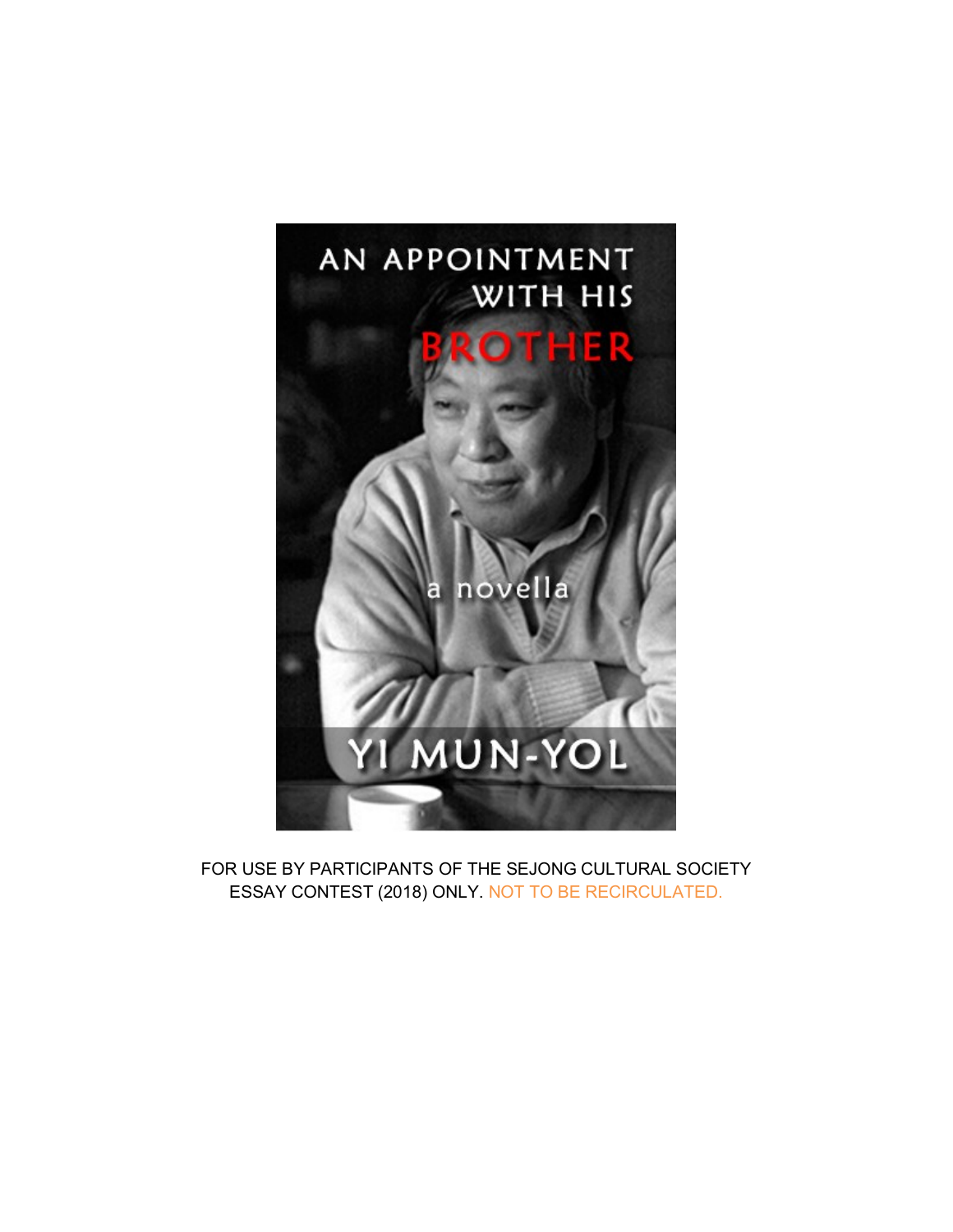

## **Yi Mun-yol**

It is not an exaggeration to say that Yi Mun-yol (born in 1948) is the most successful Korean writer of the last quarter of the twentieth century. Yi is one of those lucky authors who consistently win both critical acclaim and enthusiastic popular following. Since his debut at age 30, he has been a commanding presence in the Korean literary scene, and in recent years he has also received acclaim and critical attention in Europe and elsewhere, as his works have been translated into major European and Asian languages. Yi, however, has not always been so lucky. In fact, he was intensely unhappy in his early years. Much as was the case with the protagonist of this story, his father's defection to the North forced his family to struggle not only against poverty but social stigma and police surveillance. So he repeatedly dropped out of school and experienced great turbulence of spirit. Throughout it all, however, he read omnivorously, which served him well in his later career, as did his early tribulations.

To date Yi has produced close to twenty novels (half of them multivolume) and more than fifty novellas and short stories, besides two collections of political and social commentaries and two ten-volume translations of classical Chinese romances. Even more impressive than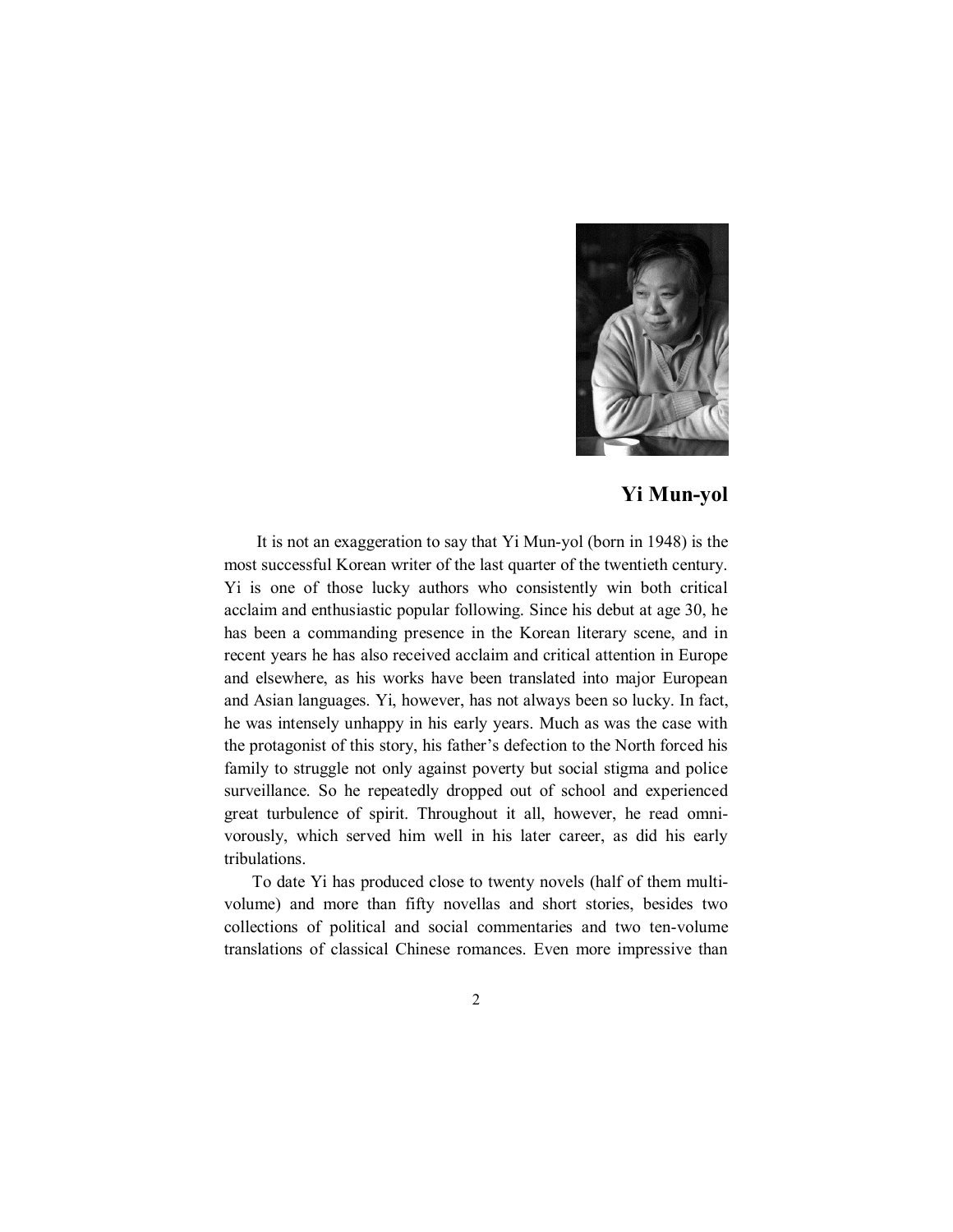his productivity is the range and power of his stories. Some of them are serious explorations into man's existential condition; many delve into the implications of the Oriental and Western heritages, drawing from numerous classical texts from the East and the West; some grapple with the meaning of history and ideology; and some are satirical portrayals of contemporary social mores. As Yi is only in his early fifties, he is certain to continue to enrich Korean literature and delight and enlighten his enthusiastic readers worldwide.

*An Appointment with His Brother* is a story of the author's imagined meeting with his stepbrother, his father's son from his second marriage in North Korea after his defection during the Korean War. The narrator/ protagonist of the story uses his connections and money to arrange his younger brother's visit to Yanji, in the Korean autonomous district in China, to have a meeting with him there. The protagonist had originally intended to arrange a meeting with his father, but after learning that his father passed away while the Korean-Chinese who had been commissioned with the task was trying to make it happen, decided to meet his brother in place of his father.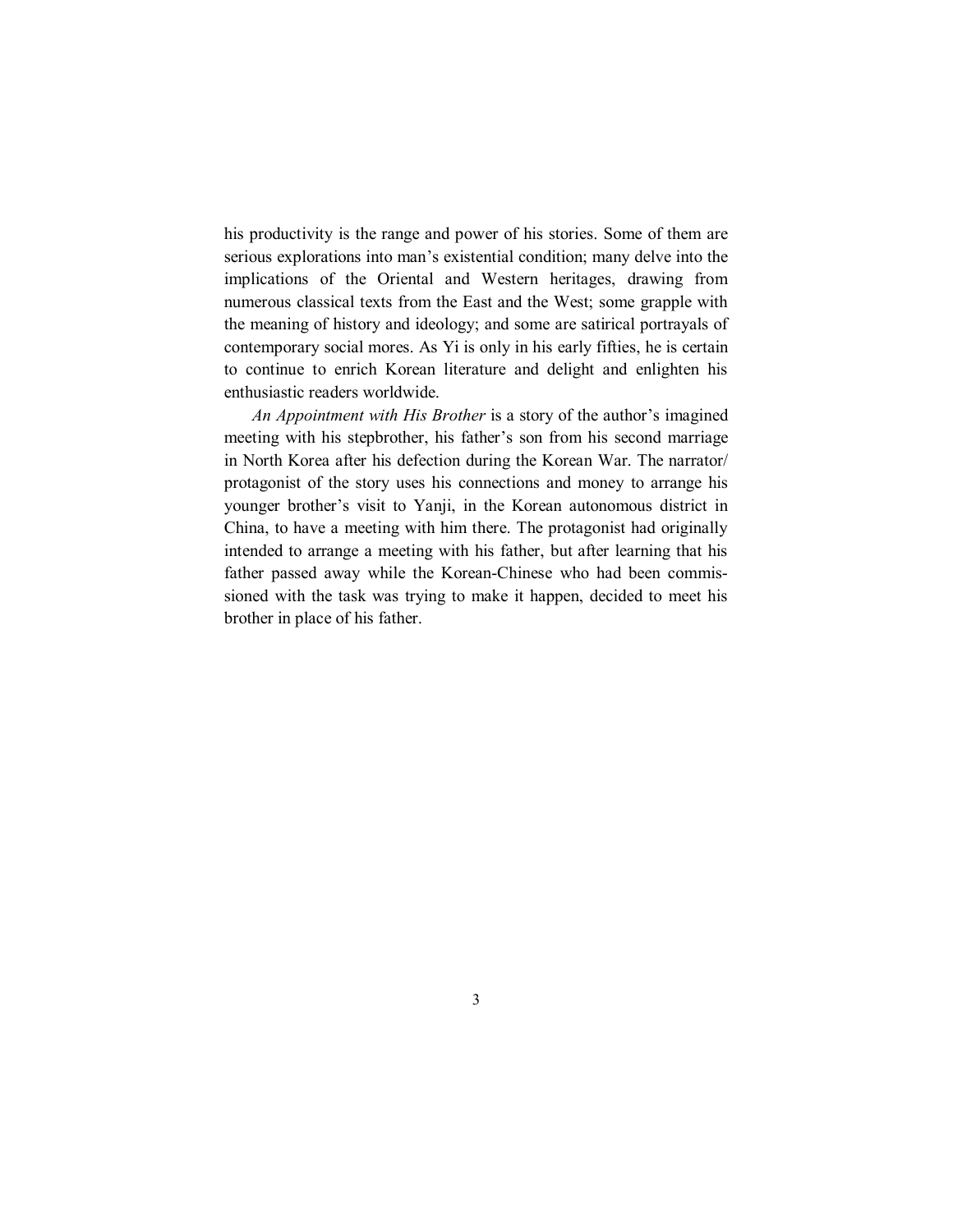## **An Appointment with His Brother<sup>1</sup>**

## YI MUN-YOL

*Translated by Suh Ji-moon*

t seemed that my brother's failure to take the trip was not so much due to a sudden change in his circumstances as to the indefiniteness of the agreement between him and Mr. Kim. Mr. Kim made profuse apologies for disappointing me for the second time, and stressed that it is because he is undertaking such a commission for the first time in his life. And his sallow and haggard face, the occasional flushes that spread over it, and his fidgeting uneasily like a guilty child made me willing to believe that he is not a professional go-between. I<br>and

"I took it on, because it didn't look too hard, and I could use some money. But it's not as easy as it looked. Unexpected complications occur, and connections just disappear. I dumped quite a bit of money, just casting for possibilities. So, it was half a month after his funeral that I found out where your father lived. But this time, there's no mistake. Your brother will come, even if he is delayed a day or two."

Mr. Kim lingered on, after he told me all he had to say. I became bored. Perhaps sensing my boredom, Mr. Kim began talking about the state of affairs in North Korea. But he had very little to tell me that he hadn't told me before or that I hadn't gathered from other sources. It ran

<sup>1</sup>Originally published in *Korean Literature Today*, Vol. 4, No. 4 (1999); reformatted from html text accessed through the *Korean Literature Today* page, *Cumulative Index 1996-2001* (*http://anthony.sogang.ac.kr/klt/KLTIndex.htm*), with revisions to footnotes and Romanization.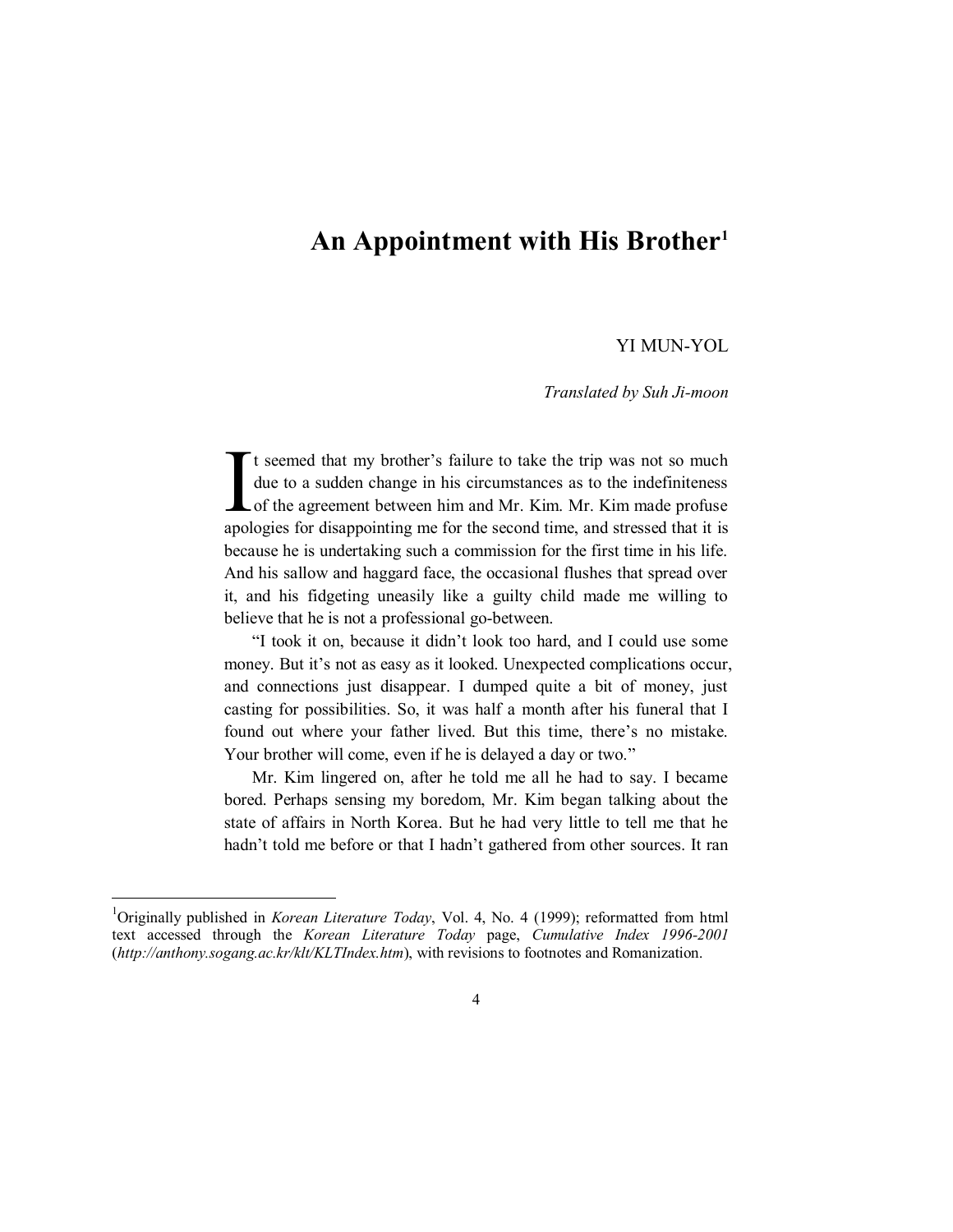mainly on how wretched the North Korean economy is, and how pitifully people are suffering, with emphasis on the food shortage.

Mr. Kim, like other Koreans in the Korean autonomous region in China, gave out information about the circumstances in North Korea as a way of showing friendliness or ingratiating himself to South Koreans. But, perhaps because it was not himself but his wife who made frequent trips to North Korea, he had only guesses or hearsay to relate on points I really wanted to know.

Is he tarrying because he wants me to pay him the last installment of his fee? I wondered to myself, when at last we had exhausted topics and just sat there looking at each other. But I had no intention of paying him the rest of his fee, even though that might look ungenerous. I had heard it remarked often enough that Koreans in China aren't naive and honest any more. But I distrusted not so much his honesty as his ability.

But he really wasn't trying to get the rest of his fee. As I was sitting there silently with a tired expression, trying to hide my boredom, he ventured, after much hesitation: "I know this is not your first time in Yanji,<sup>2</sup> but have you been to all the places? I'd like to show you around, if there are places you'd like to see."

So, it was to offer his services to make up for my disappointment that he lingered on. But, much as I appreciated his kind offer, I was in no mood to take advantage of it. On my first trip to Yanji in the late 1980s I made a tour of the area for a whole day, visiting the Hairan River and the famous well in Yongjeong. Moreover, I had no enthusiasm for sightseeing any more. On overseas trips these days, it is only on the first day that I feel any exoticism. I lose interest very quickly, and from the second day it is just as if I was in Korea.

After I drove him away with polite words of refusal, I checked my watch and saw it was already past eleven o'clock. Mr. Kim took two hours telling me what he could have done in a matter of a few minutes. I heard that he worked in the international cooperation section of a state-

 $2 \text{ A city in China near the border of the northern tip of North Korea.}$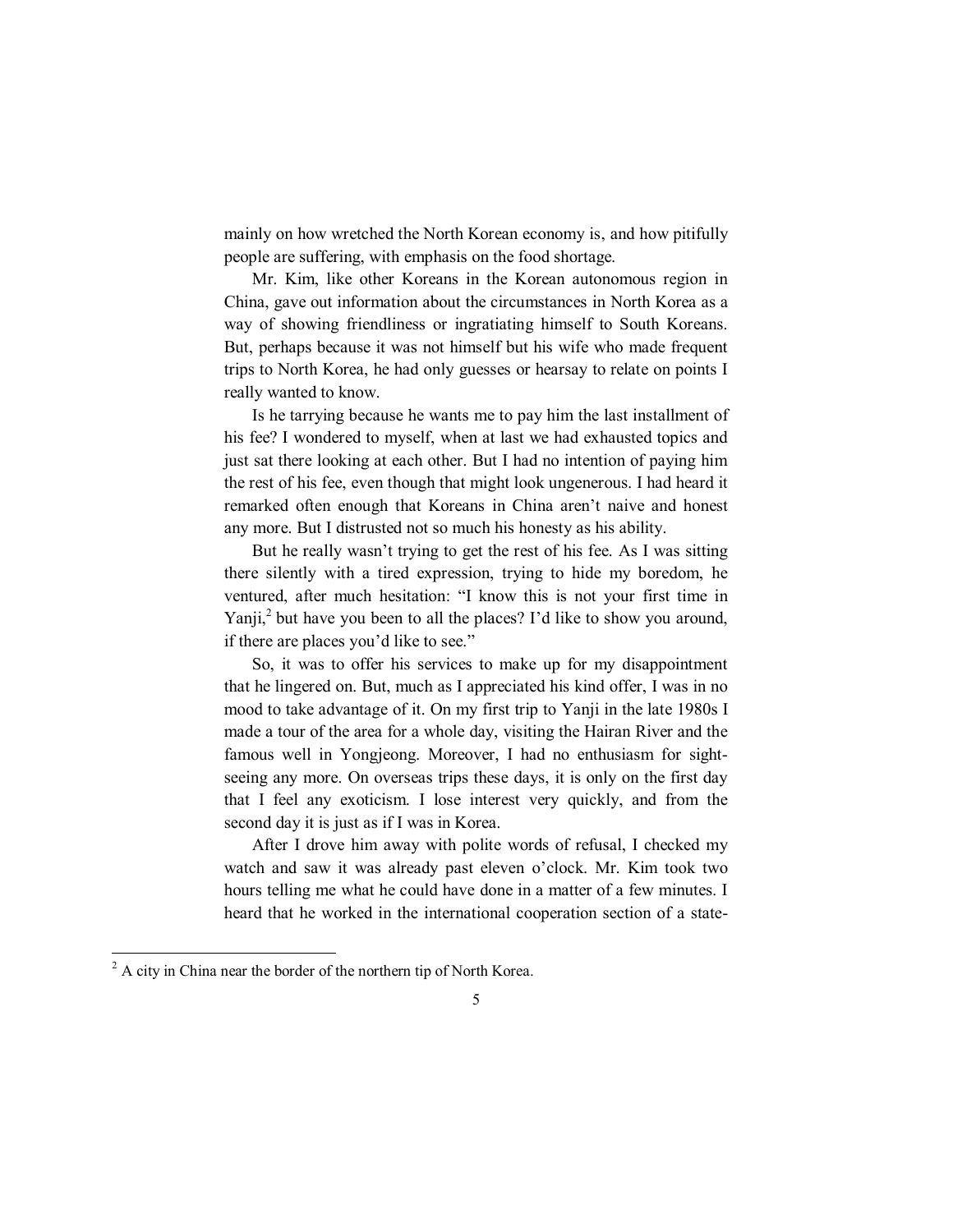run business, but his duties must be quite light, if he could waste so much time in a weekday morning.

was introduced to Mr. Kim by Professor Liu of the University of Yanji. I met Prof. Liu at the seminar I attended the year before, a roughly put-together affair which was really a pretext for its Korean participants to tour Mt. Baekdu.<sup>3</sup> Professor Liu read a paper on the history of the Northeastern region, especially Pohai. I was impressed with his modest and frank personality even more than with his scholarship, so I sought his acquaintance and we became friends. I

When I told him, two days prior to my departure for Yentai en route to my return to Korea, that I wanted to see Tumen River,<sup>4</sup> he offered at once to be my guide, and we went to Mt. Haishan together. When I beheld the land of North Korea across the Tumen River, I felt an urge to drink, and after getting drunk I became sentimental and made bows towards North Korea from the shore of the river, weeping. I had thus performed in effect a commemoration ceremony to my father who was still living—which would have been a profanation in normal circumstances. Professor Liu, having watched me in silence, said, when I recovered my calm:

"Why don't you get someone to arrange a meeting with your father for you? There are people who arrange such meetings for a fee. It should be possible to bring your father over here, and you can come for a visit at the appointed time."

I had heard of such things being arranged. As a matter of fact, it was exactly to cast for such possibilities that I went out of my way to attend the seminar, which wasn't of much interest to me in itself. But I was too timid to disregard the stern warning of the Security Planning Board. I was uneasy about venturing on something like that, so I asked some people to introduce me to an official of the SPB. The official cut me

 $3$  The tallest mountain on the Korean peninsula, it is located in North Korea.

<sup>&</sup>lt;sup>4</sup> The river is part of the boundary line between China, North Korea, and Russia.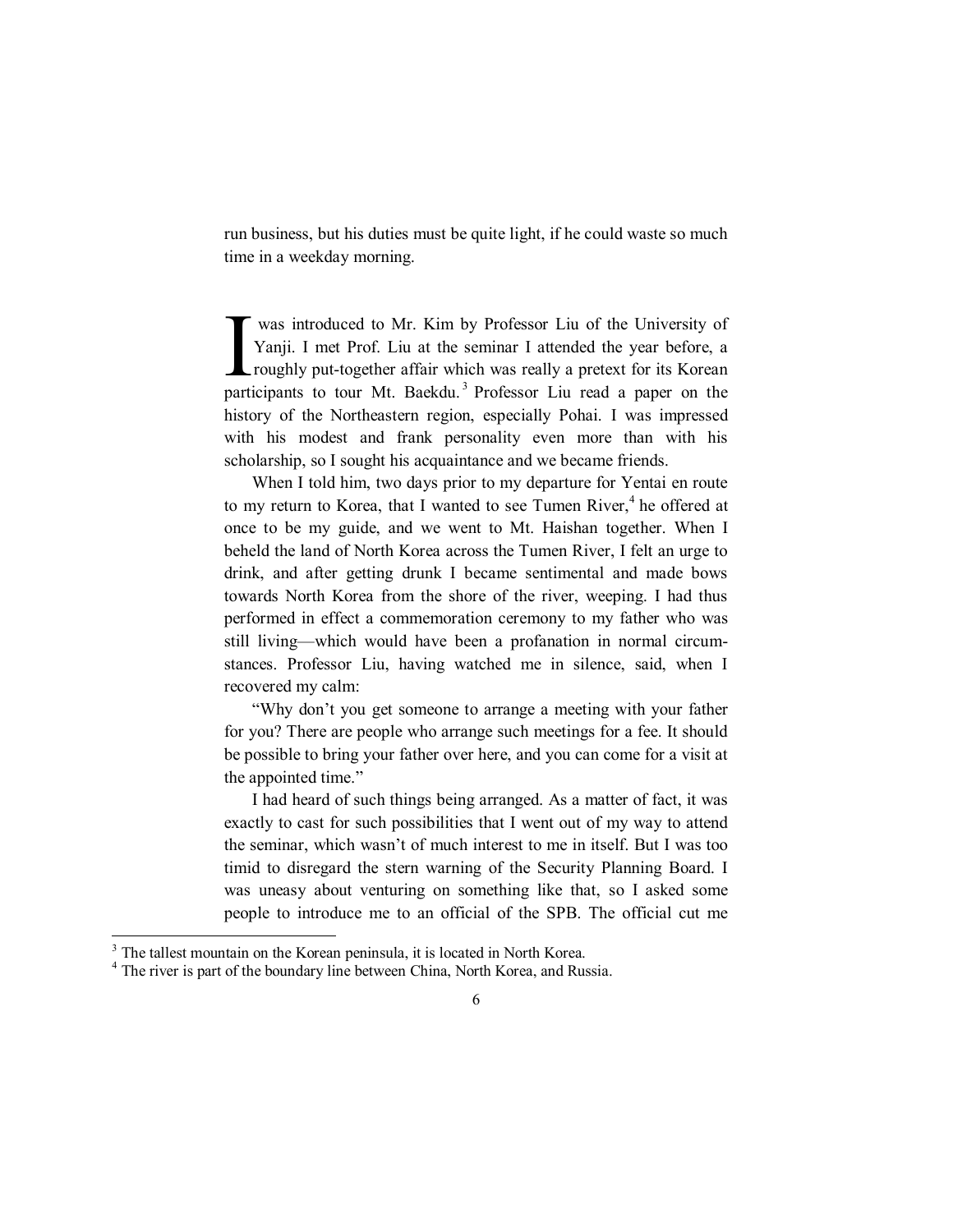short as soon as I broached the possibility and told me in the most decisive tone:

"At this stage, as we still don't have diplomatic relations with the People's Republic of China, North Korea can do pretty much what it likes in Yanji. Even though our agents are accompanying your group on this trip, we cannot guarantee your safety in case you make such a clandestine contact. Suppose a few of their secret agents come with your father and kidnap you to North Korea. Do you think they'll let you claim you have been kidnapped? And what'd be the use, even if you could, of your insisting you're kidnapped? I suggest you give up the thought completely. Time's just not ripe, yet. We wouldn't be dissuading you so strongly if you were a person of no importance. We are asking you to exercise discretion, because if you plan something like that and it goes wrong, it will not only be a great misfortune for you and the members of your family, but it will be a serious blow to South Korea. We understand your urgent wish, as your father is in his eighties. It's only natural that you long to see your father before he passes away, if only for once, but this is just too risky for everyone concerned. We'll see if we can help you in this, so please just attend the seminar and come right back."

That was how my wish was foiled even before I could make any attempt to realize it. So, when the five days in Yanji passed with the uninteresting seminar and a trip to Mt. Baekdu, which I was already familiar with from photographs, my sense of futility and frustration was such that it exploded in tears that day.

I agreed to follow Professor Liu's suggestion like one assenting to a criminal proposal, and Professor Liu sent Mr. Han-jo Kim to my hotel the next day. I was told that Mr. Kim's wife's family was in North Korea, and that his wife was legally a north Korean residing in Yanji until she married him. Mr. Kim's father-and mother-in-law lived in Cheongjin, but his wife had three uncles, who lived in Pyongyang, Uiju, and Hoeryeong respectively. It was the fact that he had connections to both Cheongjin and Pyongyang that made me decide to entrust the arrangement to him. The address on my father's letter which I received in the mid-eighties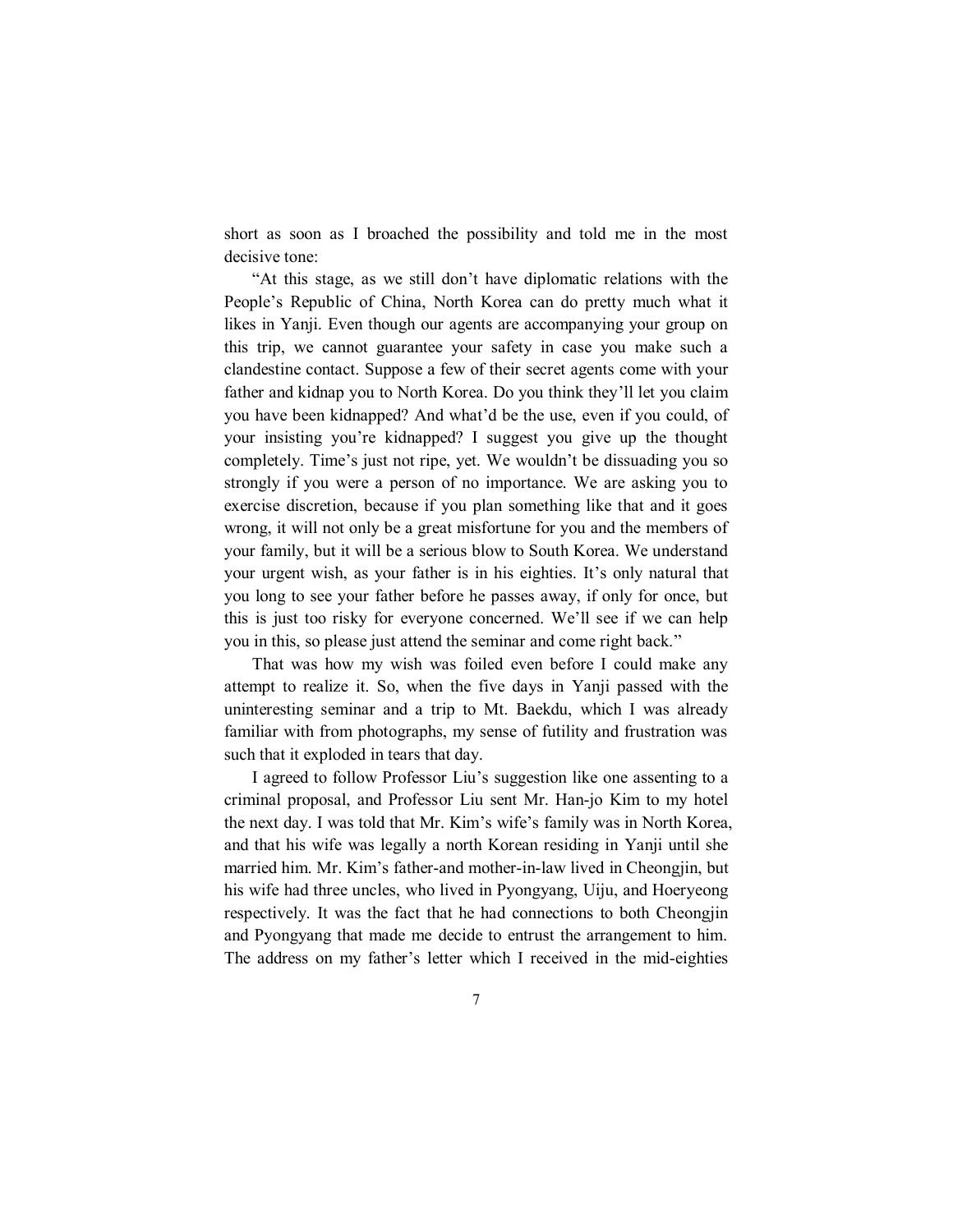was Pyongyang, but a relative who is a Korean resident in Japan had told me recently that he met my father in Cheongjin.

Well, I noted down all the facts I knew about my father and gave it to Mr. Kim, together with three thousand dollars. I had to borrow money from other participants at the seminar to make up that sum, which was not Mr. Kim's fee but the prospective expenses. I promised him a minimum of twenty thousand yuan for commission, and assured him that if more expenses were to occur, on account of my father's rather prominent social position, I would compensate him for that without any question. Prof. Liu's guarantee for the honor of both parties also helped bring about the informal contract.

Perhaps because the fee was a bonanza to him, Mr. Kim paid me a visit with his wife on the morning of my departure from Yanji and made rosy promises. He told me that he might be able to bring about my reunion with my father as early as by that winter, which was only two months away, and assured me that I would be able to meet my father by the following spring at the latest. The basis of his optimism is that corruption is widespread among north Korean officials, and that the almighty dollar can easily buy a mid-level official.

In spite of Mr. Kim's confidence, progress was extremely slow. I hadn't put full trust in his optimistic prospects, but the winter vacation passed without any word from him, and summer vacation arrived without any news of progress.

However, since I was plotting something that is forbidden by the current law of my country, I couldn't write to inquire about the progress or cast about for information through connections. Thus, a year went by amid my impatience. Then, diplomatic relations were established between the Republic of Korea and China, which increased my impatience acutely. It meant that the risk the Security Planning Board had warned me about was removed.

Then, Professor Liu, who visited Seoul in January of this year at the invitation of a relative of his, gave me unexpected news.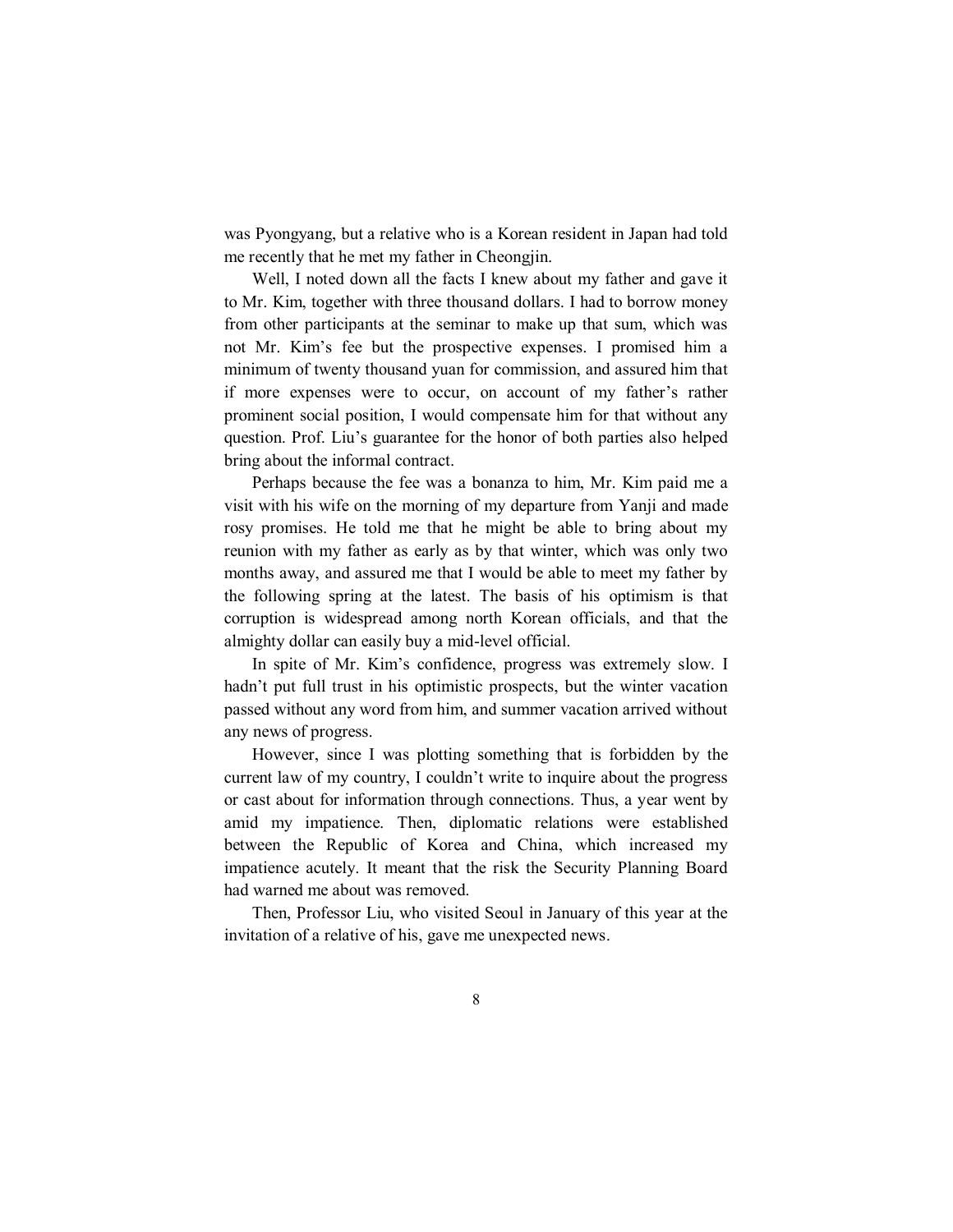"I'm sorry. I heard that your father passed away last summer. Mr. Kim told me only recently. It seems that his wife was sick for a few months and delayed his looking into your affair, and then he felt so guilty that you lost the chance of meeting your father on account of his remissness that he has been avoiding me. And it looks like he spent all the money taking trips to North Korea and trying to establish connections and so on."

Then he brought out a new suggestion, which might be his own idea, or an idea suggested by Mr. Kim.

"Mr. Kim is so worried about returning your money, now that he can't bring about the meeting. But where could he find such a sum? So, I thought—how about if you met one of your brothers, instead of your father whom you can't meet any more? It seems like you have a few."

Frankly, Professor Liu's new suggestion was far from having any appeal to me at the time. It must have been because I was overcome by a feeling of emptiness, as it seemed at the moment that a half century of love and hate and yearning and resentment all went up in vapor. How can the object of my longing and resentment, who still appears before me in many guises, though not with such compelling power as in the days of my adolescence and youth, disappear like a breath of wind?

Of course, it was because of my father's advanced age that I was so anxious to meet him. But his death seemed unreal and unbelievable to me. I suppose it was because the image I harbored of my father was as a young man in his mid-thirties.

I kept thinking about my father's death after I came back home without responding to Professor Liu's suggestion either way. I had too many decisions to make in connection with Father's death, from whether to tell it to my mother to what rituals I should perform as a bereaved son.

Mother never mentioned Father again ever since she learned, in the mid-eighties, that Father had five children from his second marriage in the North. Such fertility of Father's must have felt like a betrayal to her who, after she was left behind at age thirty-three by Father's defection, preserved her chastity without a single blemish to her honor and devoted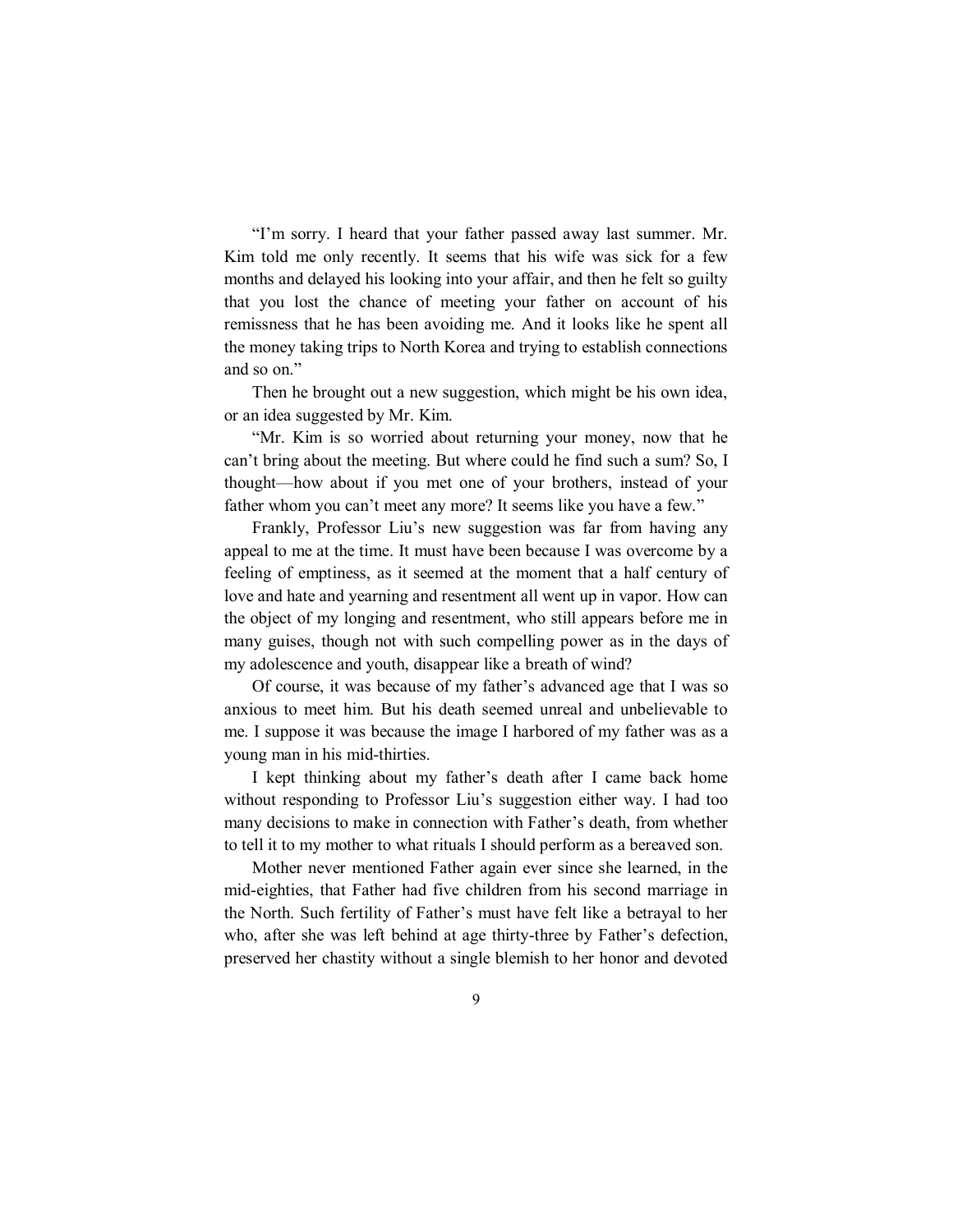herself solely to raising us three children. What, then, would Father's death mean to her?

I was also uncertain about what ceremonies it would behove me to enact as Father's eldest son. Would I have to install a box for his spirit and wear mourning, though belatedly? How should I mark the end of the mourning period for him, and would it be all right for me to observe the anniversaries of his death afterwards, and had I better have a prayer ceremony held for the peaceful rest of his soul at a Buddhist temple or Christian church? And what should I do about his domicile registration, which shows him as still living? Would my report of his death be accepted as valid? Should I tell the clan council, which is currently preparing a new genealogy book for my branch of the clan? Or should I wait until the elders would be liberalized enough to be receptive to the idea of including my siblings in the North in the genealogy?

But I couldn't come to a decision on any of these questions. Even Father's death itself was hearsay, and I couldn't be certain about even the fact of his death, having no information about the circumstances of his death nor even its exact date. In such a circumstance, who could I announce his death to, and what ceremony could I hold to mark it? It occurred to me that I should at least let Mother know, but I wasn't sure about that, either. Mother was showing marked symptoms of Alzheimer's disease from the beginning of winter, and there was no telling what strange behavior the shocking news would provoke from her.

I'll have to know the exact facts and circumstances before I can take any action, I decided, and it was only then that I felt the need to meet my brother, though I had disregarded the suggestion when it was first made. Until then, my siblings were vaguely people I'd meet if the country would become reunited someday, but now at least one of them would enter my life as a flesh-and-blood person.

So, I told Prof. Liu that I would meet my brother, and in less than two moths I received a message from Mr. Kim telling me to be in Yanji on a certain date. Of course, the message was not conveyed directly in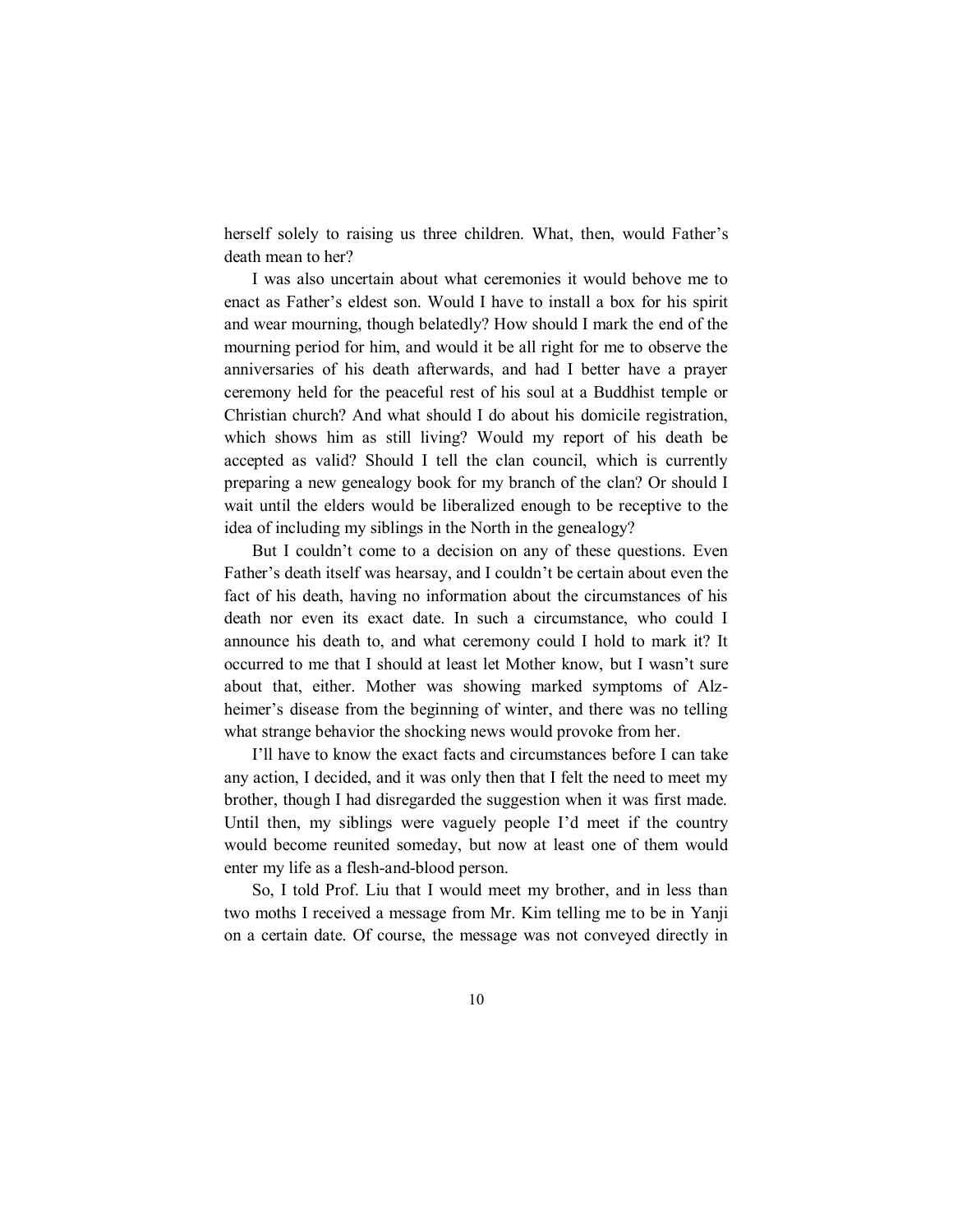explicit words, but the code word in his innocuous letter pointed unequivocally to this date.

I made haste to book a trip to Yanji, in spite of its being in the middle of the semester. But, even though diplomatic relations were established, it was not easy to obtain a visa for a personal trip. Moreover, meeting a North Korean was still a risky business, as hostilities between the two regimes could be aggravated and I could be charged with making clandestine contact with an enemy country.

So, I decided against travelling by myself, and hit upon the idea of joining the seven nights-eight days tour which stopped over at Yanji en route to Mt. Baekdu. There happened to be a tour that exactly suited my schedule, so I left Seoul as a member of a tour group.

ntil Mr. Kim left me, almost turned away by my hints, I had thought that I wanted to be freed of his boring solicitude. But when left alone, I realized that I badly needed a rest. I was The sight Mr. Kim left me, almost turned away by my hints, I had thought that I wanted to be freed of his boring solicitude. But when left alone, I realized that I badly needed a rest. I was rather tired from the sightseei interest to me, but the greater fatigue came from the stress of mentally preparing for my encounter with my brother.

After deciding to travel to Yanji for my first meeting with my younger stepbrother who was a total stranger to me and who grew up to manhood in a totally different culture and milieu from mine, I prepared a detailed and moving scenario about how I would manage it.

But, somehow, as time passed and the hour approached, the awkwardness and unnaturalness of the situation occupied my mind, and I grew less and less confident of managing a moving union. So much so that the previous night I tossed and turned, polishing up my scenario which seemed full of gaps and holes. Then my mind went blank that morning. I suppose it was owing to accumulated mental fatigue. So, I felt in a way relieved to hear that my brother had not arrived, and yearned for nothing so much as a good rest.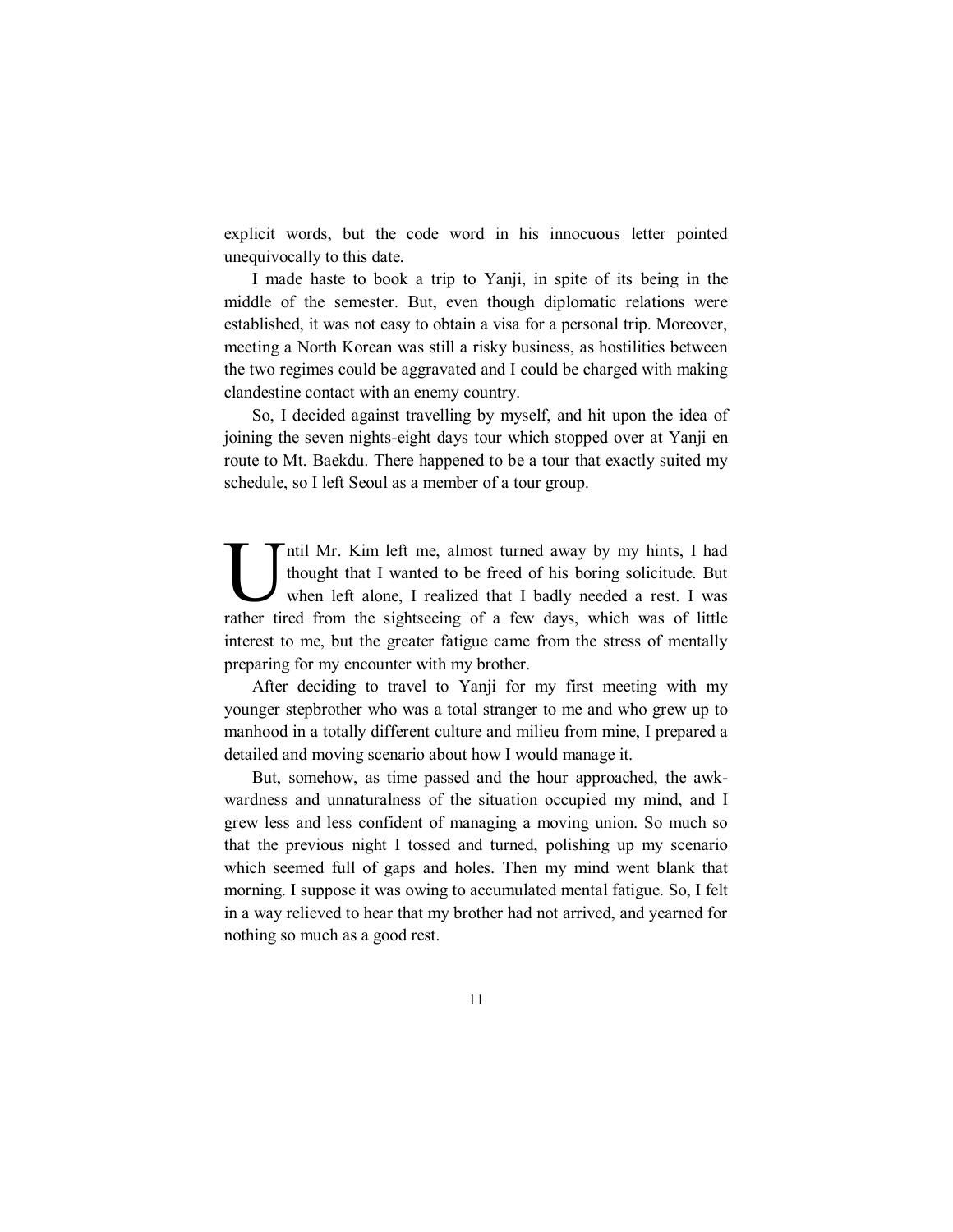I closed the curtains and lay down on the bed, thinking I'd get a couple of hours' profound sleep first of all. Prof. Liu had said he'd come over at three o'clock, so there was enough time for a good nap. He rang me up early that morning and was very apologetic about not being able to come over at once, saying that he had to organize something with a group of people from Korea.

But I couldn't get the sleep I needed. I fell into a light slumber but was awakened by an insignificant noise and couldn't go back to sleep no matter how hard I tried. And as I was taking an expensive tour, it seemed like a terrible waste to sleep in a hotel room in broad daylight.

Unable to sleep or rest, I left my room and headed for the coffee shop downstairs for a cup of coffee. I thought that afterwards I'd walk around the city to see how much it has changed, and have lunch at a Korean restaurant.

The coffee shop was doing brisk business, unlike in the other cities we passed by. Being a hotel that catered mainly to tourists from South Korea, it seemed that most patrons were South Koreans and their relatives and friends in the area who came to meet them. I sat down at an empty table and ordered a cup of coffee. But before my coffee arrived, a man who just got up after conversing with a guest spotted me and came over to my table.

"Oh, so you didn't go to the lake,<sup>5</sup> either? I suppose you saw it before? Well, I don't think there's anybody who's anybody who hasn't seen it already," he rattled off and sat opposite me without even asking for my permission. He was a member of the tour group. I had noticed him on account of his talkativeness. I was surprised that he hadn't joined the tour to the lake.

"Yes, I saw it in the spring of last year."

 $\overline{a}$ 

"Then, you must have come on business. Why did you join a tour, when commercial visas aren't hard to get these days?" he asked,

<sup>&</sup>lt;sup>5</sup> Heaven Lake, the volcanic crater lake at the top of Mt. Baekdu, one of the major tourist attractions in North Korea.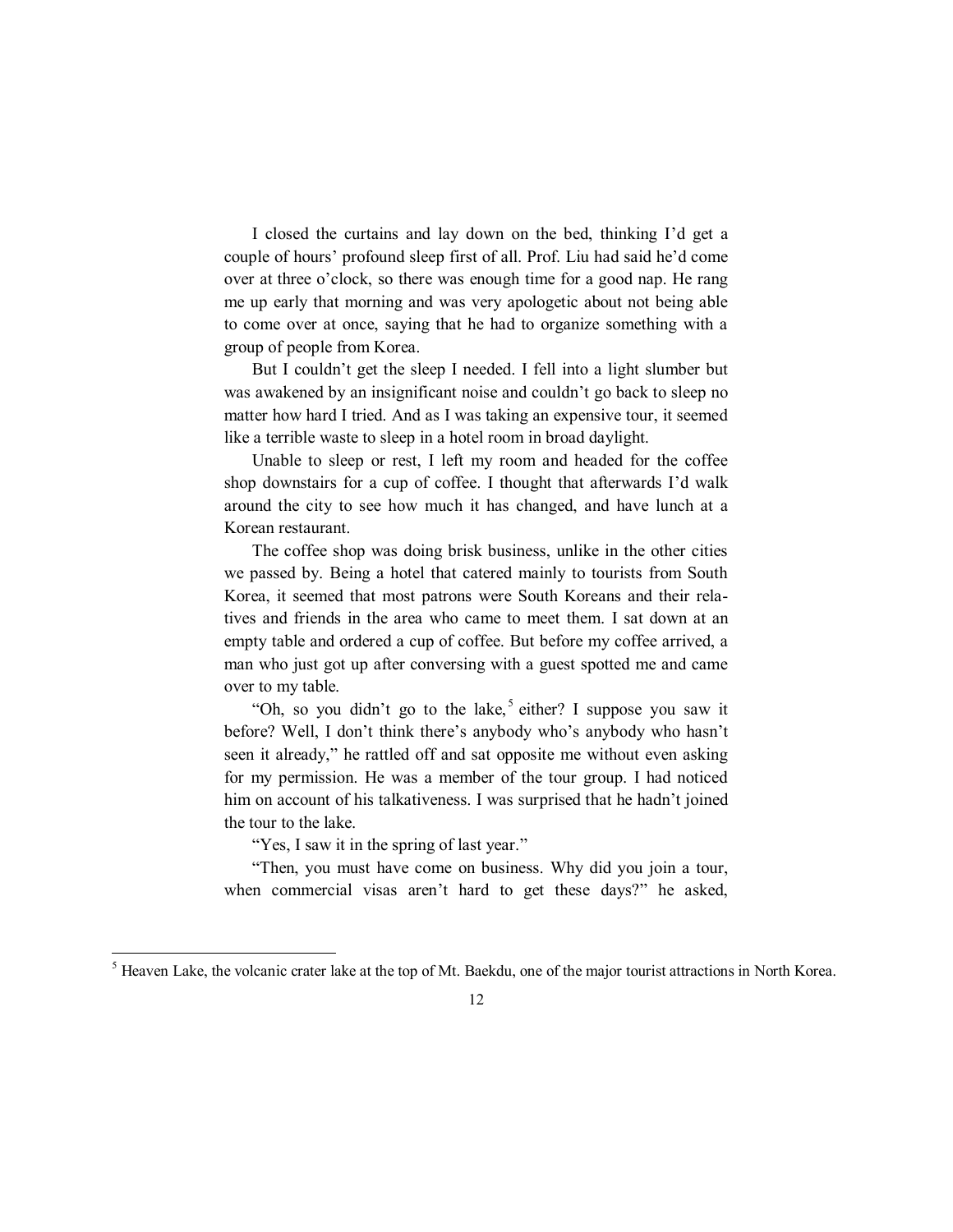assuming that I was a businessman. I had no wish to undeceive him, so I said:

"Oh, my business is nothing much to speak of. I thought I'd see some sights and look into some business while we're here. Well, what makes you join the tour?" I asked, not out of earnest curiosity but to avoid talking about the purpose of my trip. It seemed, however, that the man was as reluctant to reveal his reasons for not going to the lake as I was.

"It's pretty much the same with me. I have some business, it's true, but not something worth talking about. And there's no direct flight from Seoul to Yanji, either. And I haven't seen Jilin and Xian that are on the itinerary," the man hurriedly explained. He was quite careful for a talkative man. That aroused my curiosity. What made him detach himself from the group? But he changed the subject, to avoid more questions from me.

"Well, that makes three of us. I thought only myself and the unification man were staying behind."

I knew who he meant by "the unification man." He earned his nickname by constantly talking about unification. He made himself conspicuous in the group by another kind of talkativeness from this man with a questionable business. The other man's talk mainly ran along lamentations on the lost glory of our country and nation. Whenever he found an opportunity to hold anyone's attention, he tried to enlighten and inspire them.

"See, this land you're standing on is an ancient territory of Baekje.<sup>6</sup> This belonged to Jinpyeong colony when Baekje had Yoseo and Jinpyeong colonies in present day China. In fact, the whole of the central plain of China used to be ours, before the Han race moved in," were his first words on getting off the plane in Beijing. At the Forbidden City, too, he intoned: "Yi Seonggye<sup>7</sup> should have pushed on into mainland China instead of withdrawing with his army. Then, this Forbidden City would

 $6$  A kingdom in southwestern Korea that existed from 18 BCE to 660 CE. One of the "Three Kingdoms."  $<sup>7</sup>$  Also known as Taejo of Joseon (1335-1408), founder of the Joseon Dynasty.</sup>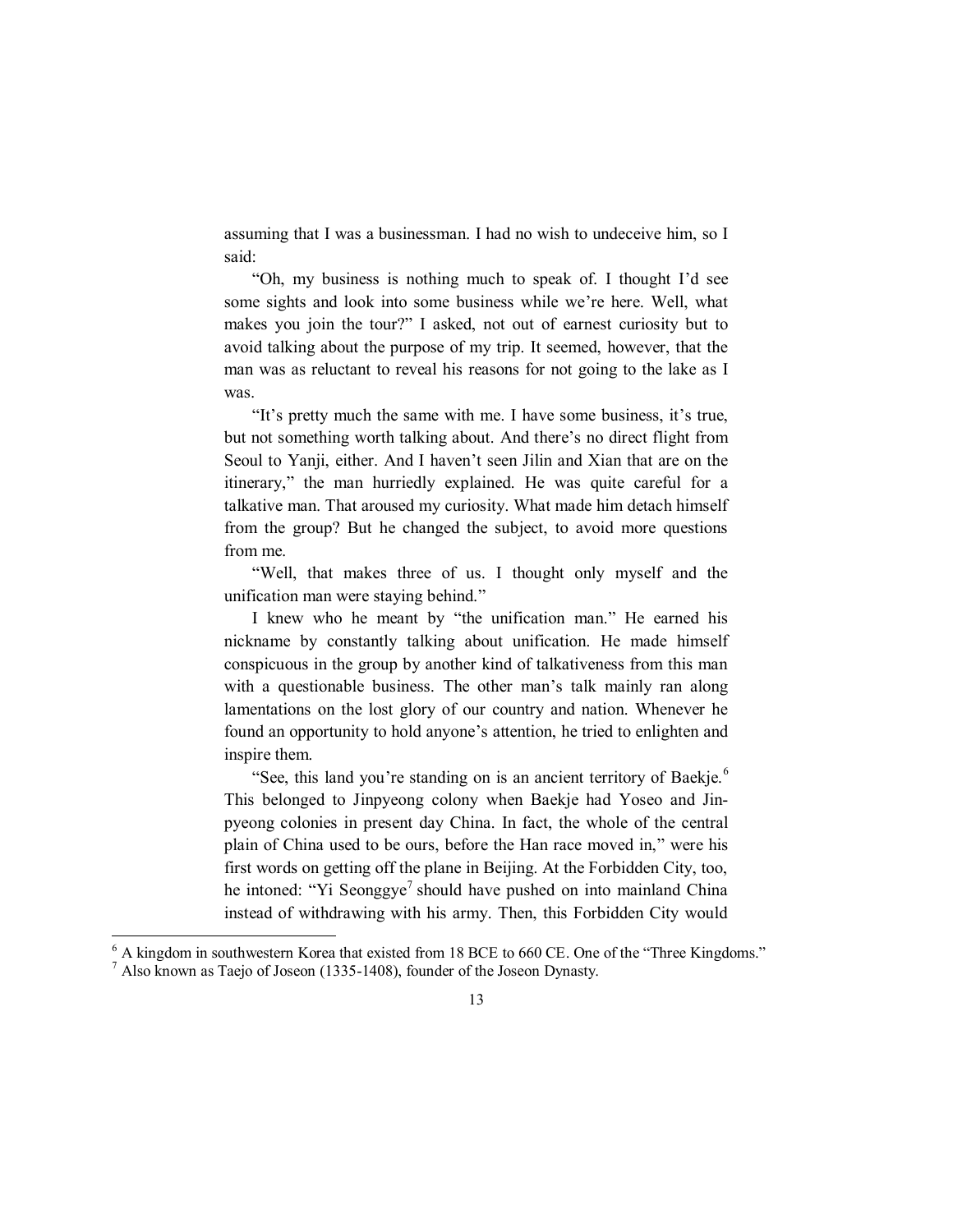have been ours. Do you think the Manchus conquered China because they were strong? Nurhachi conquered Ming with only 30,000 men. Yi Seonggye could easily have conquered China with his 50,000 men two hundred years before that."

I suppose the man would be thoroughly conversant with the books of ancient history such as *Hwandan Gogi*, and such theories concerning ancient Korea as "Biryu Baekje," and the "Imna Daemado" that hold that the ancestors of Koreans ruled a great part of Northeast Asia. He earned his nickname of "Unification Man" by breaking out in long harangues enumerating the past glory of ancient Korea and ending by stressing the importance of achieving unification as the first step toward recovering the nation's past glory. His tirade grew even more vehement from when the group arrived in Yanji.

"Look at this landscape. Isn't it just like our own? I say this land must belong to us, not just because so many of our people live here, but because it is totally unlike China in all respects. This piece of land would just blend in with any part of Gyeongsang-do or Chungcheong-do.<sup>8</sup>"

"There is no end to the crimes the Japanese committed against us. They not only swallowed up our land, but gave away Gando<sup>9</sup> to China through the so-called Gando Agreement. We could have easily made this land ours by enough us living here long enough."

Thus went his tirade during the bus ride from Yanji airport to the hotel. Then, at the dinner table last night, he declared, just as if he had been an important political exile:

"I'm not going to the lake tomorrow. The lake will be there when I come back after unification. I'm going to spend the two days here with the Korean residents in this area who know North Korea well, and see what I can do to expedite unification."

It must have sounded impossibly naive to the others in the group. But I took a more charitable view of him. It is true that naivete is often perceived as stupidity and immaturity, but naivete can sometimes be moving

<sup>&</sup>lt;sup>8</sup> Provinces in South Korea.

<sup>&</sup>lt;sup>9</sup> Currently part of northeast China, a region that was claimed by Korea over the years.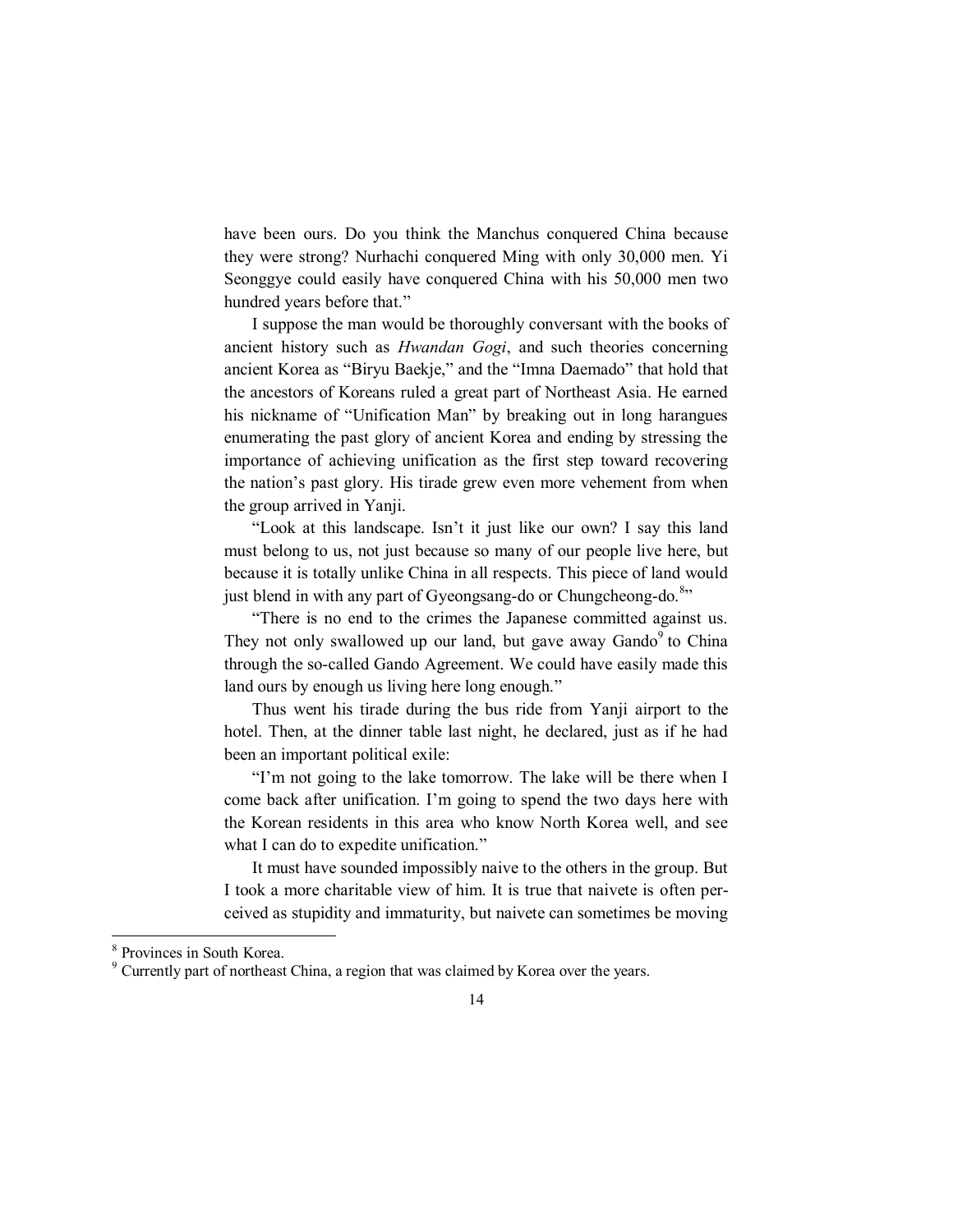for the pure passion in it. From time to time my university invites lecturers to give talks on unification during student festivals and seminars, and quite a few of them are as naive as their freshmen and sophomore audiences.

So, if this unification man hadn't been haranguing a mostly middleaged worldly tour group but speaking to a nationalistic student circle at a college festival, he could have deeply stirred his audience. I was therefore inclined to think that he had studied unification problems for a long time and that he had some definite activities scheduled in Yanji.

And the unification man was the reason I was paying extra for a single room during our stay in Yanji. The tour company was sure to have made me share a room with this unification man, to cut costs. I didn't want that. I didn't want him to get wind of my reason for staying behind, and I had no desire to be a witness of his activities which might infringe on the current South Korean law. It could even happen that he and I could become implicated in each other's illegal activities, with disastrous consequences for both. Well, it seemed that this businessman was made to share a room with the unification man.

"I'd have asked to be put in the same room with you if I knew you were staying behind, too. That unification operation is so noisy!" the businessman said, screwing up his face. Having it related to me at second hand, I became curious to know how the unification man went about his work. I have always wondered about the kind of men for whom unification is not an abstract possibility but an urgent and realistic necessity and who knew what has to be done in what order to bring about unification.

"Well, what is he doing for unification, anyway?"

"Just talk, talk, talk. What else? Two groups visited him this morning, and both sessions were like political rallies. They were declaring that both sides should transcend the wall of ideology through realizing the homogeneity of nationhood and the commonality of blood."

"What kind of people were in the groups?"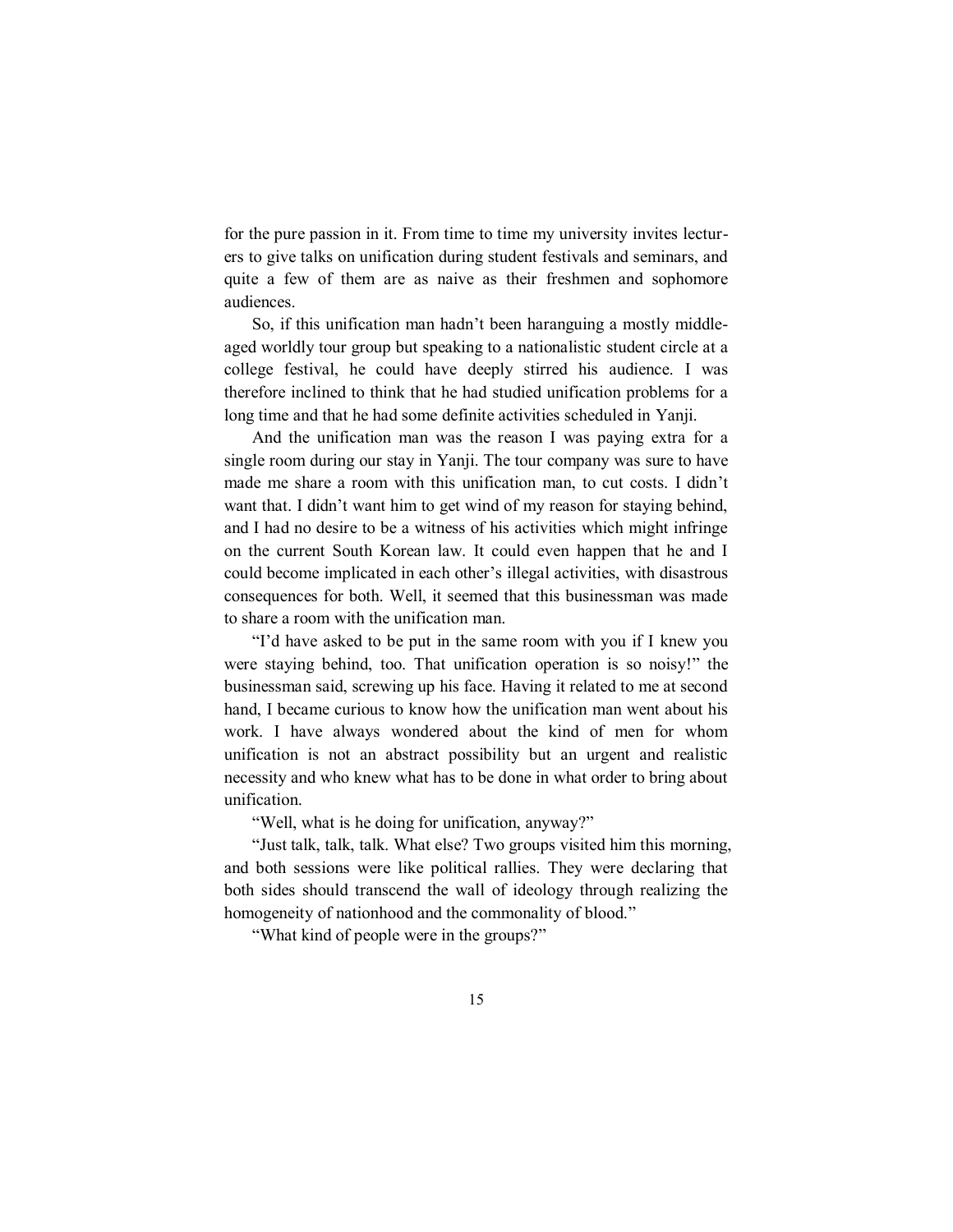"Well, they seemed to be people of some note here in Yanji, like professors and writers. They were meeting our unification man for the first time, but had met others in this organization he's associated with. It sure was funny to see our friend talking excitedly, just as if he were talking to representatives of some government-in-exile. He said things similar to what you hear on North Korean broadcasts, such as that you should smash neo-colonialists to recover true independence and wipe out the national traitors to accelerate unification. I'm scared I'll be made to report his activities before the court, thanks to having shared a room with him for a couple of days."

The businessman was a lively talker. I egged him on, while trying not to betray too much interest.

"Well, I suppose those things are necessary for unification, considering the way the U. S. is behaving since the fall of Russia."

"No, our friend might as well have talked into the void. His guests were not really interested in unification. They just seemed to be casting for a connection to South Korea, so that they could get invited to South Korea or set up joint ventures with South Korean companies, and were pretending to agree with our friend just to please him. Our friend's good nature makes me worried."

"In what way?"

"He promised to procure invitations for two of his new acquaintances already, and to donate a significant number of books to an organization. And he also as good as promised that he'll secure the funds to build a library for a school. I don't think he has that kind of capability. I'm afraid he's going to disappoint a lot of innocent, trusting people."

If the businessman kept on talking about the unification man to deflect my interest from his own business, he didn't manage it very cleverly. Pretty soon, he was revealing his own thoughts.

"Isn't it strange," he pursued, "that most people, when they think about unification, think only about nationhood and ideology? Are you like that, too, sir?"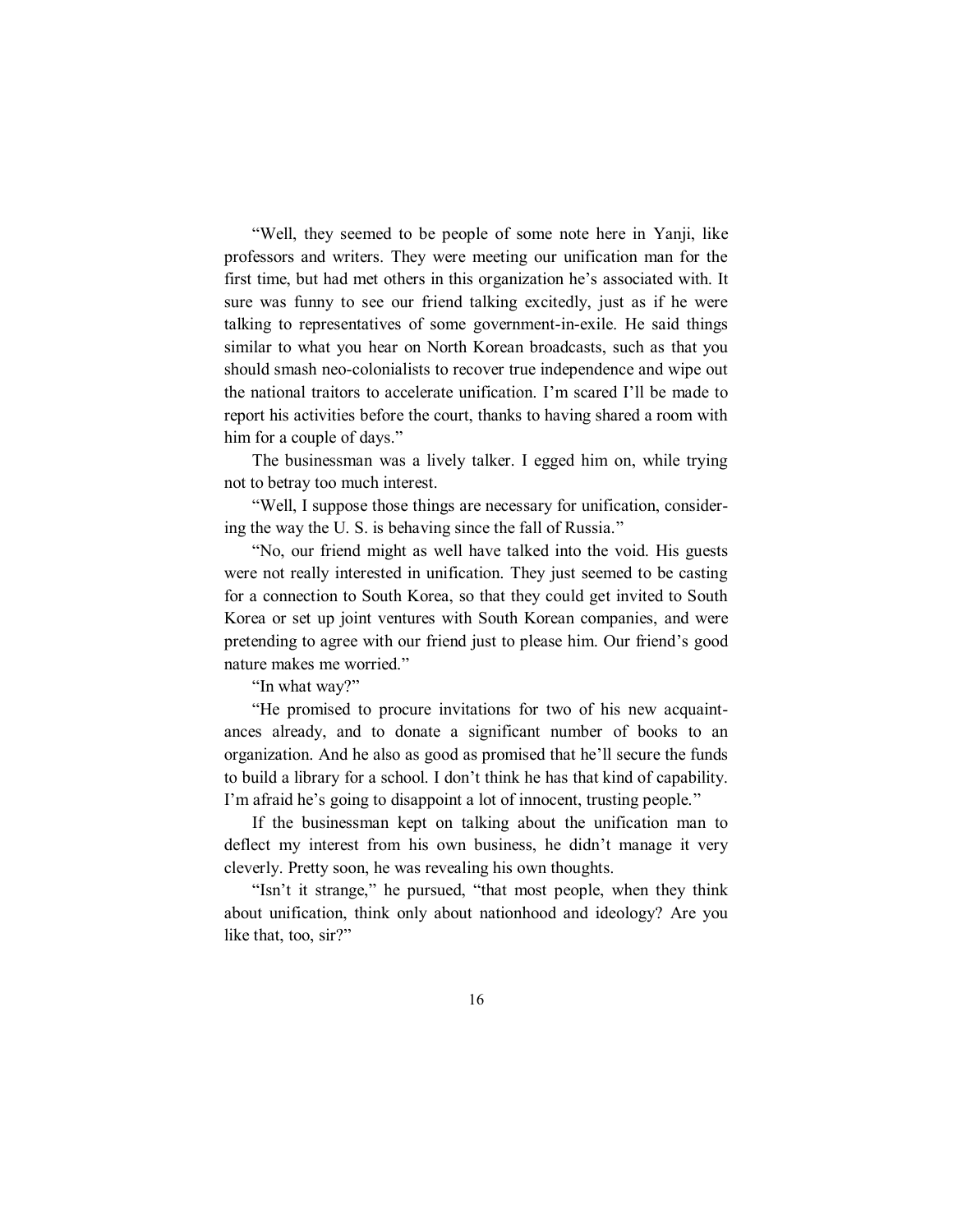Even though I was careful to hide my occupation, he must have scented bookishness from me. Anyway, here he was, addressing me "sir" even though I'd said I was a businessman.

"Well, what then do you think of in connection with 'unification'?"

"The first thing I think of is how we can feed the twenty million hungry people, and how we can make North Korea even superficially resemble the South."

"I suppose the big businesses will have to manage somehow. They'll be gaining a lot of cheap labor and will have access to many valuable resources close at hand."

"That won't be a guaranteed advantage by any means. A client of mine is a CEO of a big business, and he is really worried about what might happen after unification. He said that he could use guest workers from Bangladesh, Pakistan and the Philippines dirt cheap but he couldn't do that with the North Koreans. That's sure to trigger regional conflicts, a much greater one than the East-West conflict which has been so troublesome. Also, he was skeptical about the quality of labor North Koreans would provide. They are sure to have the inefficiencies common to the socialist proletariat, and their outworn ideas of 'doing things our way' just won't do in the structure of modern business. He thought it would take years to retrain the North Korean labor force to suit the needs of our society. As of now, the North Koreans are inferior even to the Filipinos as a labor force, and if they expect the same level of pay as South Korean workers just because they're of the same blood, then there won't be many places that would want them, he said. If they can be used only in primary industries, then the North Korean labor force would simply be a liability, rather than an asset, to our economy. And he was also negative about North Korean underground resources. He said it is true that North Korea has more in the way of natural resources than we do, but only a handful of them are of superior grade according to international standards. He said it could happen that our industries will be forced to buy natural resources from North Korea even though they are more expensive and of lower quality, just because they come from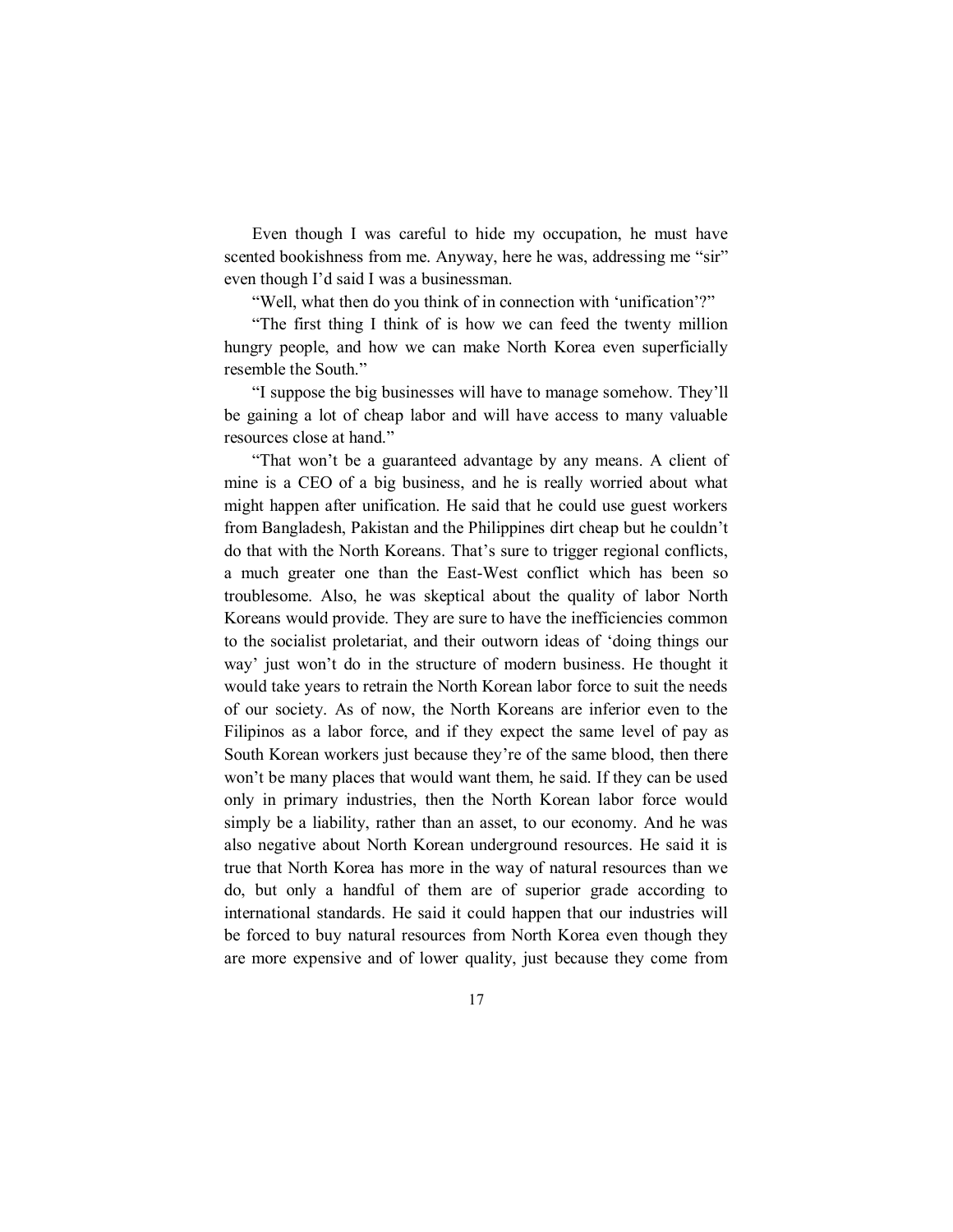our land. In a word, even the North Korean natural resources could be a liability to our industrialists."

"Well, I suppose all of that would come under the category of 'unification expenses.' I understand there are people who are preparing for unification and figuring out the cost of unification. So, we must provide against those factors. I mean in economic terms. But I'm sure political preparation, such as our friend is engaging in, is also necessary. Unless we sort out the ideological and political differences between the North and South before unification, we could well be heading for a bloody civil war."

"A friend of mine came up with this theory. He said that the greatest risk point of the unified Korea becoming communized is three years after unification. By that time, many South Koreans would fall below the poverty line, as the South Korean economy would have been depleted on account of unification expenses. And the North Koreans would be suffering from a sense of relative deprivation. Which means that there will be more people who want the existing social order overturned than those who want it preserved, so that the population make-up will be one most susceptible to a socialist revolution. Anyway, maybe because I'm a businessman, I think economic preparation is the most essential. As you no doubt saw in the collapse of the Soviet Union, ideology is determined by economic conditions. I think that their contention that the base structure determines superstructure makes sense."

His calling himself a "businessman" aroused my curiosity once more. The more I talked with him the more it seemed to me that he was not an ordinary businessman.

"You said you have a CEO of a big industry for your client. And you seem to know a great deal that folks like us are ignorant of. May I ask what kind of business you run?" I ventured, even though I was sure it was a topic he was at pains to avoid. A shadow of hesitation flitted over his face, but he continued to be evasive.

"Oh, it's only a modest venture. I do just about anything that will fetch a little money." Then, spotting a man who was entering the coffee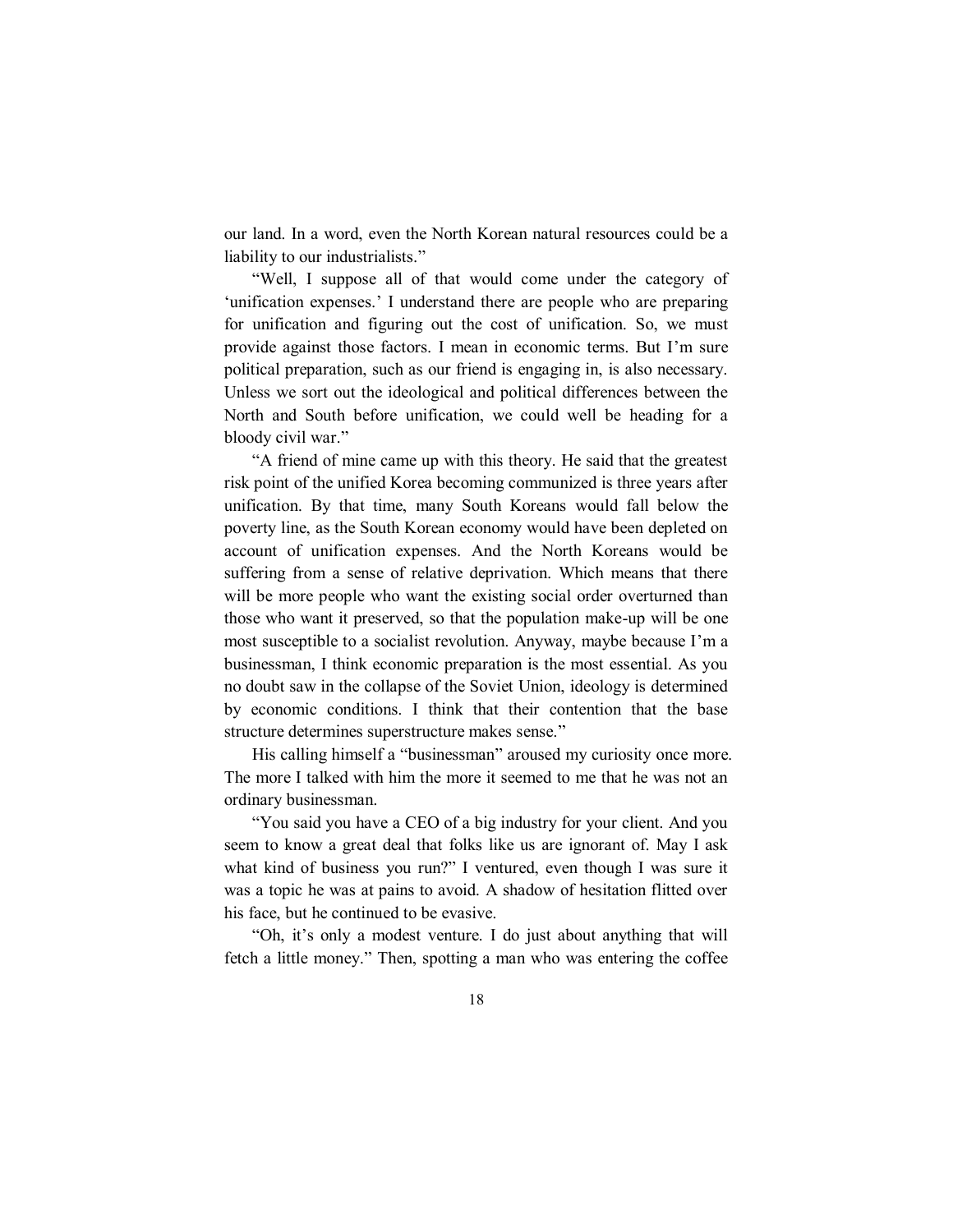shop with a bulky plastic bag, he sprang up and waved to him, like one hailing a rescuer.

Then I first visited Yanji in 1988, the year the Seoul Olympics were held, Yanji had the distinct appearance of a socialist country. That is, one felt like one was looking at an old electronic appliance that is sturdily built but ran on outdated software. But when I revisited it the year before last, after the lapse of four years, it had changed greatly. The outward appearance had not changed much, but change was perceptible everywhere. Whether for better or for worse, the changes indicated the region's approach to capitalistic market economy. W

And another year and a half had elapsed since then. I turned towards Friendship Avenue, to check what changes took place in that time, with the air of a serious inspector. Not only was Friendship Avenue a main street where changes would be most visible but it was also a street dotted with Korean restaurants, so I was going to take a look at the street and then eat lunch somewhere.

But the changes of a city is not something you can gauge on a scale. And I was already over fifty and was not so alive to the beat of a city any more. So, I soon felt tired, after looking, without personal interest, at the buildings and shops which seemed the same and yet different. That made me turn into this cafe named "The Han River" after walking merely a couple of blocks. The signboard was written in big letters in Korean, for the benefit of tourists from South Korea, and on it was written in a semicircle in English, cafe/restaurant. The signboard somehow looked familiar. Perhaps it was because it was the kind often seen in the streets of Seoul.

The interior of the place also resembled a second-class cafe in Seoul. And there were no patrons. Judging from the paucity of customers at an hour approaching lunch time, it seemed that the place was more a cafe than a restaurant. And I had no intention of eating my lunch there, either.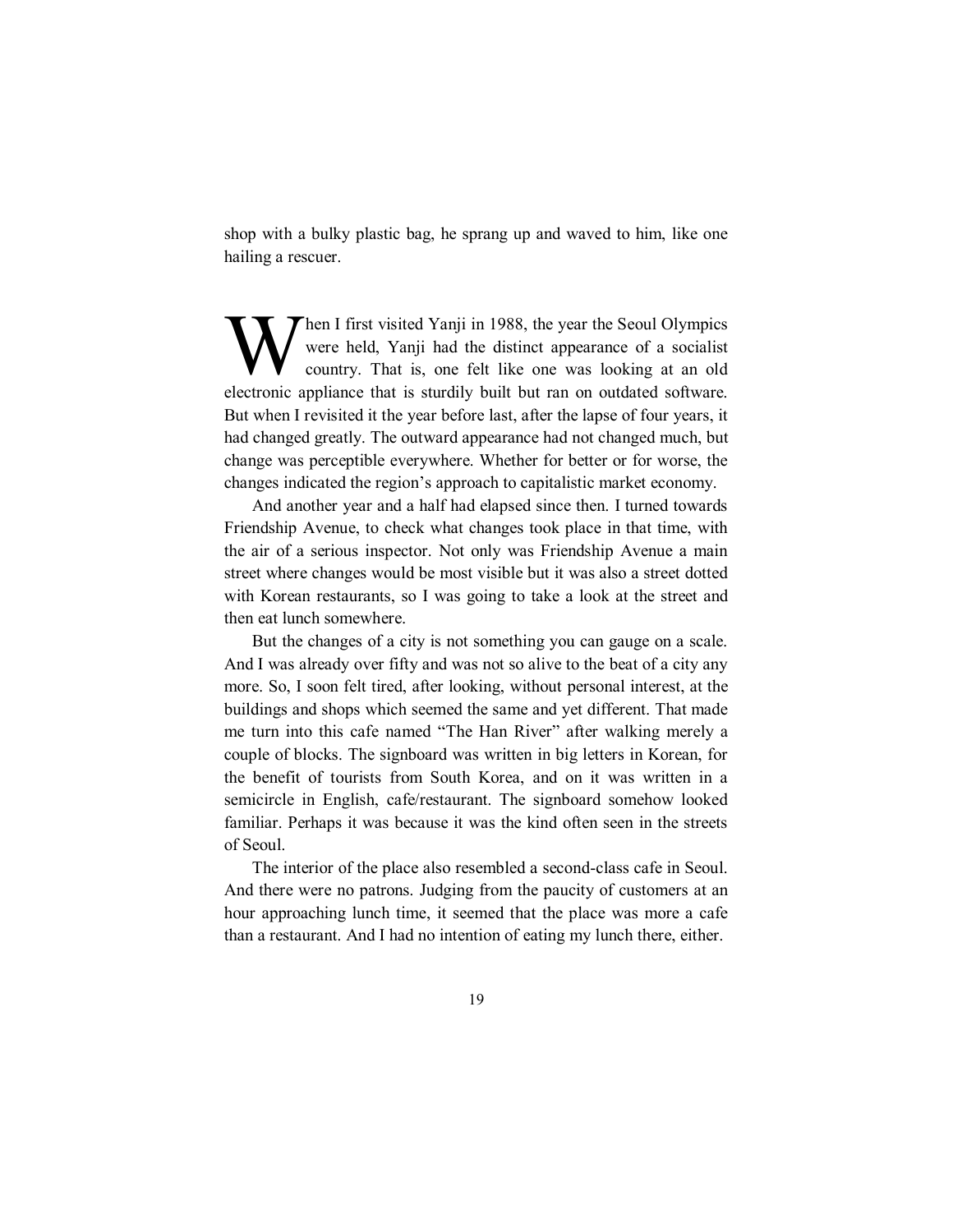"Hello," a woman's voice greeted me from behind a counter in a dark corner. Although she had said just one word, I thought she didn't sound like a native of Yanji. The woman who came to stand in front of me as I sat down at a table was a woman of about thirty.

"What would you like to have?" she asked, proffering the menu, again in accents very close to that of Seoul Dialect. I examined her, and thought she looked like proprietresses of such places in Seoul. For a moment I wondered if she could have come from Seoul, but that was quite unlikely. Even though I knew that many people from Seoul was running various businesses in Yanji, I didn't think any South Korean would take the trouble to open a second-class cafe in Yanji. And it was even more unlikely that a woman from Seoul would be working as a hired hostess.

"Well, bring me a glass of some fruit juice. And bring one for yourself, too, if you like," I said, by way of inviting her to a conversation, in the way I used to invite proprietresses of provincial cafes in Korea to a silly chat. The proprietress seemed to be quite used to such overtures, and brought two glasses of juice and sat down opposite me, without waiting for my invitation. It could be because she was bored herself and wanted to chat with someone, the business being so slow, but her complete lack of bashfulness seemed to indicate to me that she was not from those parts.

"You don't look like a native of this region. Where do you come from?" she asked me, with exaggerated interest. It was exactly the question I wanted to ask her, but I suppressed my curiosity and answered her question first.

"I'm from Seoul."

"Did you come alone?"

"No, I came with a group. But I detached myself from the group for a couple of days to take care of some business."

"Are you a businessman?"

"Not really. I just had to meet someone."

"Where are the rest of your group?"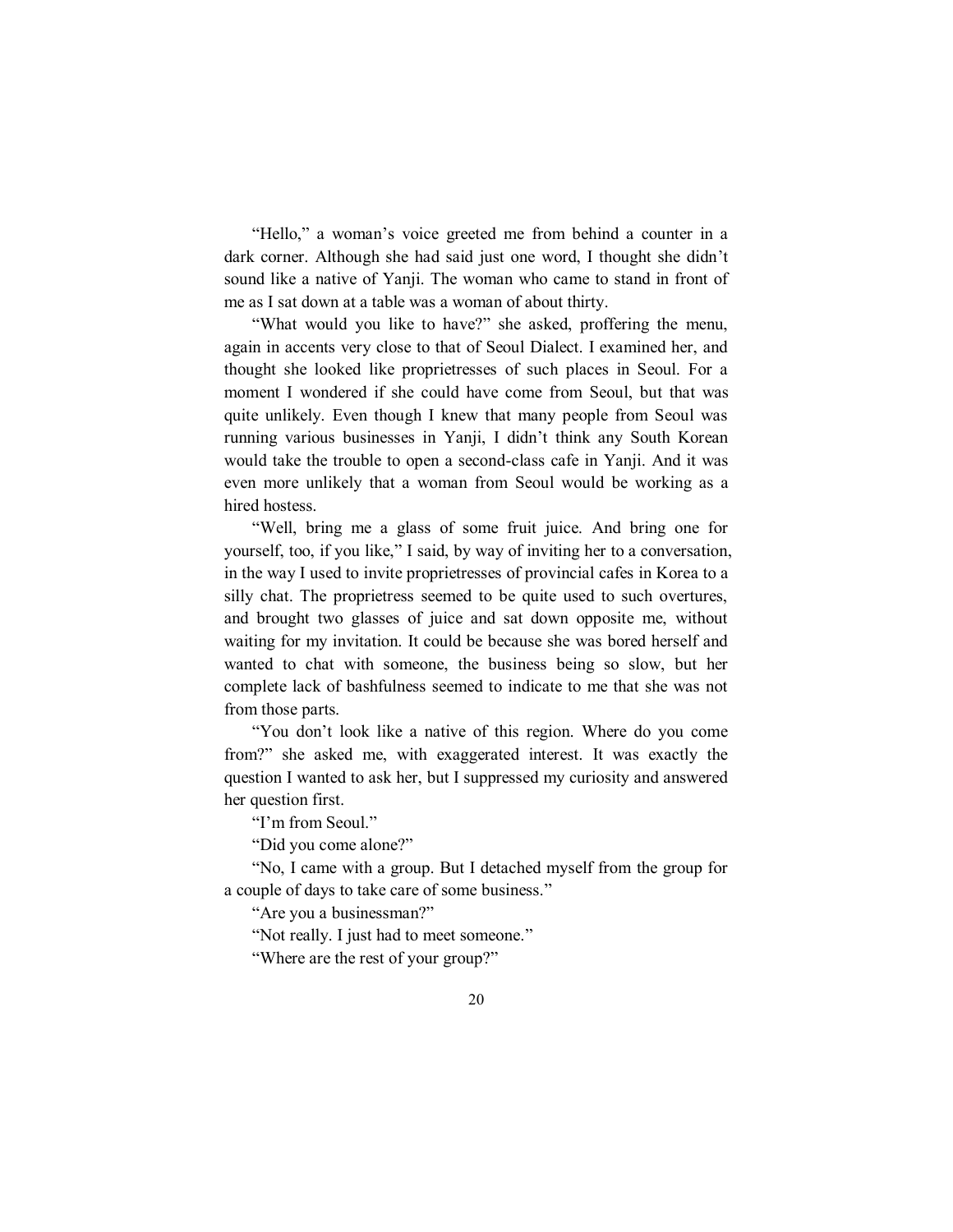"They've gone to see Cheonji Lake. It's just a tour group."

"When are they coming back?"

"Tomorrow night," I answered truthfully, feeling no need to lie to her. She nodded in satisfaction.

"Then bring your party here tomorrow night. I'll entertain all of you well. We have karaoke facilities, too. And beautiful girls. They all speak just like South Koreans."

"I'll pass on the information. Anyway, are you from this part?" I asked, as casually as I could. She answered, without hesitation.

"Yes, not from this city, but I grew up close to here. Why do you ask? Do I look as if I'm from somewhere else?"

"Yes, you don't sound like a native of this region. You've lived in Seoul, haven't you?"

"Oh, my accent. Yes, I lived in Seoul for a couple of years. People gave me such looks to hear my accent, and there were practical disadvantages, too. So I tried hard to learn to speak the Seoul dialect. Does it sound close?"

"What kind of practical disadvantages?"

"As soon as people found out I was from Yanji, they looked down on me and tried to cheat me. They tried to take sexual advantage of me, too."

She must have gone to Seoul to make money. I couldn't help wondering how she managed to stay for two years in Seoul and what she did during those two years, but I didn't ask, having heard about the harsh lives of the Koreans from China in South Korea. So, there was a pause in our conversation.

"Well, how's business?" I asked. The woman stopped sipping her juice and answered, with a deep sigh.

"I thought I'd make bales of money if only I could start a business like this, but it's hard. This kind of place is too expensive for indigenous people, and there aren't enough tourists to keep it going. At this rate, all the capital my husband and I saved doing all kinds of dirty work for two years will go up in smoke."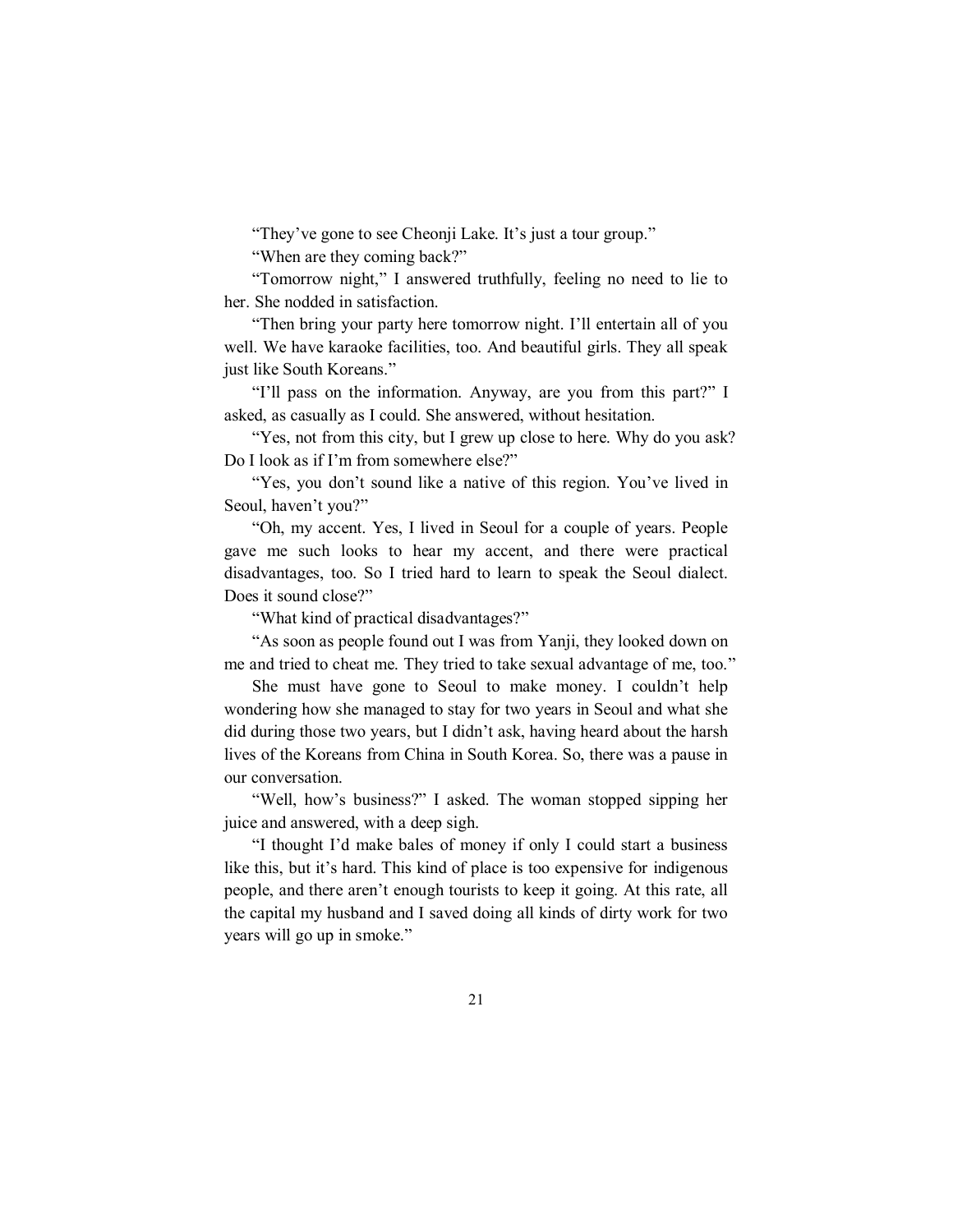The woman cast her eyes towards the kitchen as she said this. Just then, a man who looked prematurely old pushed open the door leading to the kitchen and looked out. He must have been her husband. Looking at his tired and spiritless face I could imagine what their lives in Seoul must have been like. The man must have done manual labor every day without any holiday, and the woman must have done any work that came by as long as it paid well.

The thought recalled the businessman's remark of a while ago in the hotel coffee shop concerning the North Korean workers. Perhaps after unification North Korean workers would have experiences similar to what this couple experienced in South Korea.

"So, did they pay you fair wages?" I blurted out. The woman blinked her eyes, but understanding my question, twisted her lips.

"Fair wages! Hell, no. Everyone just wanted to work us to death if they got wind that we were from Yanji. The only place that paid us normal wages were the so-called 3-D workplaces, where no South Korean would work. My husband got cheated out of his wages in his day-labor jobs, too. They always took away part of his pay on one pretext or other."

"But weren't you paid roughly the same as South Koreans? I heard that the guest workers from the Philippines and Bangladesh don't even get half of what South Korean workers get."

A ray of blue light flashed from her eyes for a second.

"How can you compare us with them? We're of the same blood, though we may have lived apart for a few decades," she said in an aggravated tone and then, casting her eyes toward the kitchen, said rapidly in a low voice: "I'm sure you heard these stories in Seoul. Do you know how I made the money to buy this place? I did the maid's work for prostitutes and endured sexual molestation of drunkards. Why should a married woman put up with that, if not for money? Look, I'm among the better-educated around here. But in South Korea, I couldn't even apply for any kind of office work, and at the factories they said they'll pay me the same as the Filipinos. Why should I be paid the same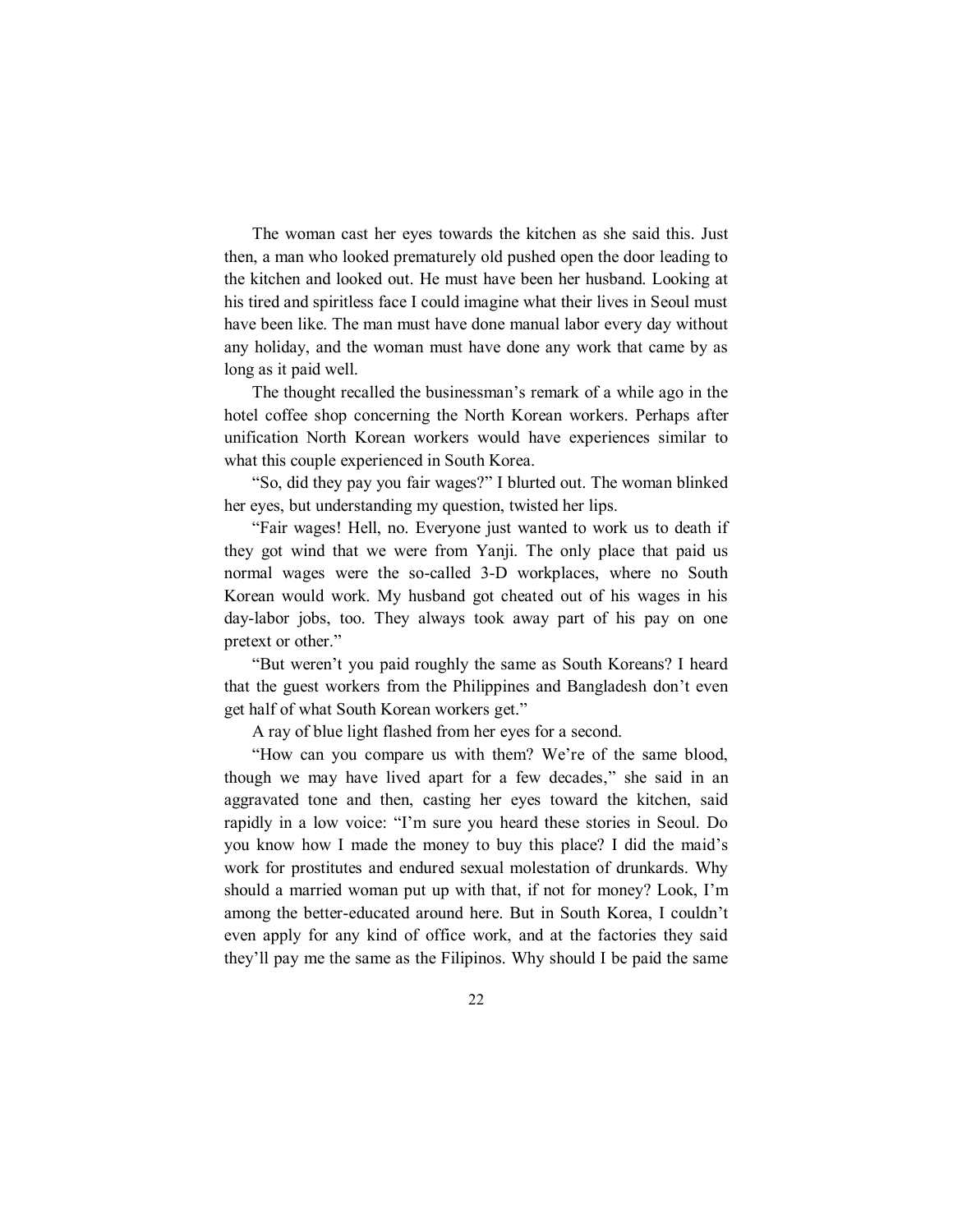as those lazy girls who don't even understand the instructions? How can they say that to a fellow national?"

The woman bit her lip, evidently re-living her humiliation. I was witnessing, inside of an hour, a live case of what the businessman had predicted during our chat. I made haste to offer my consolation, feeling guilty for having revived her painful memories.

"I'm sorry. They shouldn't have done that to you."

"Seoul may be worth staying a few years for making money, but nothing would tempt me to live there all my life."

With that declaration, her fury subsided a little. She added, in polite response to my expression of sympathy: "Well, it isn't as if all South Koreans are thieves and exploiters. There were actually quite a few people who have been kind and generous."

It seemed to me I'd sat there too long. But I was embarrassed to just stand up and leave.

"I'm terribly sorry. I saw the sign saying that this is a restaurant, too, but frankly, I've been craving Korean food for a few days now."

When I gave my honest excuse, the woman responded kindly.

"Oh, never mind. We're not much of a restaurant, anyway. And we can offer only light Western meals. Well, is there a particular dish you're craving?"

"I'd like rice in hot and spicy soup, and some kimchi."

"Well, I'll tell you. Turn right as you go out the door, and you'll see the sign for Seoul Restaurant before you walk two blocks. It's not only called Seoul Restaurant, but I heard they brought their chef over from Seoul. I think it will suit the taste of people from Seoul."

Thanks to her kind advice, I could have a proper Korean dish for lunch. In fact, their dish of rice in hot and spicy soup with strips of beef and kimchi had too much MSG and sugar, perhaps in an attempt to suit the palate of tourists from Seoul, but having eaten greasy Chinese food for every meal for a few days, I was grateful for even that much taste of Korea.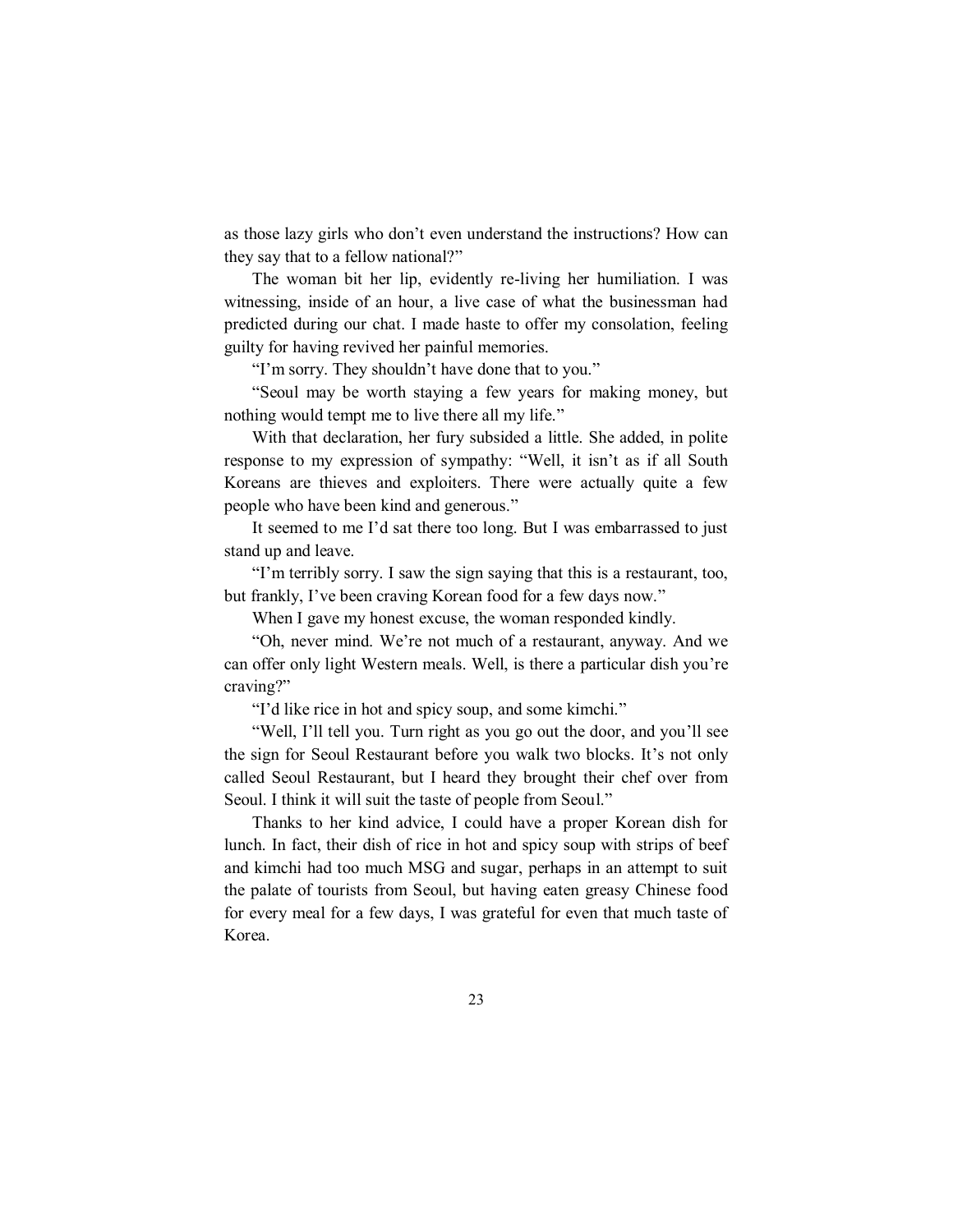I had another confirmation of the businessman's prediction for post-Unification problems that same day. Professor Liu, who came to see me around three o'clock that afternoon, said, with an expression of bewilderment and frustration: "Professor Lee, I just don't understand the South Korean society, even though I met a few South Koreans and have been to Seoul."

"Why, what happened?"

"This is not the first time. I just don't understand. South Koreans often ask me to help make cultural exchange, so I help them as best as I can, and then when everything is pretty nearly set up, they put me in the most awkward position by making strange and unreasonable demands. This time, too, this organization called 'Association of Writers for National Unification' asked me to help organize a meeting with North Korean writers. So, I asked my colleague Professor Chang who has many friends among North Korean writers to help, and between the two of us we worked hard to organize a meeting of writers. We made our selection thoughtfully. Because the South Korean writers seemed to be radicals, we chose less radical and less political North Korean writers to balance out. But look at what the South Koreans say. They say that the North Korean writers should be core members of the North Korean literary establishment, including if possible officially decorated national writers. So, I told them that such writers are not writers any more but politicians, and that they can expect to hear nothing from them except political propaganda. And do you know what they said? They said that those are exactly the writers they want to meet. I understand that they want to meet top-notch writers. But the problem is that the reason South Korean writers want to meet them is not just their eminence. It's that they think they'll have the best rapport with those writers. And they emphasized their own Communist sympathies. I was flabbergasted. They went on and on about the myth of Kim Il-sung and enumerated statistics that show the superiority of the North Korean system, which are long outdated figures. It seemed as if they'd be just as enthusiastic propagandists for the Juche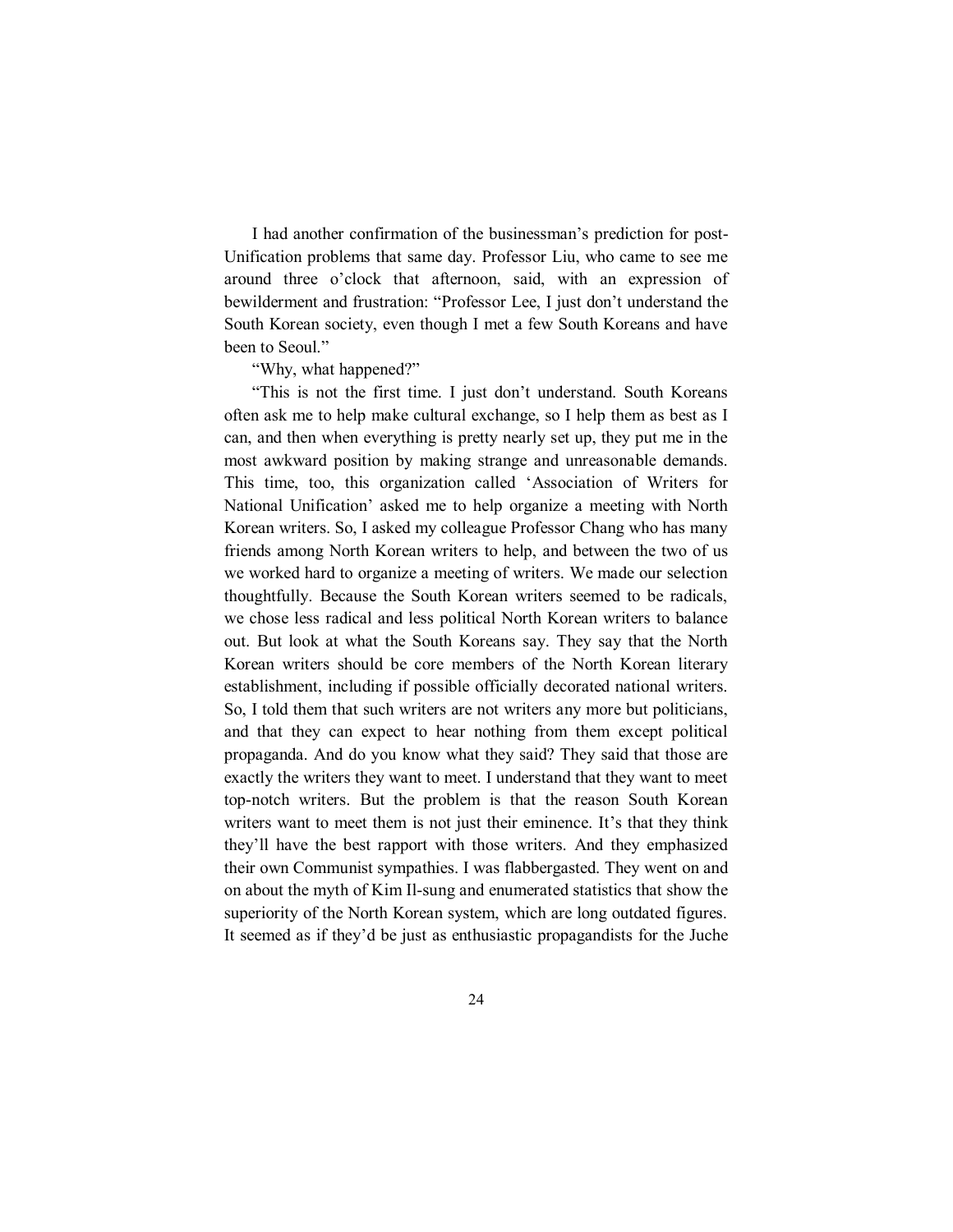ideology<sup>10</sup> as any nationally decorated writer. Well, how can that be 'cultural exchange' in any sense? It can't be anything more than a political rally of fellow Communists. And the conservative writers aren't much better, either. They are the ones who should meet the core Communists, but they're only after writers of popular romance or youthful advocates of 'openness.' That's another kind of banding together. Why call such things 'cultural exchange?' Shouldn't an exchange aim at listening to the other side and finding a point of mutual understanding? But both sides are seeking only to strengthen their own position by drawing support from sympathizers. How can that be a preparation for the day of unification? For such people there can only be unification by force, not unification by negotiation and agreement. Is that liberal democratic thinking? They made me so furious that I left my colleague to be harassed by them and left."

That was an example of politicized 'cultural exchange,' and I thought such would be the consequence of seeking unification solely through political means.

"Well, I suppose we can't expect practical fruit from the first. An exchange route has to be opened up first, somehow. It could even be that if extremely heterogeneous people meet, only hostility and conflict would result," I said, trying to soothe my friend's fury, but my heart was heavy. The thought that my younger brother, whom I would be meeting not long before, might represent such a heterogeneous culture oppressed me.

Mr. Kim's telephone message that evening deepened my anxiety.

"He's here. Your younger brother. He just arrived. He's going to sleep over in his maternal uncle's and will come to see you at your hotel tomorrow morning."

It was true that my brother was visiting Yanji ostensibly at the invitation of his maternal uncle, but his going straight to his uncle's instead of coming to me seemed to tell me that he wasn't eager to see me.

 $10$  North Korea's ideology often translated as "self-reliance"—an isolationist worldview.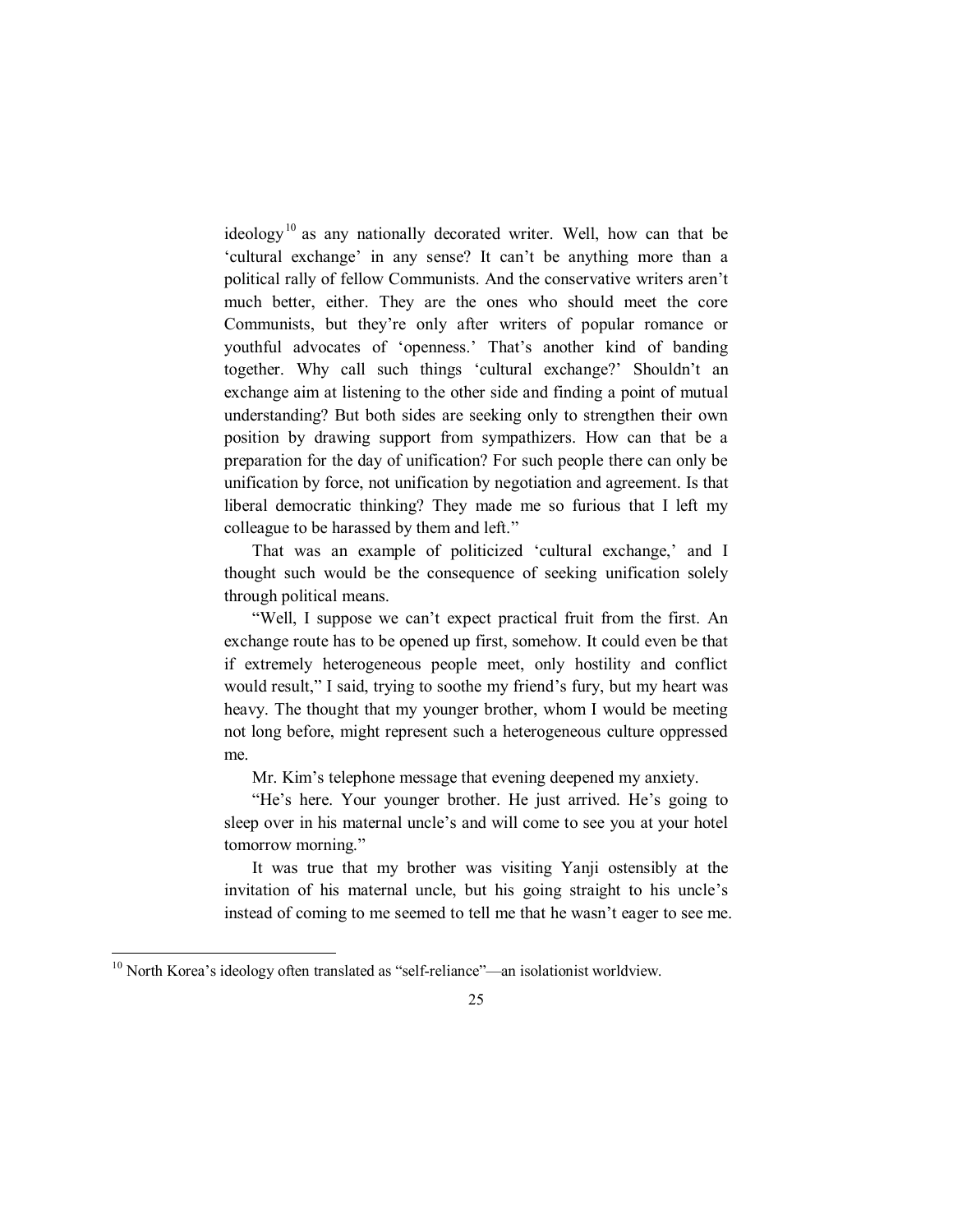The next day, my brother came earlier than I had expected. No hour had been fixed for his coming, but I had assumed that he would come around ten o'clock. That was why I washed my face The next day, my brother came earlier than I had expected. No hour had been fixed for his coming, but I had assumed that he would come around ten o'clock. That was why I washed my face only around nine o'clock even though down to the dining room for breakfast when my brother, accompanied by Mr. Kim, knocked on my door.

As I said earlier, I was quiet uncertain about how I should act toward my brother on my first encounter with him. I was meeting my stepbrother for the first time in my life, and between us there was the inborn antagonism that exists between half-brothers. I was not sure what I should say to him. I wasn't even sure if I could use the plain form of address to him.

But, when I beheld my brother's face as he followed Mr. Kim into my room with obvious self-consciousness, I realized that my worries had been unnecessary. My brother looked all too familiar. His face was almost a replica of my father's, which was growing dim in my memory but which I remembered with the help of a few old photographs, and that of my younger brother who was born after my father's defection and who had unfortunately died in his late thirties. And his figure exactly resembled my eldest son's, with a slightly backward-curving spine and a slender waist which were the peculiar physical characteristics of the men of my clan. The only thing that felt alien about him was his apparel, which looked like a fashionable formal suit from the '70s.

My brother, who was walking in with a stiff face, also looked startled on beholding me. He must have had a similar recognition, judging from the marked softening of his face.

"Your brother is more than ten years your senior, so I think you should make a bow," Mr. Kim said to my brother, who still looked uncertain about what to do or say. It was a great relief to me and helped make my first words to my brother much easier to bring out. I returned my brother's full bow with a half bow, and could use the plain form of speech without any hesitation or uneasiness.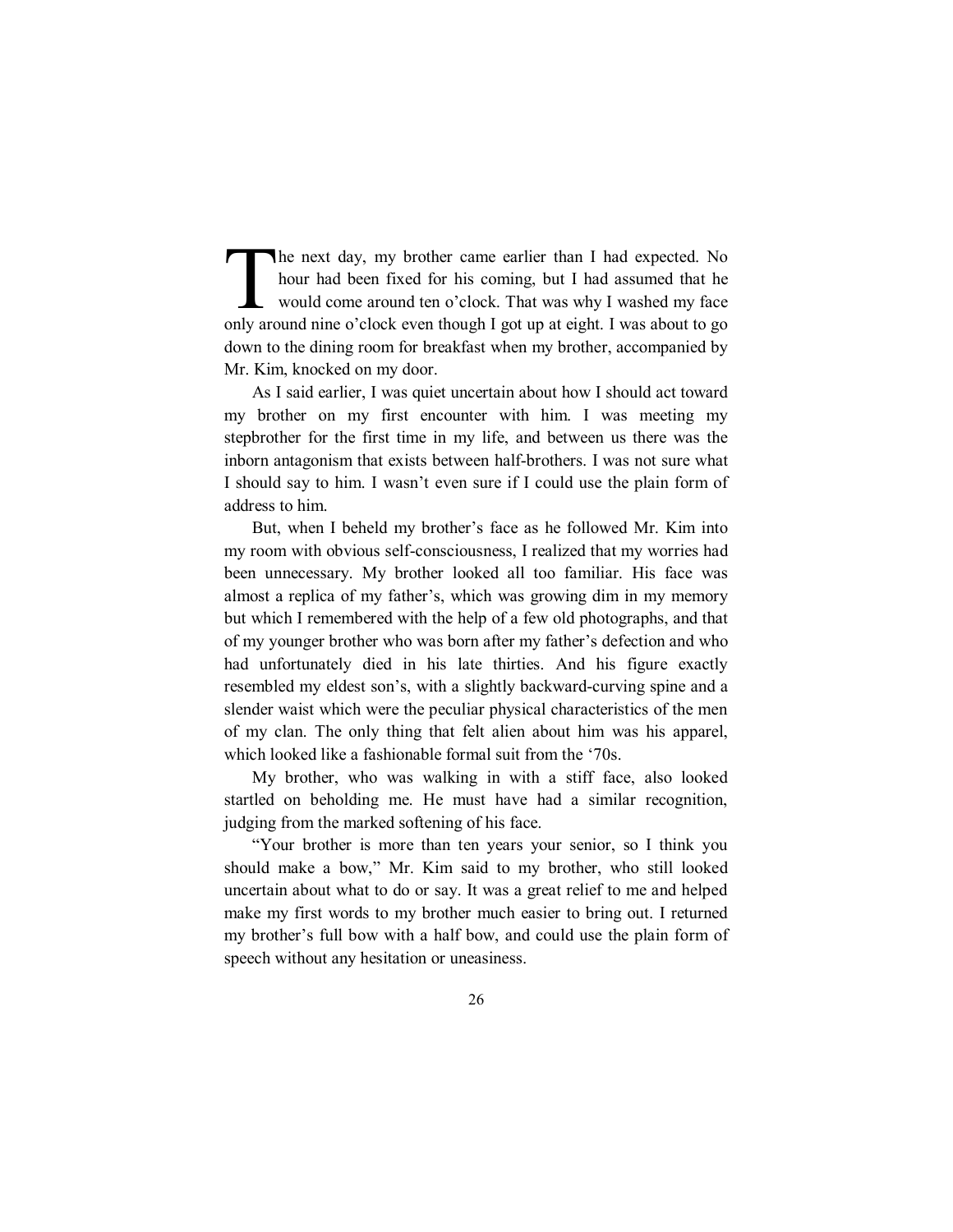"How do you write your name?" I asked, meaning what Chinese character he used for his name. I had guessed, when I heard his name, that my father had given him a character marking the male children of my clan of my generation, so I thought I'd ask my brother if I had a chance to meet him. I had not expected that to be my first question to my brother, but here it was. But my brother must have thought I was asking what he was called.

"I'm Hyok. Hyok Lee."

"I didn't ask what you were called, but what character you used for your name. And you should not use the family name in telling your name to your elder brother. Is it the character for 'red'? The character made up of two 'cheok' characters beside the fire radical?"

"Yes."

"Do your brothers and sisters all have one-syllable given names?"

"No. My elder sister and the youngest have two-syllable names."

"Then they must have either 'hi' or 'seop' in their names."

"That's right. My sister's Munhi, and my youngest brother is Museop." A faint thrill passed through my heart. A radical Communist who could leave his young wife and three young children in a burning city has not, after all, disregarded the tradition of his clan in naming his children!

"Is the use of generational markers in names a common practice in North Korea?"

My brother seemed to think it odd that I should show so much interest in names, and looked at me without comprehension. I in turn looked at him, bewildered by his silence. Mr. Kim, understanding the cause of mutual incomprehension, came to our aid.

"You know, that common character in siblings' names. They used to use it in North Korea, too, but it seems nobody uses it anymore."

"Oh, that. That's not used any more. And our names don't have that, either," my brother answered, comprehending at last. Controlling a heightening emotional thrill, I explained the custom of naming children with generational markers embedded in the names.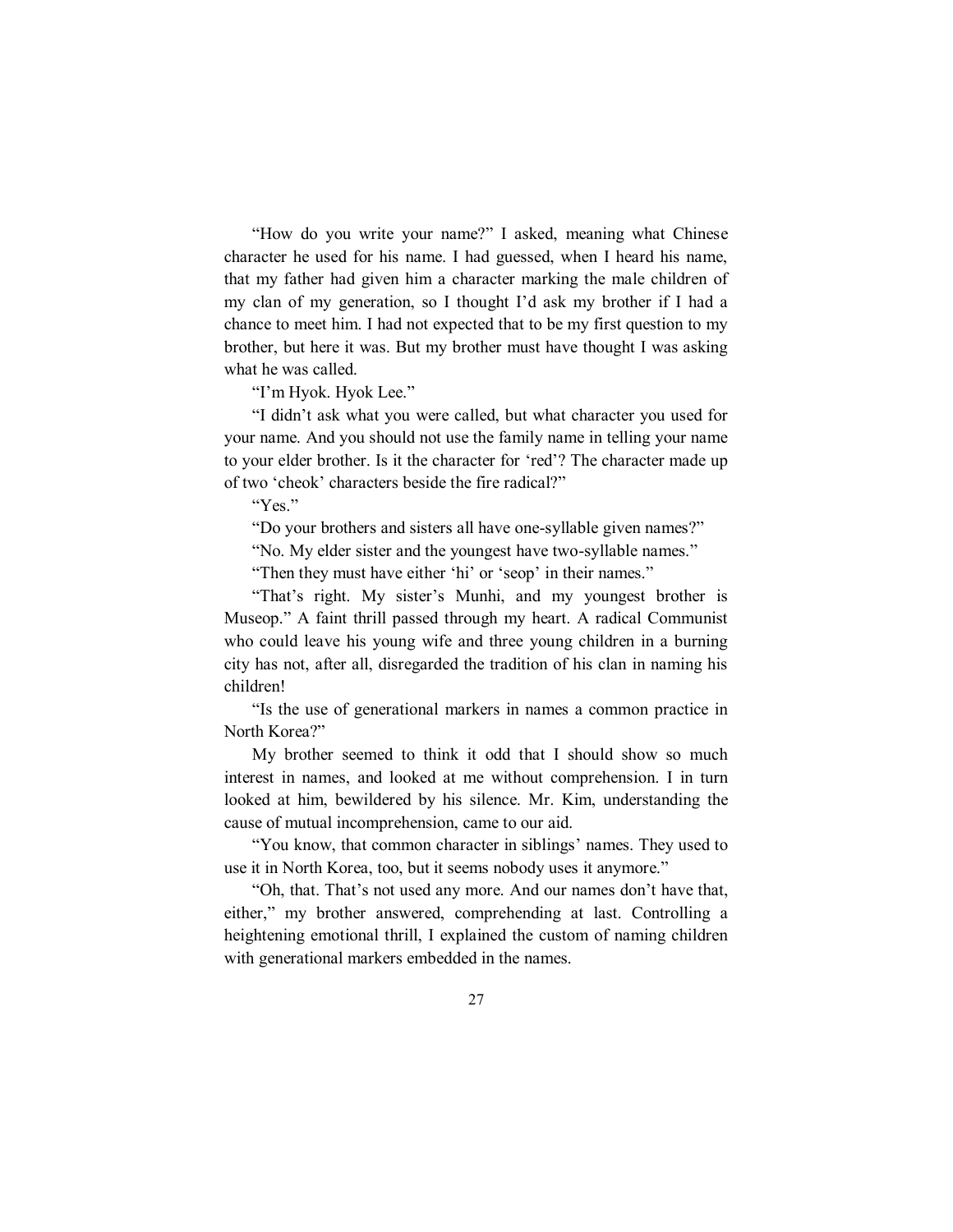"Use of the generational marker doesn't necessarily involve using a common character in all the children's names. The markers follow the order of the five elements from one generation to the next. Each clan has its own order in lining up the five elements. We in our clan use the order of earth, metal, water, wood, and fire. So, in recent generations the markers have been Kyu for the earth generation, Hyeon for the metal generation, Ho for the water generation, Pyeong for the wood generation, and Seop or Hi for the fire generation. But the elements can be incorporated without the use of those characters. For example, members of our clan of my generation usually have 'seop' or 'hi' in their names, but in case we're given one syllable names, fire radical, or four dots in the Chinese character, serves to indicate the "fire" generation. So, you and your siblings all have the mark of our generation in the clan in your names. And I daresay that if Father gave names to your children, they all have 'kyu' as one of the syllables, or have one syllable names using the earth radical in the Chinese character."

Noting the surprise and bewilderment on Mr. Kim's face at my lengthy harangue on names, I changed the subject quickly.

"Oh, I should have asked this first. What did Father die of?"

"Colon cancer. He died in the People's Hospital of Kimchaek City."

As he said this, my brother's eyes grew red and humid. My nose bridge smarted, too, for the first time since I heard of Father's death.

"Did he die . . . peacefully?"

"Yes. A cousin of ours is a doctor at the hospital. Uncle Kyeongho, who defected from the South with Father, did everything he could for Father. Father was unconscious for a couple of days, but he didn't suffer like most people . . ."

My brother's voice grew tearful. But I could not feel real sorrow, even though my nosebridge smarted and my sight became blurred. I wondered that my brother could feel such acute sorrow at the mere mention of our father almost a year after his death, and felt desolate that I could not feel such sorrow even though I, too, was a son. I was so far from being overwhelmed with sorrow that I even had the presence of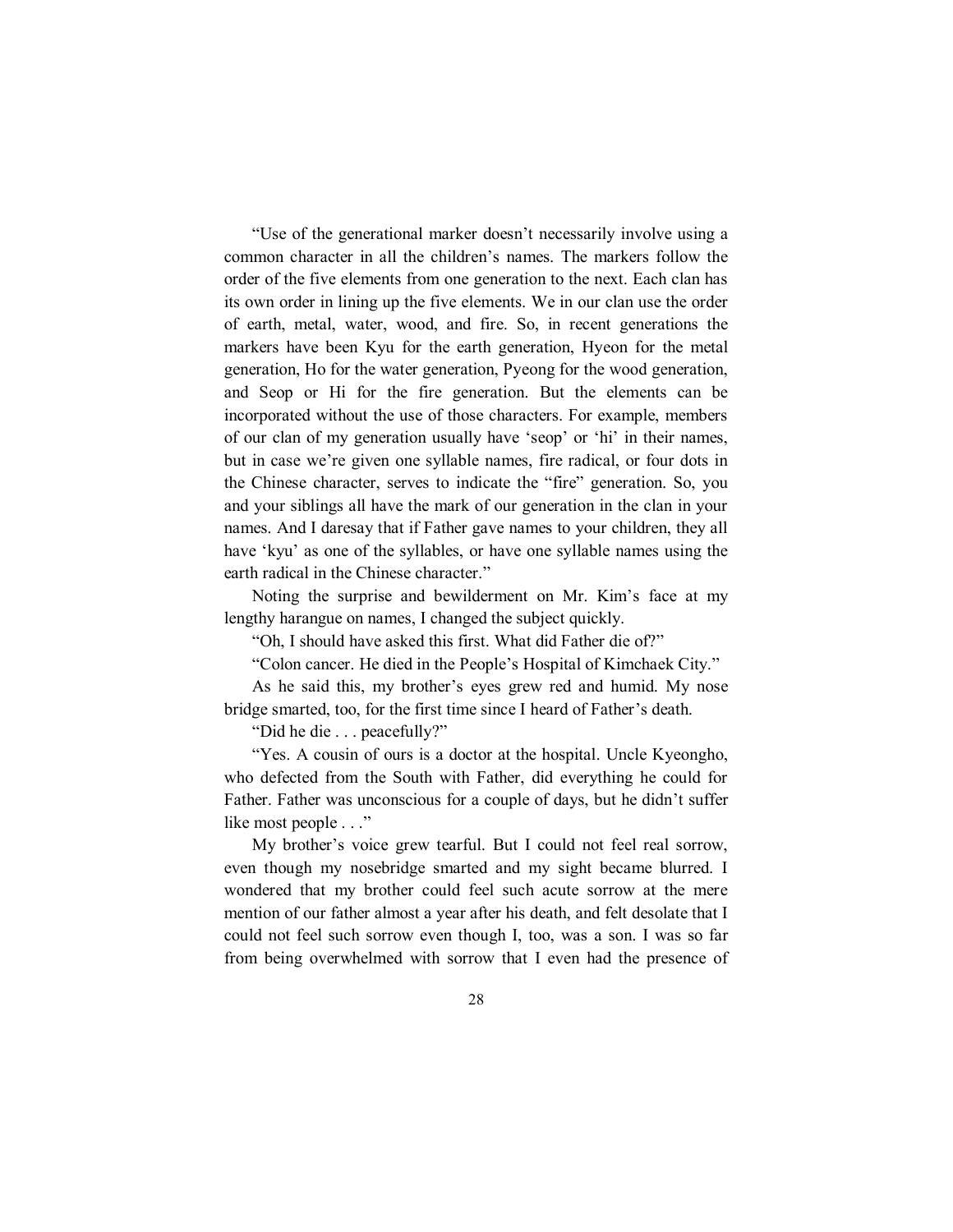mind to wonder that Uncle Kyeongho, whom I remembered as a relative who graduated from a commercial high school and worked at a bank before defecting to the North, could be a doctor.

"Well, I'm relieved to hear that. But when is the anniversary? I have to know the exact date, if I'm to discharge my duties as the first son."

"Your brother wants to know when to offer commemoration services," Mr. Kim put in, as if he were a dutiful interpreter.

"They are August 21 and March 18," my brother answered, understanding my question at last.

There couldn't be two dates of Father's death, but I understood. The eighteenth of March was Father's birthday. It seemed that commemoration services were offered on the deceased's birthdays, too, in the North. A similar confusion arose when we began to talk about the formalities of commemoration ceremonies. My brother had no idea of what the spirit box, the spirit tablet, and the end of mourning period were. It seemed that commemoration ceremonies observed in the North were more like Christian commemorative observances than traditional Confucian ceremonies. My talk of commemoration ceremonies aroused the first fierce antagonism in my brother.

"Well, since you don't make spirit niches and tablets over there, I suppose it'd be all right if I took care of commemoration services. I'll observe his anniversaries and the services on the first and the fifteenth days of each month," I said decisively.

My brother's eyes blazed ominously, betraying emotional turbulence.

"You mean, you want to take away the commemoration services from us?" There was animosity in his voice.

"It's not that I'll take away the services from you. But since your services are just family gatherings in remembrance of the dead without any ritual, I'll offer commemoration services according to tradition. In our family, rituals are not meaningless formalities. Our clan is a respected clan in the Yeongnam area, and I am descended from a line of first sons for twelve generations. If our clan was an insignificant clan with a short history, I'd have been the clan heir and mine the head family.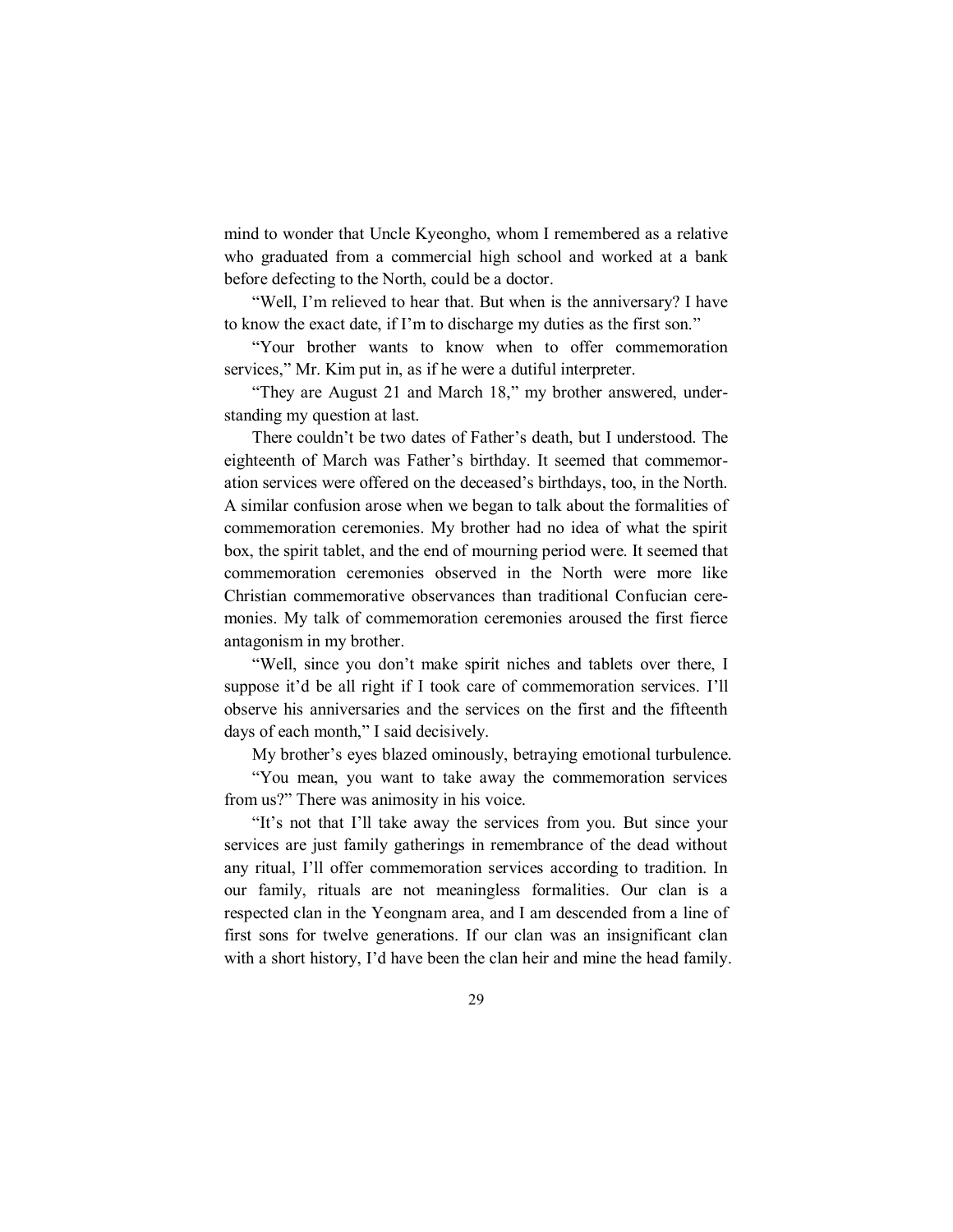So, how can I leave out services to my own father, when I offer services to ancestors for eleven generations? Even if I wanted to omit him, the clan wouldn't let me."

Then I went on to brag about our splendid ancestors, who had ministerial posts bequeathed on them posthumously and who held such posts in their lifetimes as the magistrate of Andong and prefect of Uiryong. Then I looked at Mr. Kim. But Mr. Kim seemed to find it very hard to explain the significance of such achievements of my ancestors' to my brother. He just tried to make my brother understand that commemoration services are very important in  $\varphi$ *yangban*<sup>11</sup> families and that they are always offered by the eldest son. But my brother's eyes did not grow soft. I wondered at his continuing hostility.

"But I heard you don't believe in ghosts and spirits?" I offered.

"Neither do you, from what I hear. I heard that you in the South have all become half Yankees and have given up traditional beliefs."

I had to soothe his rebellious feelings at all costs.

"It varies from people to people. But I believe in the soul and the spirit, not in the superstitious sense but as scientific fact. I'm sure you know about such scientific theories as the laws of conservation of mass, momentum, and energy? I believe that our soul is our spirit when we are physically alive, and the activity of our spirit is our motion and energy. Well, if the matter constituting our body remains after death in changed form, how could our spirit disappear with our death? The only question to my mind is whether our spirits retain their memories and identity. But I don't think it matters either way. If, as many religions believe, our spirits live on retaining their identity, then what God would be as anxious to for our welfare as the spirits of our ancestors? But even if they disintegrate and are recombined as do our bodies, I don't think there is anything absurd in honoring the spirits of our ancestors, who brought about our being. Therefore, I perform ancestor worship ceremonies not simply in the spirit of commemoration but with true religious piety."

 $11$  The traditional ruling class in dynastic Korea.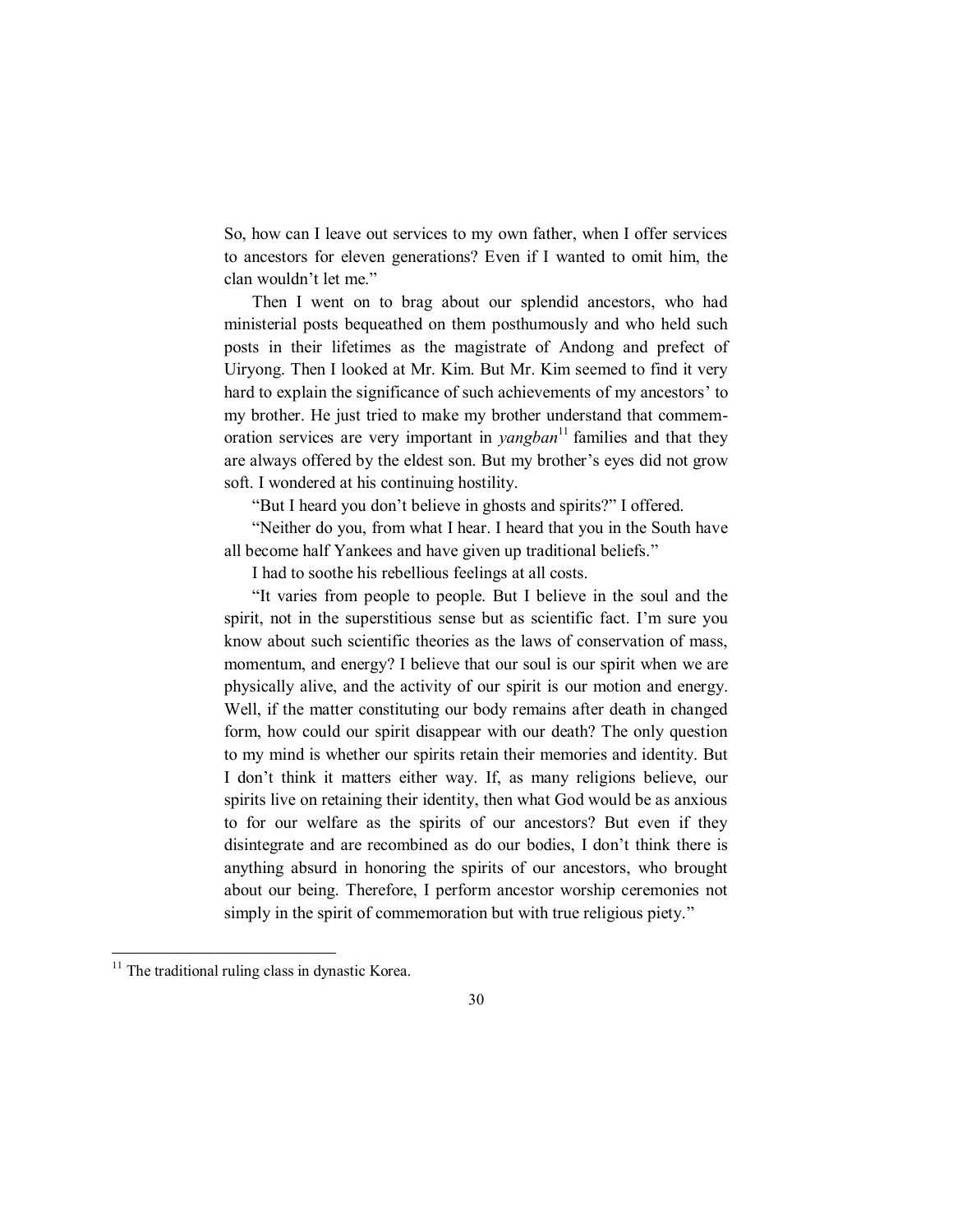Not realizing how fantastic my theory on the continuation of the human spirit would sound, I gave a summary view of my convictions concerning the meaning of ancestor worship. My brother's face became somewhat relaxed but he didn't seem won over to my theory. Feeling defensive, I asked: "But what are you so unhappy about? You seem to dislike the idea of my offering commemoration services to Father's spirit."

Only then did my brother speak his mind.

"It seems to me like you're claiming to be the only legitimate son."

My brother was suffering from the same antagonism that I felt when thinking about my father's children from his second marriage, an antagonism that inevitably exists between stepbrothers. But my brother's frankness made his protest inoffensive. It on the contrary made me feel that I had the position of advantage as Father's eldest son and the son from his original marriage.

I suppose it was from the consciousness of my superior position that I asked for the names and dates of birth of not only my siblings but those of their mother, offering to enter them in our clan's book of genealogy. My brother seemed to wonder at the existence of such a record, but wrote out all the information I requested. His manner betrayed that he was far from feeling the need for such a validation of his membership in our clan, but he continued to write the names and dates in my pocket diary.

It was my turn to be disturbed. Kang Myeongsun, of Chinju Kang clan, born June 2, 1930. Munhi, female, born August 17, 1955. . . The notes read. I thought I could guess what kind of marriage my father's second marriage was.

If their first child was born in 1955, then my father's second marriage probably took place in 1954. Kang Myeongsun would have been twenty-four. Then, it was most likely her first marriage. My father, who defected to the North at age thirty-five, did not remarry for four years, until he was almost forty. So he observed at least minimum courtesy to the wife he left behind in the South. If it was the first marriage for his second wife, she probably was a virgin, as free love and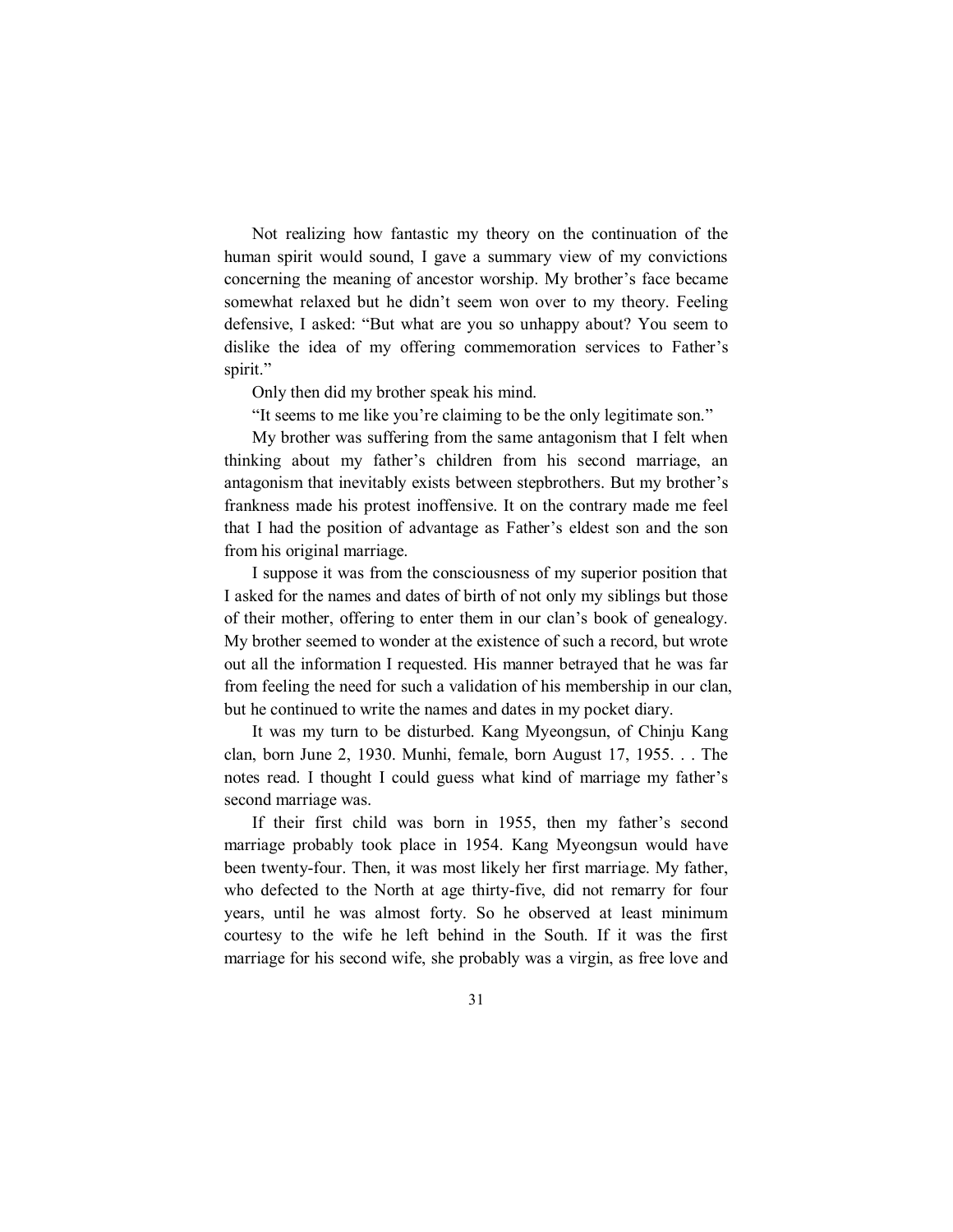prostitution were strictly forbidden in the North. Then, even in case she came from a low social class and had not had much education, she fully deserved to be a legitimate wife. What's more, she had been Father's wife for almost forty years, which is more than three times the length of Father's marriage to my mother.

Who could accuse my father of betrayal, for marrying again in that circumstance, and of immorality, for the fertility of his second marriage? Who can insult his second wife and her children with the names of concubine and bastards? It could even have been that the twelve years of his first marriage with my mother in the South was no more than a painful memory of a sweet dream, and the three children he had by my mother were simply Father's ineradicable blemishes to his new family in the North.

"Do you have a photograph of your family? I'd like to see what you all look like," I said, taking my pocket diary my brother held out to me. My brother hesitated for a moment but took out his wallet and extracted a photograph. It showed everyone in that family, except my brother probably because my brother took the photo. All six people were smiling from ear to ear, against the background of a sandy beach. Father looked quite advanced in years, but except for a woman in her mid-twenties who reminded me of my elder sister in her twenties, the other children were all young.

I studied the photograph closely, feeling envy rising in me, recalling myself and my siblings in my childhood and adolescence when my Mother eked out a living by taking in sewing. Father's and the children's faces all looked faintly familiar, but Father's second wife, Kang Myeongsun, was an irreconcilably alien presence to me. Her face was noticeably dark and ruddy, her physique sturdy, her expression strongwilled. She didn't look like the natural spouse of a man like my Father, who in my memory was an elegant intellectual. Her face drew out my next question.

"Have you heard about how your parents got married?"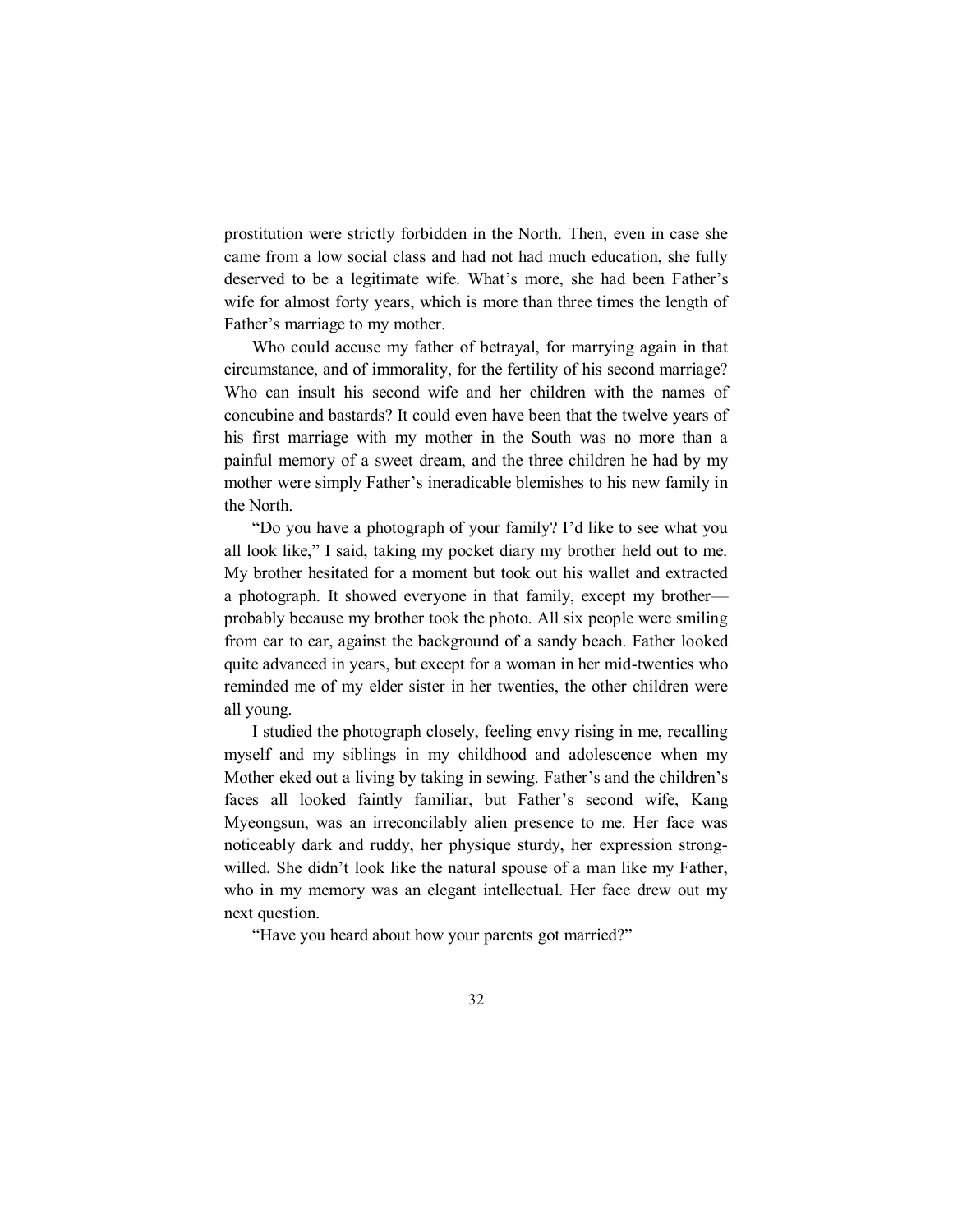My brother observed me for a while and then answered, without emotion:

"My mother was Father's student while he taught at the Agricultural College of Weonsan. It was after she came back from the South where she had fought brilliantly as a woman warrior in the People's Army. They got married after they met again in the Field of Yeoldu Three Thousand ri in Mundeok."

"Field of Yeoldu Three Thousand ri in Mundeok? What was Father doing there?"

"He was ordered by the Party in 1954 to work on the irrigation project in the Field of Yeoldu Three Thousand ri. I was born in Mundeok, too."

"Why did they order a college professor to work on a construction site? Father's major was agricultural economy, not irrigation. Did you hear why?"

Then I thought I could figure out what remained a mystery to me about Father's career after his defection to the North. Nineteen fifty-four was the year of the big purge of the Southern Labor Party members. Father must have been deprived of his professorship and sent away to work on an irrigation project. That explains the discrepancy between the report of my relative who was dispatched to the South shortly after the armistice and arrested for espionage and that of another relative who was sent South in the sixties and turned himself in. Whereas the former had said that Father was a professor at the Agricultural College of Weonsan, the latter insisted that Father was an engineer working on a construction project in a remote place. But my brother seemed to have no knowledge of the fluctuations in Father's fortune.

"There was no 'reason. 'It was the Party's order."

"He told me in his letter of 1980 that he was working for the Science Institute of the Ministry of Agriculture. Wasn't that true?"

"Father was an official of the Institute until his death."

"Then why did he live in Cheongjin?"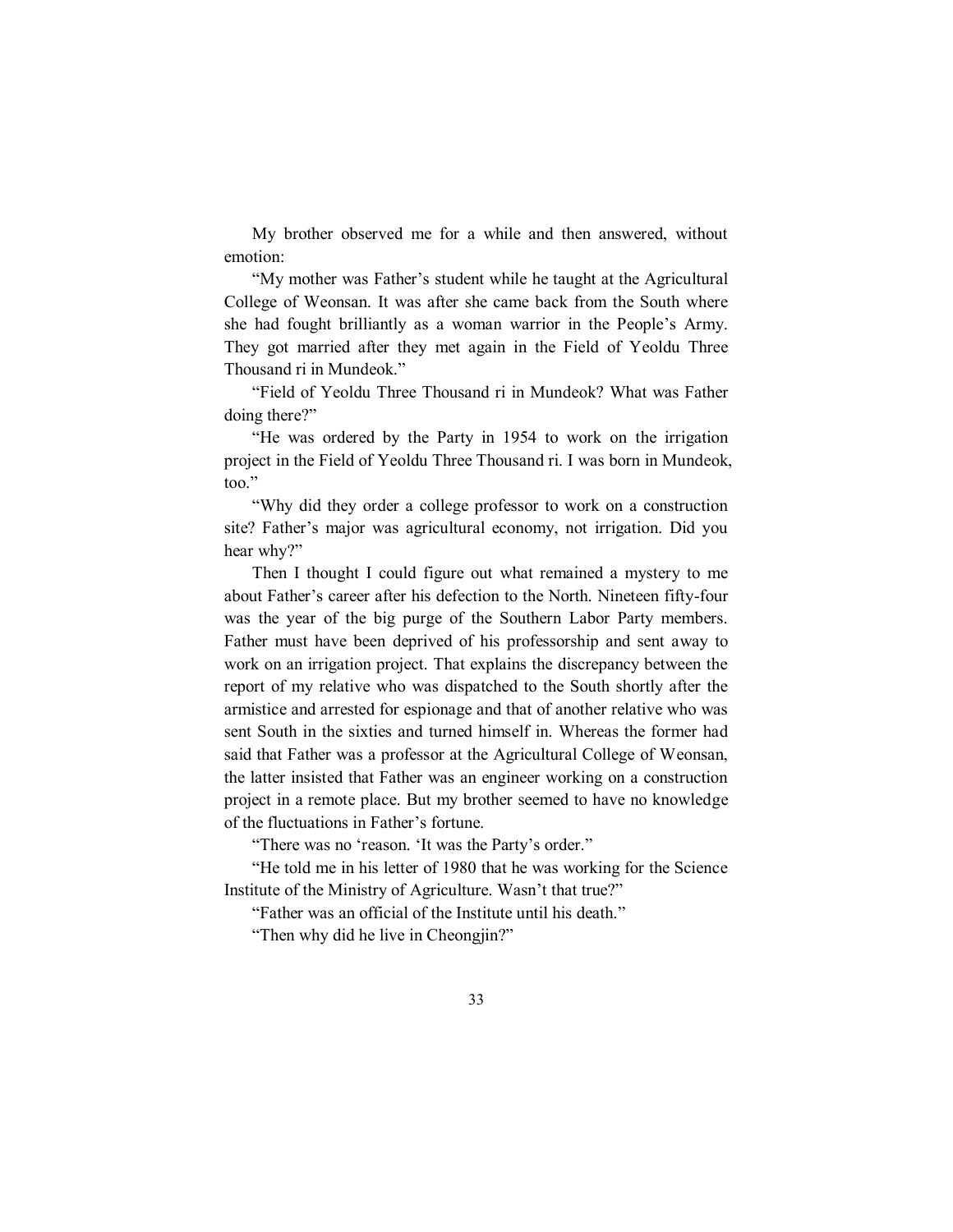"We've been living in Cheongjin from when I entered middle school. We lived in Mundeok while Father was the chief engineer on the irrigation project, and then we lived for three years in Pyongyang while he underwent re-education in the Political and Economic College of Seongdo, and then we moved to Cheongjin."

I thought that if I questioned him more closely I would be able to trace the vicissitudes of my father's fortune subsequent to his defection, but I changed the topic there. I didn't want to provoke my brother's defensiveness. But it was an unfortunate move.

"So how are you all faring?" I asked the question to show my concern for their welfare, but my brother's eyes grew perceptibly hostile. They seemed to be saying, I've been expecting this insult from the first.

"How do you mean? Do you want to hear we're starving?"

"How could I? It's just that we're siblings who'll have to be each other's support come Unification. How are you all doing?"

"My elder sister has married a diplomat and is living abroad, and my younger sister married the party supervisor of the Light Industries Committee last year. One of my younger brothers is a teacher, and the youngest one is a freshman in the Pyongyang College of Foreign Languages. And I'm working in the Organization Committee at Kimchaek Industries Consortium. We may not look like much to you, but we can hold our own against anybody."

"I'm so glad. So, it's true that you have received more from the country than you gave it, as Father said in his letter. I'd been worried, even though I didn't believe all I've heard about the North."

Because my brother's tone was so sarcastic, mine also was ironic. My brother provoked me once again.

"We'd been thinking you were having a hard life in the South, so we were awfully surprised when the National Security Ministry told us about you. Father even said once that you might all have been slaughtered. I wonder what made the running dogs of the American imperialists so generous to you."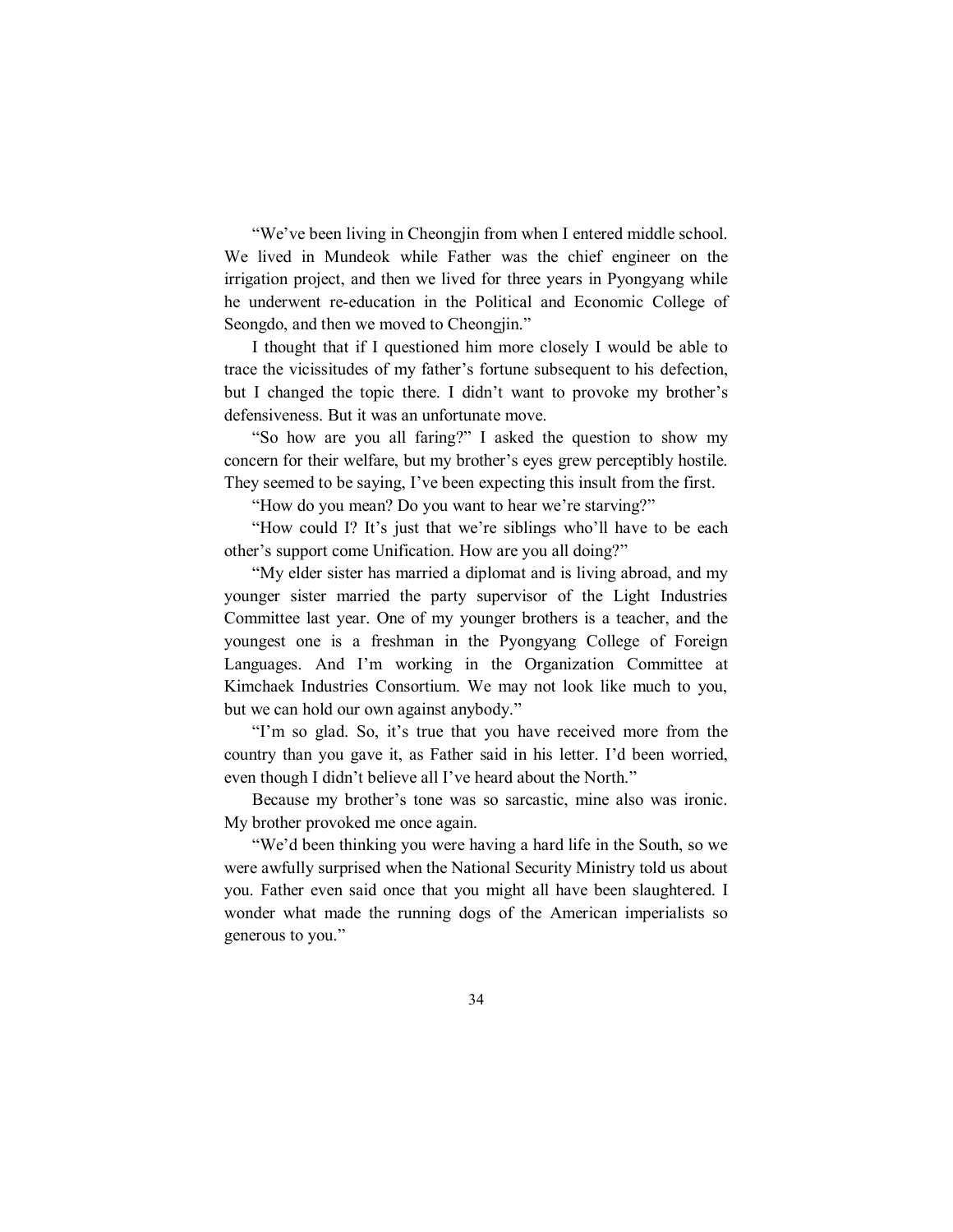It sounded as if he was asking me, how did I come to be such cronies with the running dogs of the Americans? To be honest, I had till then never felt the need to defend the system of government I was living under. But my brother's implied accusation suddenly made me a champion of the form of my own government, just as if I had been a delegate in a South-North conference.

"It's true we barely escaped death. There'd be no end if I were to tell you all our tribulations. I often had to go hungry in my childhood and teens, and there were countless humiliations. To this day I have a tendency to overeat, which is a habit I picked up in my hungry days. Because I wasn't sure when I'll have the next meal, I ate as much as I could when I could. And, boy, were we watched! While I was a college student, there was a policeman in charge of me, who checked up on me regularly, so I often had to give up my home tutoring job. And it went on for two more decades, until I became a full-time instructor at my University. It ended in 1982, with the special decree of the military regime. And I'm just getting by even now. My apartment is only about one hundred and twenty square meters in area, and I'd been driving a small car until I became a full professor last year. This ten-day trip costs me half my monthly salary. The rich in the South live in palatial mansions and drive luxury foreign limousines. Some of them fly to Hawaii or Australia to play golf. I had to be awfully careful and humble just to achieve this much success. I could never take part in any antigovernment demonstration while I was a college student, and I was branded a conservative reactionary all through the eighties, when anybody with intellectual pretensions were nationalists and progressives."

I recounted my tribulations and the meagerness of my success with malicious honesty. I said I was poor, like one who boasted of his wealth by saying I am poor, and so is my housekeeper, my gardener, and my chauffeur. But while recalling the humiliations and misery of my childhood as a defector's son I became emotional and my voice shook violently as I went on. So, instead of my malice producing the intended effect, it stirred my brother's pity.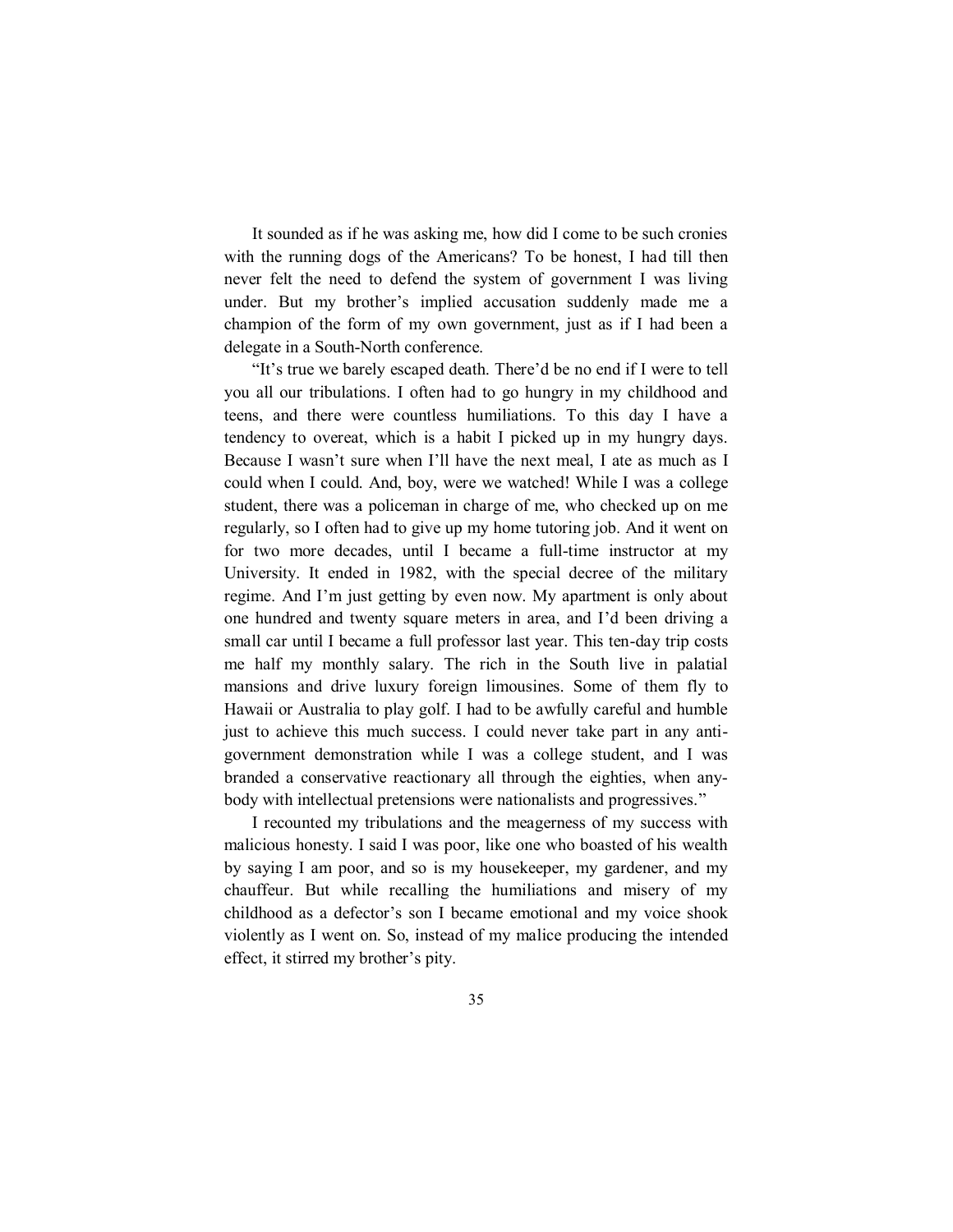"I see. You have suffered. While I was a child I saw Father silently weeping from time to time. Now I understand why."

I felt very stupid, hearing my brother commiserating me so wholeheartedly, but I went on with my malicious self-display.

"It's only recently that I could buy a small piece of land in our hometown. Of course it's nothing, compared with what we used to own. And I built a villa on a plot of land I bought on the East Coast. But it's no more than a cottage."

"I heard that the traitorous plutocrats have millions of square meters of land, and that all the scenic places are taken up by their deluxe villas where they cavort with young whores."

There simply was no way. My approach was too sophisticated for my naive younger brother. It was then that Mr. Kim, sensing my brother's incomprehension, put in:

"I understood, from what Professor Liu told me, that you are quite a rich man, to our standards. He said that your fortune is worth more than a million American dollars, and that professors in the South enjoy much better income and higher social status than in the North."

The mention of one million dollars seemed to stagger my younger brother. A look of confusion replaced the compassionate look on his face. The next moment his face grew red and he asked, breathing roughly:

"Then, you've been bragging about your wealth all this time?"

"Oh, no. I just told you how I'm living. And, as Mr. Kim said, it's nothing remarkable in the South."

I defended myself hastily, but I was blushing red. To hide my shame and embarrassment, I hastily took out from my suitcase the liquor and nuts I had brought along. Before leaving Seoul I went to my hometown and supplied myself with the liquor from Andong and the chestnuts and dates from nearby hills, as well as the persimmons peeled and dried there. I had brought them to give to my brother to be offered to my Father's spirit, but I was also hoping that they would bring me and my brother closer. I was going to use them to soothe the embarrassment or antagonism that might be felt between us, so I hastily took them out.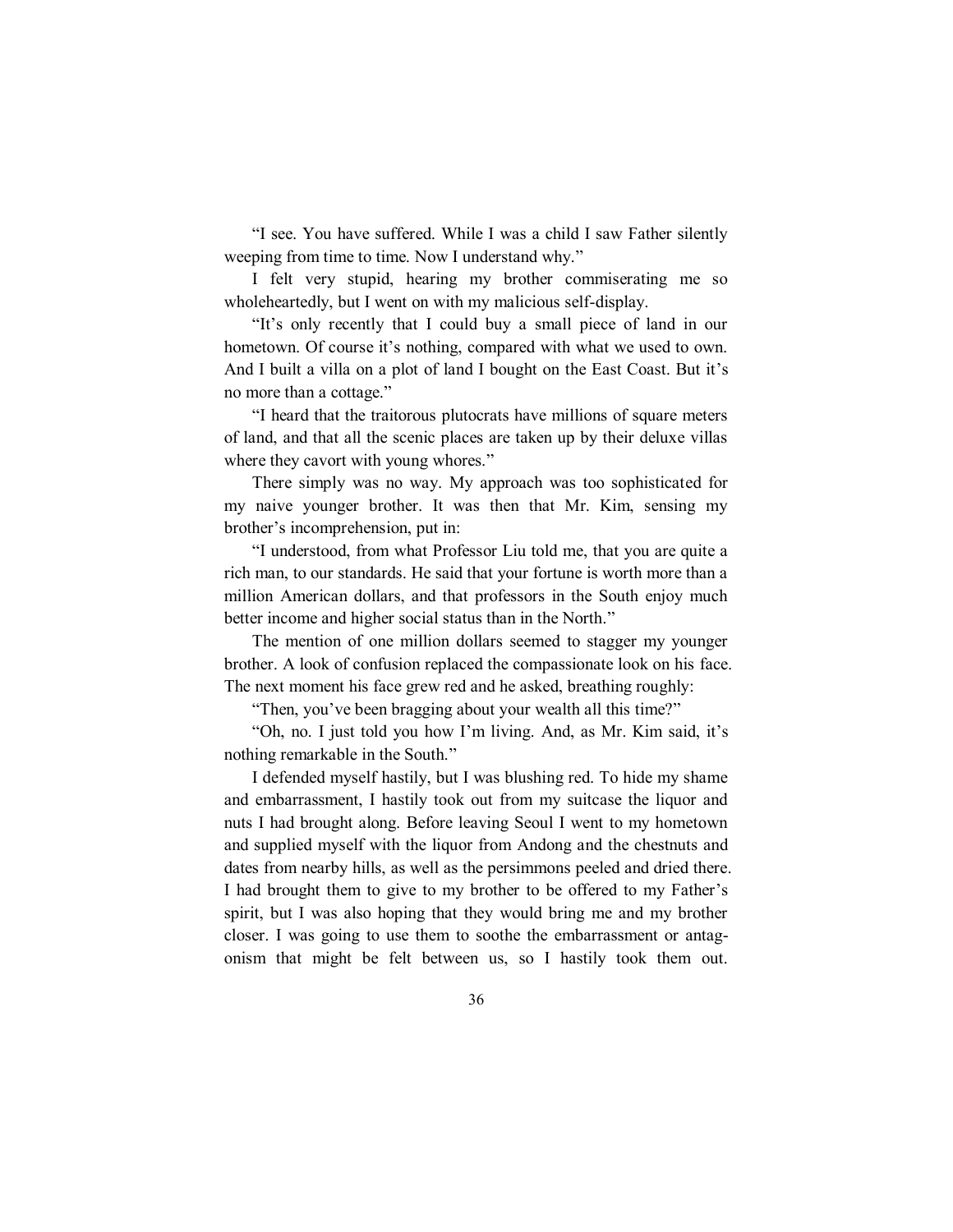Pretending calm, I first took out of my suitcase the porcelain jar containing the Andong soju.

"This is soju from Andong. Offer some to Father for me."

I held out the jar, emphasizing the word Andong, but my brother didn't respond in the way I had hoped. He took the jar with reluctance, and said gruffly: "We have excellent spirits in the North, too. You didn't have to bring it all the way here."

Then, seeing the nuts and dates and the dried persimmons, he snubbed me: "Why did you bother to bring those? Do you think we don't even have nuts to put on commemoration tables?"

My brother's gruffness gave me a good opening. I began soothingly:

"This soju was brewed with the water from our Father's hometown. I'd have liked to bring the rice wine from our local brewery, but I brought soju instead because rice wine might change. I know you have excellent spirits, but how could they be as delectable to his ghost as this soju from his hometown? It's the same with these nuts and dates. The chestnuts are from the back hill of our hometown, and the dates come from our ancestral hills near the market area. The persimmons are dried in the Pine Valley, on the other side of the mountain from our hometown. So, they're all from the land of Father's childhood. He visited our hometown regularly to look around the hills and creeks even in his busy youth. How he must have yearned to be there for more than forty years!"

I could not go on. My brother was listening in grave silence.

"Since you don't have a spirit niche, please offer them before his grave. It is a great impiety for me not to do it myself."

"I will, Brother," my brother said, without any hostility or reserve in his voice. We were brothers again.

fter that, my brother made ready to leave, taking the soju and the fruits and nuts from me, saying that he had another business<br>  $\text{Lto look after. And he didn't even say he would come to see me}$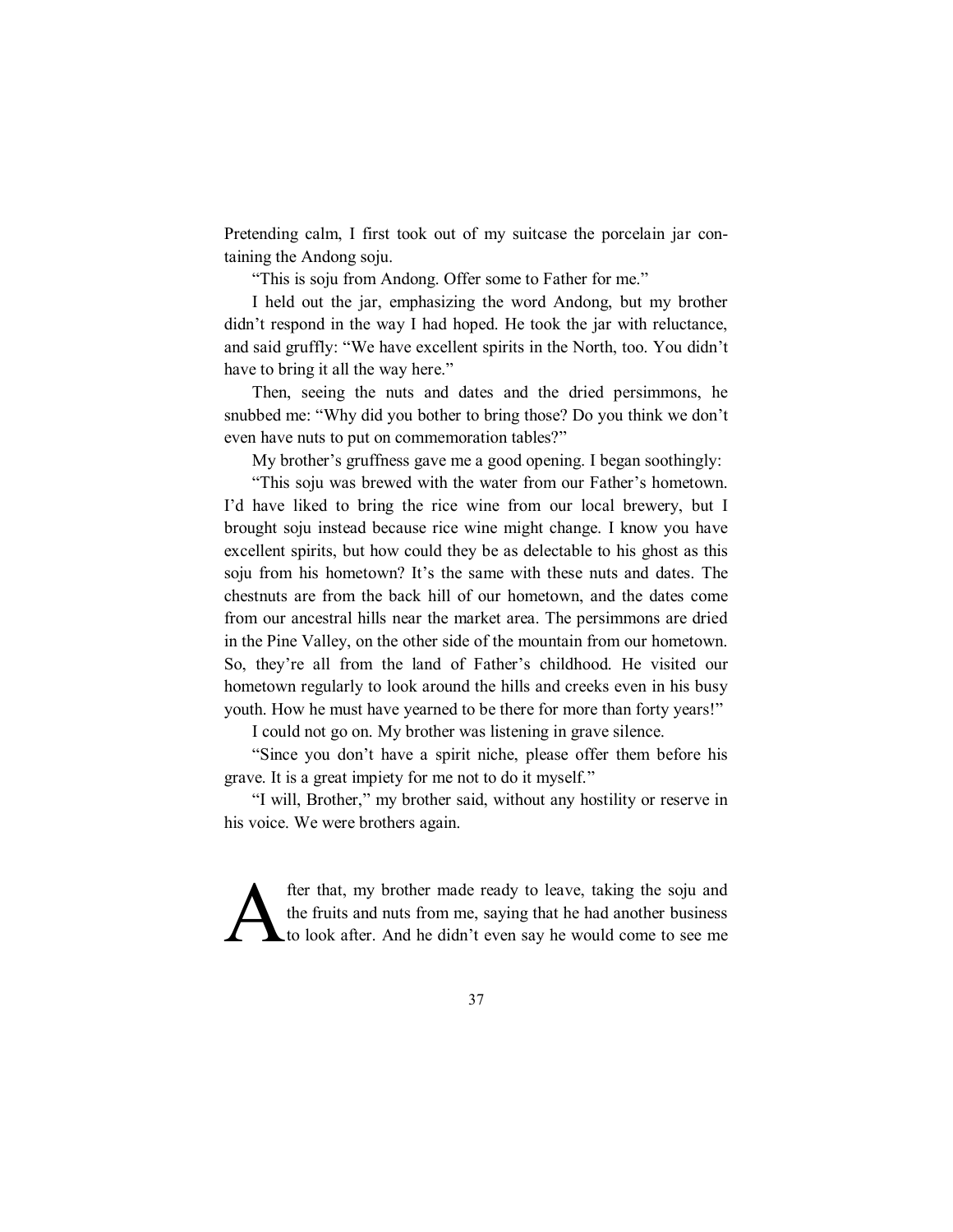again, even though he knew quite well that I was leaving Yanji by the eleven o'clock plane the next morning.

As there was no telling when I would be meeting him again, I was loath to let him go like that. My brother also seemed reluctant to leave, even though he was making haste. So, I suggested having lunch together. My brother consented, and we went to a nearby restaurant. Afraid of offending my brother again by a display of my affluence, I asked Mr. Kim to choose a restaurant, and we went to a modest Korean restaurant.

The beer we drank with the lunch produced the unexpected effect of removing the awkwardness between me and my brother, and made our exchange much more familiar and natural. Looking at my brother tossing down glass after glass of beer as I poured it out for him, I was thinking that he is a true member of my family, when my brother said with a flushed face:

"You know, you remind me so strongly of Father when you drink. Father used to drink beer without screwing up his face in the least, just as if he were drinking plain water, and his laughter rang loud when he got drunk. It can't be a conscious imitation, as you were still young when he defected."

"I think I faintly recall Father's laughter that used to ring out from the men's study. Is mine so very like his?"

Father left us when I was seven. But it must have been a year or two prior to that that I heard his laughter. The year before the outbreak of the war he stayed underground to avoid capture, so he couldn't have laughed and drank, and after the war broke out he was just too busy to have had time to make merry. So, I couldn't have been old enough to note the quality of Father's laughter. The most I could have thought must have been, Father's drinking with his pals.

But the shared memory of Father's drinking brought us close, and brought down my inhibitions. I felt that I couldn't let my brother go without apologizing for the spitefulness I showed him in the hotel room. So, I began to explain myself.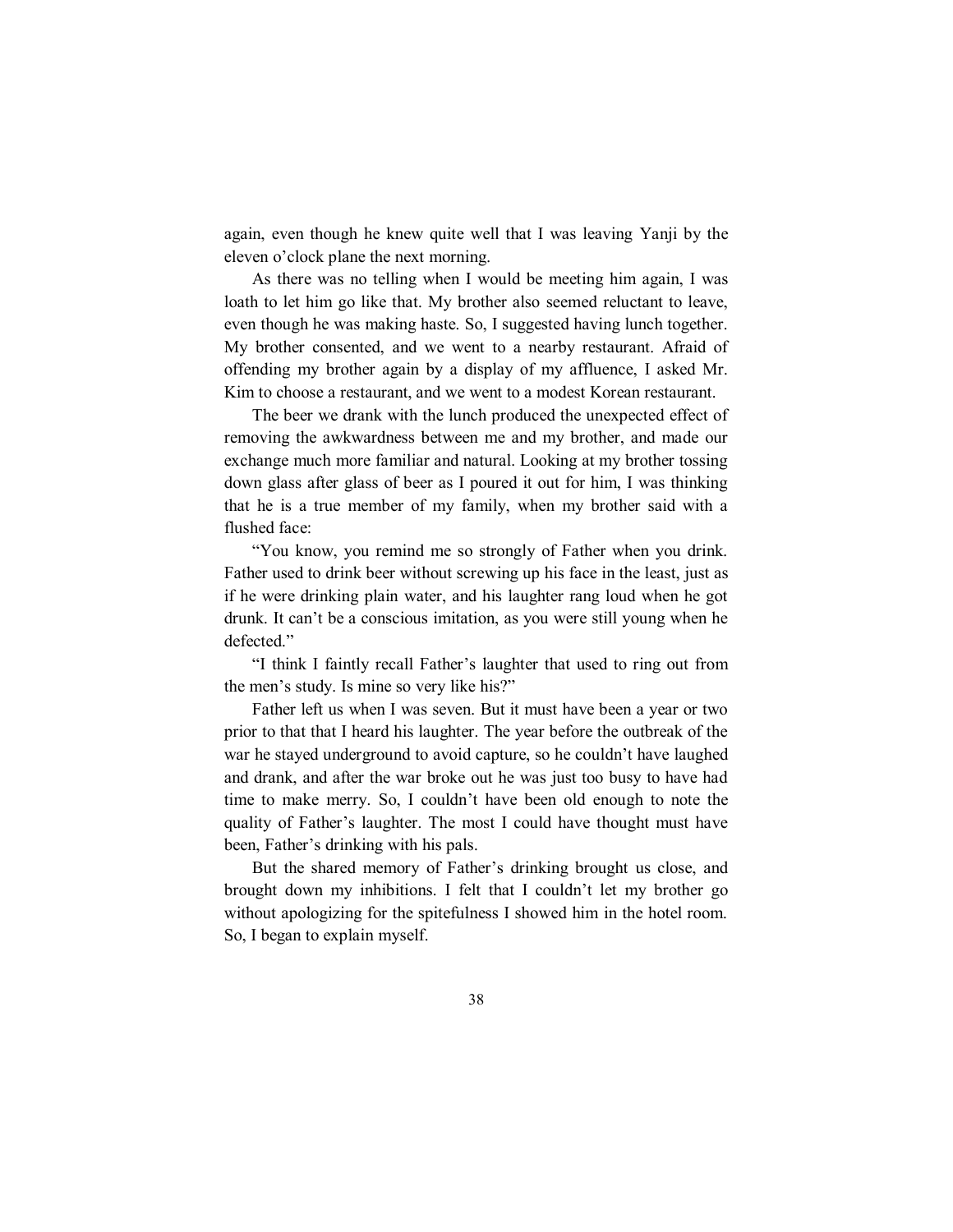"I'm sorry about what I said this morning. I hope I haven't hurt your feelings. I didn't mean to brag about my affluence. Just take that as my assurance that you don't have to worry about me, even if I had to suffer acutely after Father's defection. Don't think that all South Koreans are money-mad."

It was an excuse and self-justification, but not without an element of truth. Uneasy thoughts about how my father's family was faring crossed my mind from time to time before I met my brother, so it didn't seem preposterous that they would have worried about how we were doing.

But my excuses brought on new shame. Even though I was a passive participant in the speculative schemes managed by my wife, I was innocent of few of the financial malpractices that was written up in the papers since the cleaning-up drive of the Kim Young Sam government began last year. My wife bought the apartment I currently live in in her widowed sister's name to avoid taxes, and my villa on the East Coast, which is quite an expensive resort villa now, is built on the site of a farm house at the tip of a deserted bay my wife bought dirt cheap ten years ago. And the three thousand pyeong plot of farmland in my hometown is not only deeded in somebody else's name but was paid for by an irregular bank loan. And that was not the only time I got an irregular loan, either. My friend who is a branch manager of a bank repeatedly approved my loan applications though he knew they were going to be used for purposes other than stated on the application. That is how I became a millionaire, which I couldn't have become if I just saved up my salary and made investments permitted by law. But my brother accepted my explanation without question.

"Oh, don't worry. It was small-minded of me to get cross like that. I'm really glad you're doing so well."

Then, after much hesitation, he took out of his small handbag a silk pouch the size of a pocket diary. My brother's face seemed to be saying, "now it's time I show you my truth." Mr. Kim, sensing what was in the pouch, became tense.

"Why did you bring that here?" he asked my brother.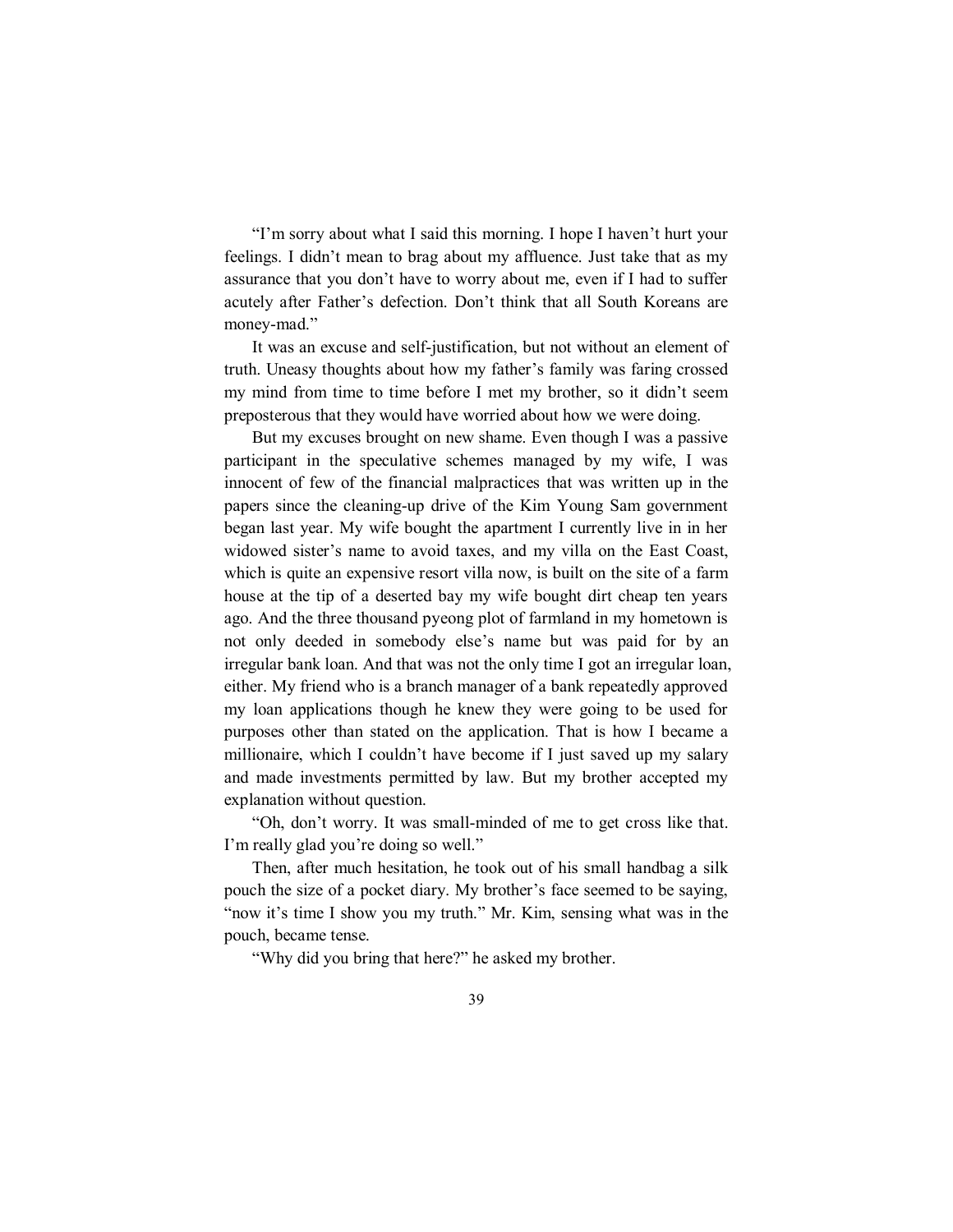"Father told me to give this to him."

Then he opened the pouch. A well-polished medal came out. From the way my brother handled it, it must be a very precious medal, but to me it didn't look like anything very important, even though it was shiny from careful polish. I was in Berlin in 1989 when the Berlin Wall came down, and they were selling East German medals. I bought one for twenty marks. My brother's medal looked similar to that one.

"This is our national first-class medal of merit. This is the highest recognition Father received in return for his lifelong service to the Republic. He received it for his ten years of devoted work on the irrigation of the Field of Yeoldu Three Thousand ri, at the height of the struggle for agricultural development in the '60s. I heard that the great leader himself conferred the medal on Father," my brother said, looking straight into my eyes. I was moved. I wasn't comparing the relative status of the college professor and an irrigation engineer any more. Nor did I reflect on the misery of having to change one's field of specialization in one's forties. I was overwhelmed with the thought that Father was giving us—his family in the South—the highest reward that he earned in his life. I thought I could understand what he meant. Father was telling us that he was sending us the highest honor he earned in his life, as a small consolation for all the ordeals that we suffered on account of him. My brother's next words moved me as much as my father's thoughtfulness.

"My family objected to my bringing this to you. They said it shouldn't be given to a crony of the running dogs of the American imperialists. But I held out. First of all, it was Father's wish. And I also said we couldn't know what you were like until I saw you."

"So, what am I like?" I asked, with trepidation.

"I feel that you're my brother. Or rather, that you're worthy to be Father's eldest son. I don't know how you have lived, but I feel that you won't disgrace this medal." So saying, my brother offered the medal to me with both hands, like one performing a solemn ritual of conferment.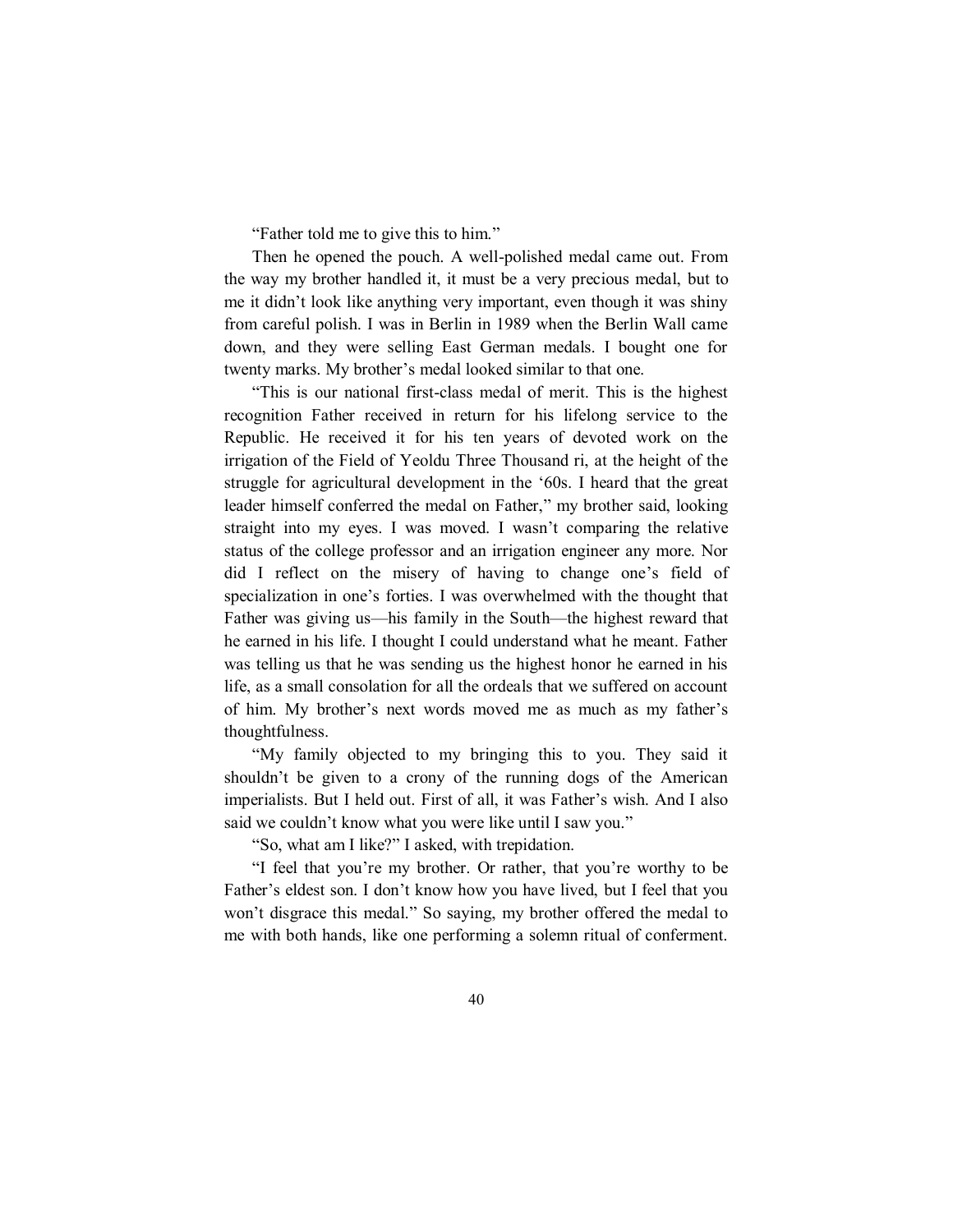It was at that moment that I recalled Mt. Haishan. So I asked Mr. Kim, without consulting my brother first:

"Do you remember the hill by the Tumen River we went to with Professor Liu last year?"

"You mean Haishan?"

"Yes. How long does it take to get there from here?"

"I think an hour would be enough for a round trip."

I looked at my brother.

"This business you have to look into this afternoon. Do you have to do it this afternoon?"

"Why do you ask?"

"No one knows when we can meet again after this. Can you spare two more hours for me?"

My brother checked his watch. It seemed that both his inclination and the time he could spare were very uncertain. He frowned a little but asked me calmly: "What are you thinking of doing in those two hours?"

"I want you to take a trip with me to Haishan, by the Tumen River."

"What're you going to do on the mountain?"

"We have a traditional ritual called "offering from afar." That is, we make offerings to our ancestors from a distance, when we cannot visit their graves due to war or acts of Nature. We go as close as we can get to the grave, and make offerings there. Since you have to pay your respects at Father's grave anyway, how about us two making the offering together, from the bank of the Tumen River? I would like to offer a cup of liquor and make a bow to Father's ghost."

By the time I finished explaining, my brother's mind was made up.

"All right. I'll go with you."

So, we went to Haishan together. Sensing our desire to be alone together, Mr. Kim didn't offer to accompany us. He just helped us purchase in a nearby market the fish and fruit to offer to our father's ghost, and putting us in a cab driven by a driver of Korean descent, left us. Since he didn't say anything about the rest of his fee, I guessed that he was intending to collect it at my hotel that night. Unlike in the streets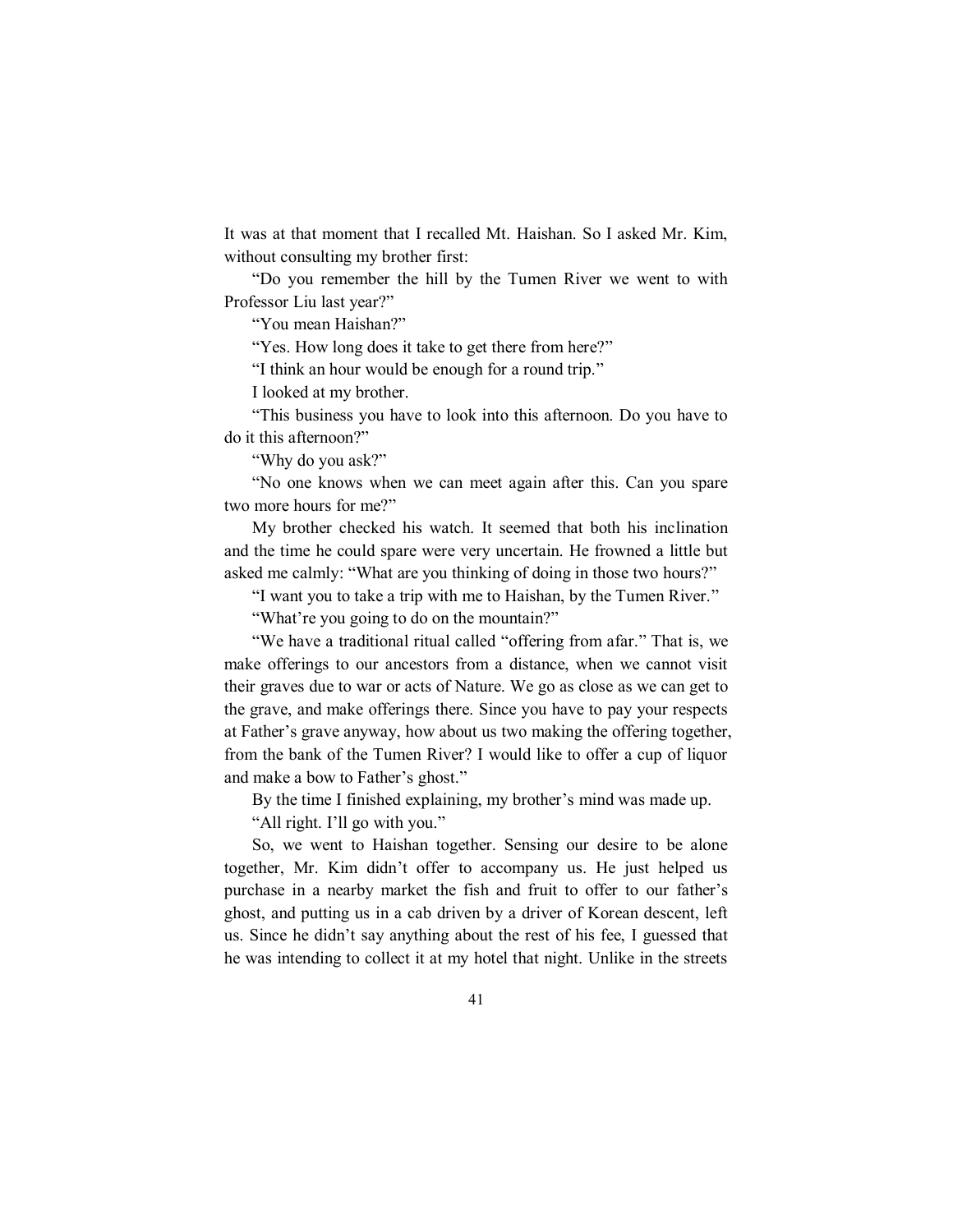of Yanji city, there was no change noticeable along the Tumen River. Under the sky dimmed by dusty wind from Chinese mainland, North Korean mountains across the river lay gloomily prostrate, and there were the huge billboards proclaiming "Chollima<sup>12</sup> Movement" and "Speedy Operation" standing on mid-slope, just as two years before. The Tumen River was also the same, its meager volume of water showing signs of pollution.

Since we didn't have a rush mat to spread, we spread a piece of newspaper on a plot of level lawn. Even though I knew that such things could be of no use to my brother, I explained to him the rules pertaining to the preparation of offering tables for ancestor commemoration. I also told him our clan's special method of laying out nuts and fruits on an offering table.

"I am the consecrator today. I would have liked to offer cooked rice and three cups of spirits, but since this is only a makeshift offering, we'll just offer one cup. You pour out the soju, and I'll offer it."

Even though we were making the offering from a foreign land, we were not deficient in piety. The fact that I didn't feel in the least awkward or self-conscious, even though the taxi driver who drove us there kept eyeing us with curiosity from the river's shore and passers-by also cast glances at us, indicates that I must have been driven by an almost religious fervor transcending mere filial piety. Perhaps infected by my fervor, my brother assisted me without a single mistake, even though my instructions must have contained much terminology that was unfamiliar to him.

The real sorrow of a bereaved son overcame me after the offering of spirits was over and I wrapped up the ceremony with a half bow. The landscape of North Korea, my Father's Republic which looked as if it was hunkering desolately and gloomily under a veil of dust, came into my eyes as I dropped my head to bow. It seemed to me an image of my Father's life in North Korea, and seared my heart.

<sup>&</sup>lt;sup>12</sup> Literally means "1,000 *li* horse," also known as the "Heavenly Horse."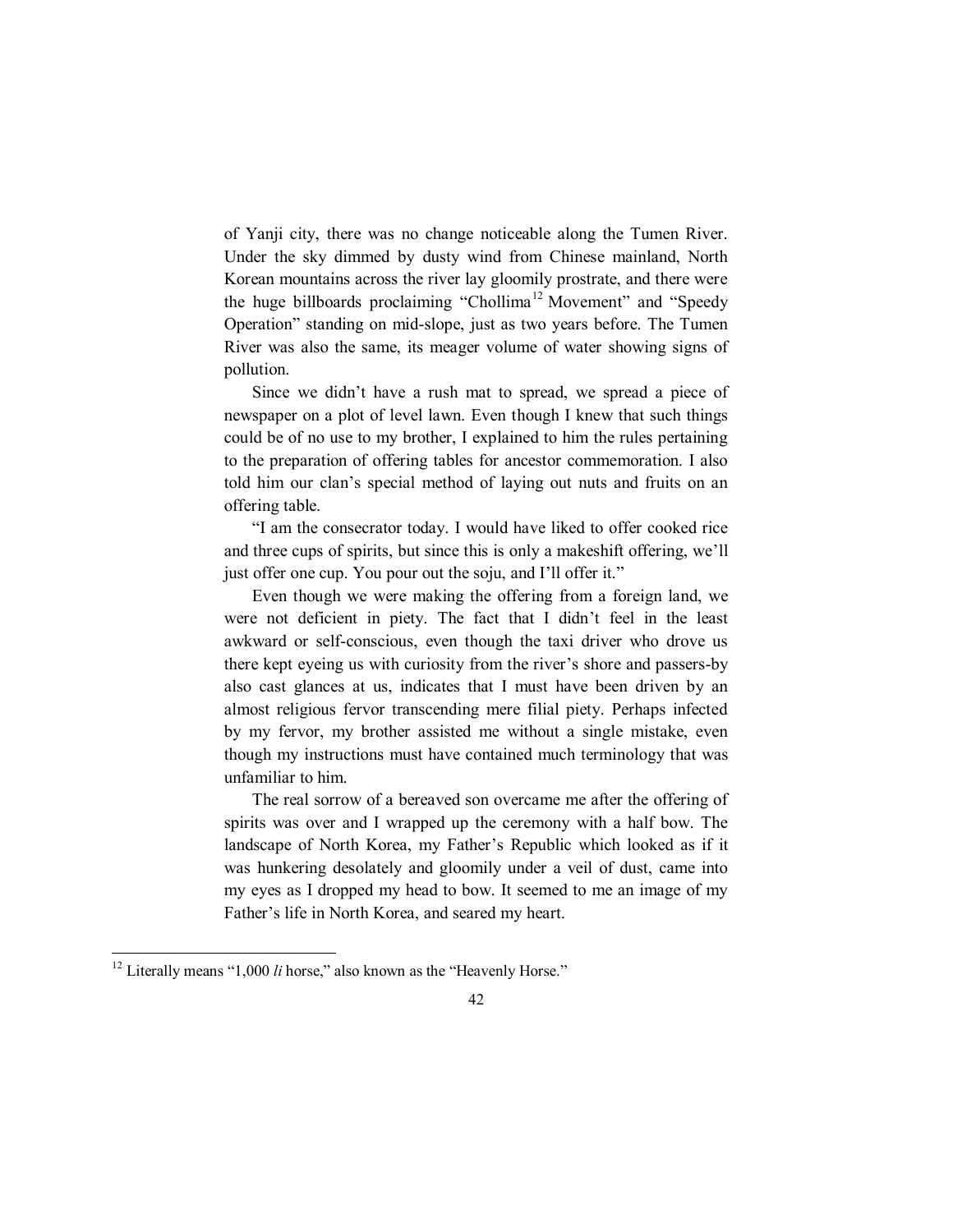Born as the only son of an ambitious mother who was widowed young, Father's childhood and youth was filled with legendary episodes half based on fact but heavily embellished and fictionalized. Then he began his career as a young ideologue. Even though it had some setbacks and hazards, his thirty-five years in the southern half of the peninsula presaged no failure.

But how would he have reviewed his forty years in the North at his deathbed? Of course, Father was guided by the light of his luminous ideology. I heard that Father had once said to Mother that he'd be content to be a janitor of a primary school or a factory worker if only the republic in his heart becomes a reality. But could he have been content? The family he'd left behind would have been a bleeding wound to him for a long time. He had to change his line of specialization at nearly forty years of age, and then spend ten years struggling to stay alive. From a professor of economics he was degraded to a civil engineer which was as good as being a blue collar worker, and then chief civil engineer. Then he had to turn himself into an irrigation expert.Even if he may have found it good in his last moment, I have the right to determine his life a failure and mourn, I said to myself, while trying to contain my flowing tears. In my childhood, whenever there was news of unrest along the armistice line, I imagined my Father leading an army into the south, mounted high on a white horse. When we began to have more detailed information about the North Korean society and the newspapers disclosed the names of North Korean power elites, I simply believed that the reason my Father's name was absent from the top 100 North Korean politicians was the unreliability of the news source and nothing else. When, during my graduate student assistant years I obtained documents on the history of the Communist movement in South Korea and did not find Father's name listed in any of the executive committees of not only the core Southern Labor Party but any of the peripheral committees, I was confident it was because Father disguised his identity, as many of the Communist bigwigs did in those days. My belief sprang from one fact, and one fact only: without believing that he was a giant, there was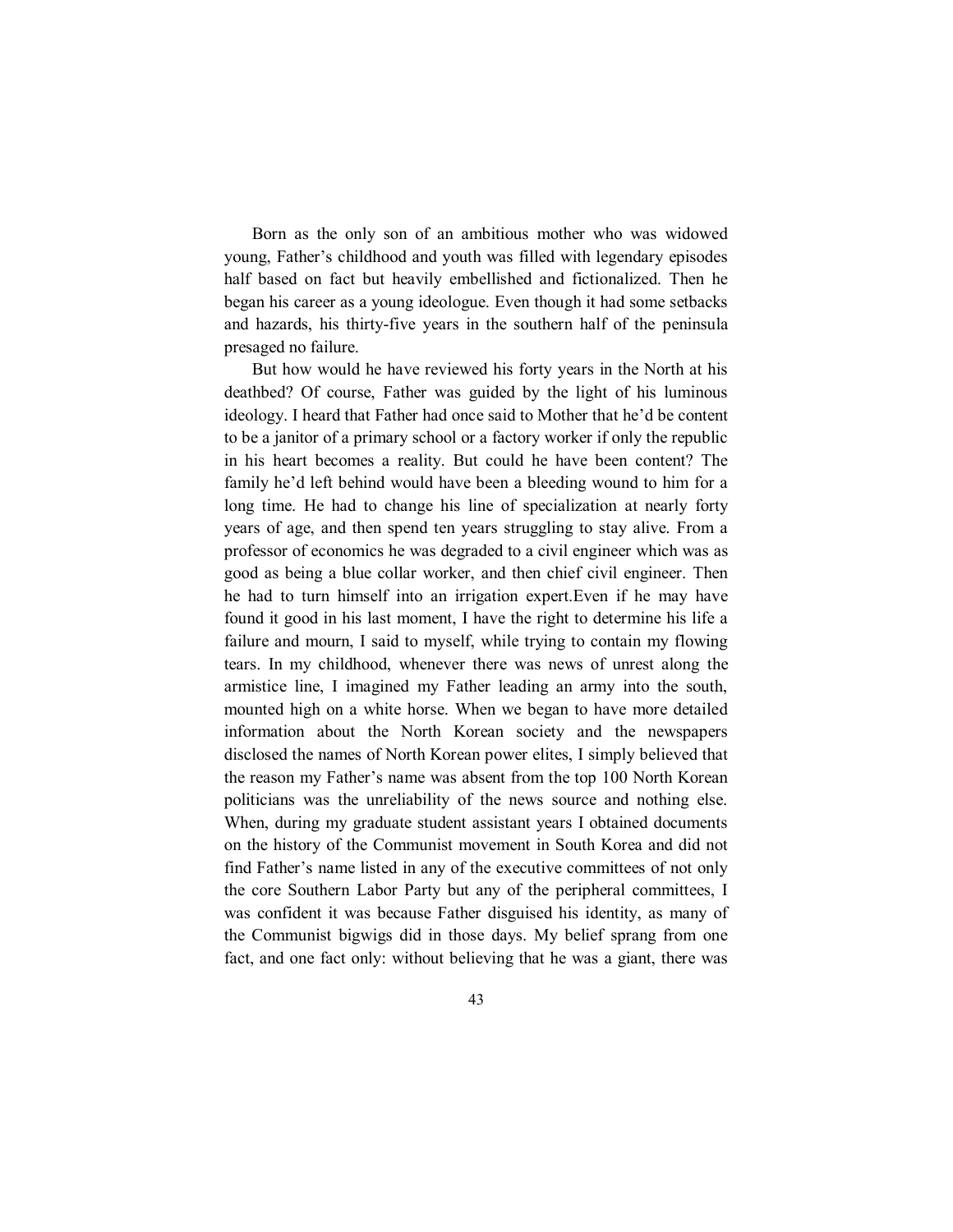no way of explaining or justifying the sufferings and pains of my mother, myself, and my siblings. Now, those sufferings and pains gave me the right to mourn Father's failure.

I thought I was weeping for my Father's failure, but I realized by and by that I was crying for myself. I cried for the miseries and pains of my past, for which no possibility of compensation of any kind remained, and I wept for my spirit which became distorted in the process of my struggle for survival, while I vowed to stay alive until "that day." As I became more and more emotional, I shuddered to think of the accusations levelled at me by the "grassroots" and "nationalist" historians, accusations which I countered with confidence in the 1980s. I mistook the neoimperialist army for liberators, and neo-colonialists for a blood ally, and am a reactionary historian greedily sucking the fruit of economic development implemented by military dictators, which made the Korean economy a hanger-on on the advanced countries.'

My bow became prolonged while I was controlling my emotion. But my brother stood immobile beside me with head solemnly lowered, until I coughed a couple of false coughs as a sign that we should end our bow. As I was collecting the offerings after wiping my tears, I saw that my brother's cheeks were wet, too. My sorrow must have infected him. Feeling even greater fraternal affection, I flopped down on the spread newspaper. Raising the cup that still held wine, I said,

"Do you know that wine offered to the spirits of the dead are to be drunk by the descendants? That's called 'drinking blessed cups.' Come, let's drink this cup blessed by our Father."

What my brother said, taking the cup from me, surprised me. "Is this Chebiweon brand soju?"

"How do you know Chebiweon soju?"

"I remember Father talking about it."

Then, picking up a chestnut to snack on, he asked, with a light smile:

"Are there still many chestnut trees in the back hills of Father's hometown?"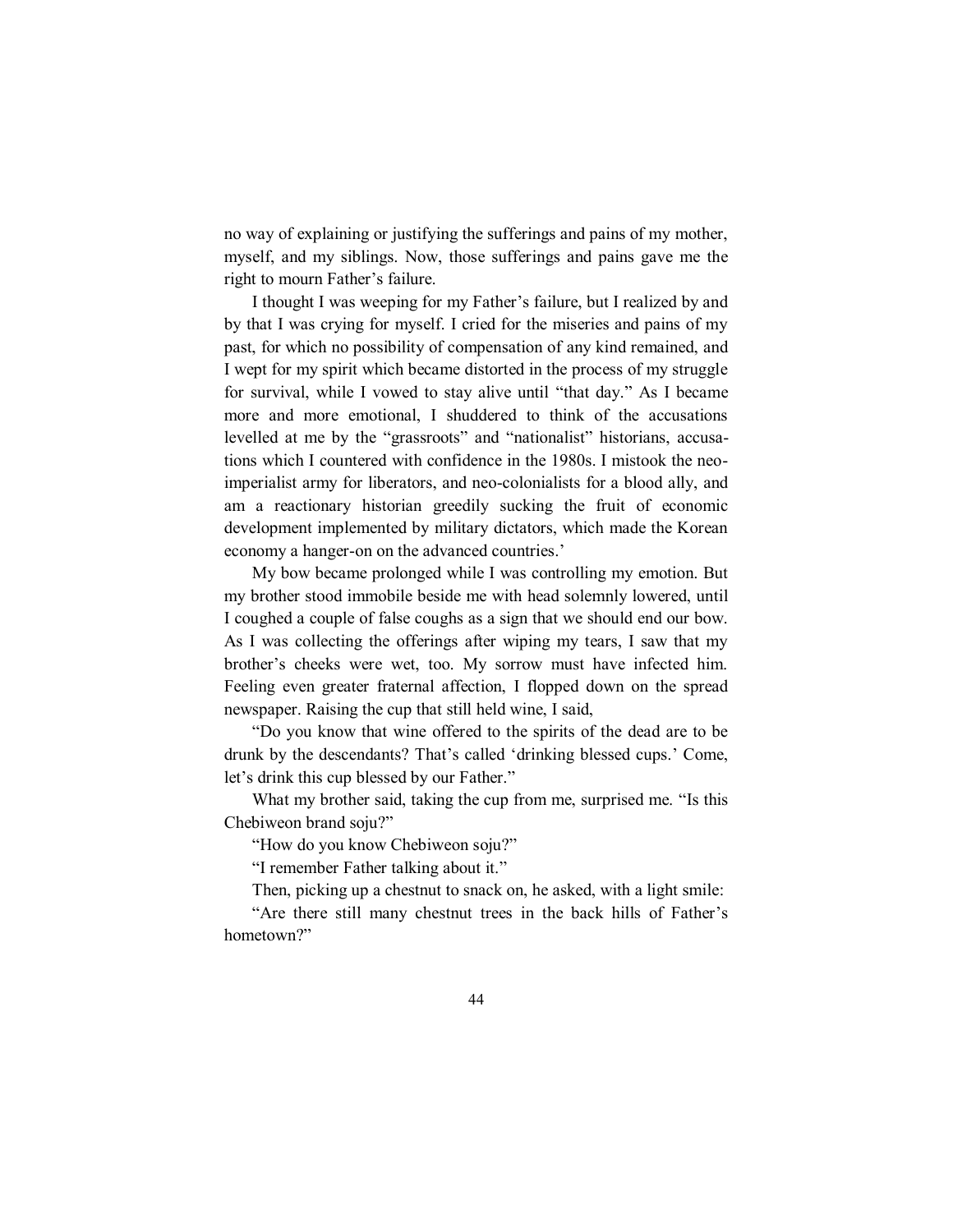"Yes, they were replaced with improved breeds, but the hills are still chestnut hills. How do you know about those hills?"

"Oh, I know the pine valley, and the quarry creek, and the red screen mountain, and the rock for watching fish frolic."

My brother enumerated the names of places in my hometown like one who had been there many times. I felt Father's strong nostalgia from the fact that he talked about his hometown to his children who had never seen our hometown. Wanting to repay my brother in kind, I asked:

"Is Cheongjin still so cold and windy? With the sandy wind that cuts into your marrows? And is there still the three-mile long pebble field? And is the Kimchaek iron refinery still spewing out smoke and dust?"

"How do you know about them?"

"How could I be indifferent to the place my Father and my siblings live? I know about the Double Swallow Mountain and the Camel Mountain and the Suseongcheon Creek."

My innocent younger brother looked visibly moved. I felt conscience-stricken when I saw how easily my brother took all my professed concern at face value. I felt as if I was cheating him for some purpose. That made me more and more sparing of words.

Now that I had bowed to Father and wept for him together with my younger brother, I felt more at home with the latter. Till then, I was obsessed with the thought that I must clinch my fraternal hold on my younger brother. The fact that he was only my half-brother made that seem a difficult task. That must be why I was saying things for deliberate effect and was more talkative than usual. But I felt I didn't have to be impatient or anxious any more. As I became more silent, my brother began to talk more. It seemed that my brother is not naturally gregarious, either, but having drunk some beer and soju and being assured of brotherhood, he seemed in a mood to find out what had long been questions with him.

"What is South Korea really like?"

"Well, many ugly things happen there, it is true, but people live there."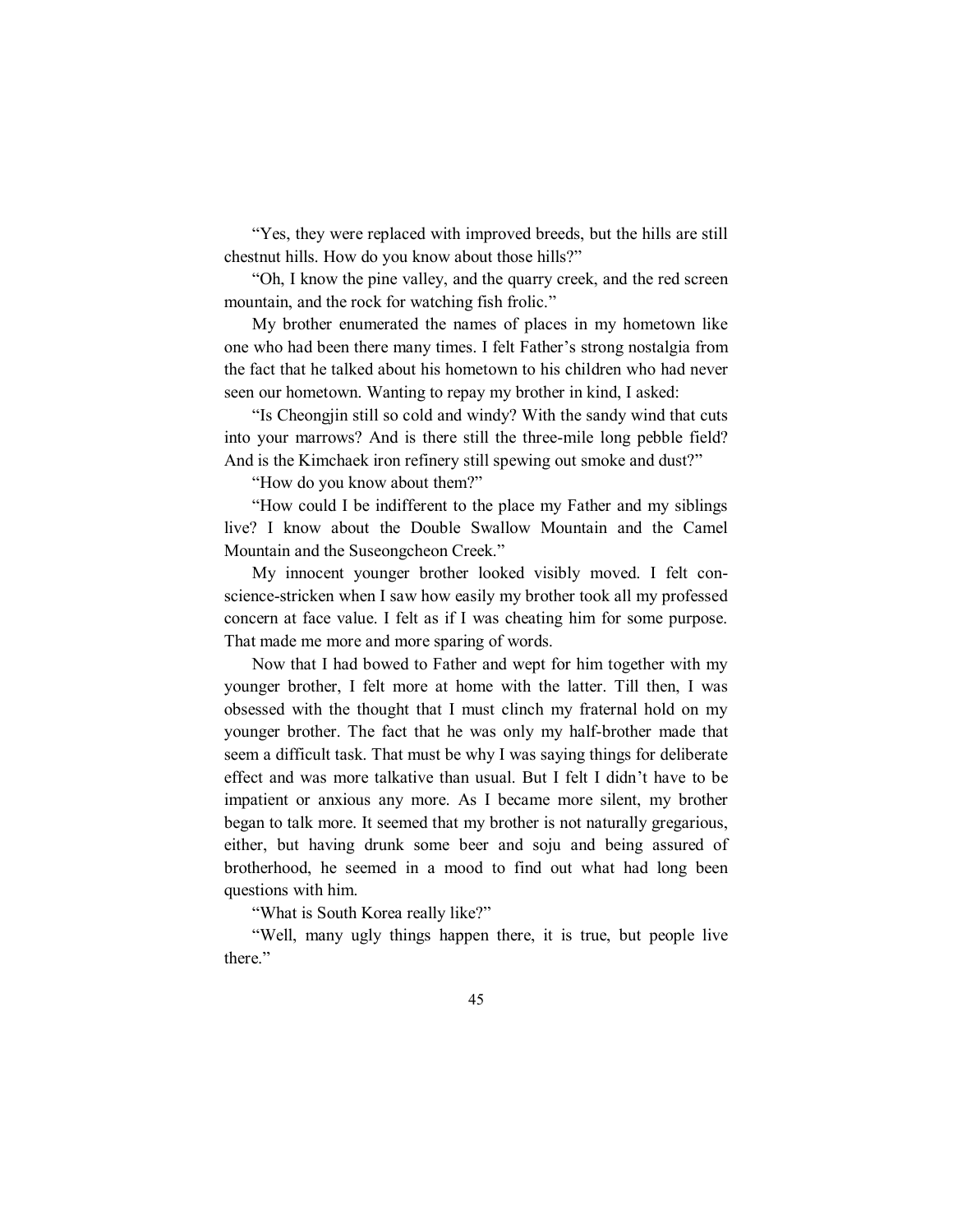"How is life over there? I hear such contradictory reports about it. According to the 'Facts about South Korea' issued by the government, it must be wretchedly poor. But from what some of the people who have been overseas say, it seems like it's rather the reverse. And what I heard here last night also . . ."

"Yes, it's true that South Korea is quite well-off at this moment. But there's no guarantee that the affluence will last. Some compare the affluence of South Korea to the affluence enjoyed by estate stewards of rich men. You know, those who collect rent from tenant farmers on behalf of landowners. Cynics compare it to a concubine's menagerie. You know, the kind of women who spend all their money to eat and dress well for the moment, and even borrow money to do that, instead of planning and saving for the future."

When I told him my thoughts frankly, my brother told me his thoughts frankly, too.

"Yes, I heard those criticisms, too, but it seems to me that we mustn't look at it completely negatively. If we are heading towards a market-oriented economy of private ownership, isn't it better to be a landowner than a tenant farmer? And isn't a steward in a better position to become a landowner than is a tenant farmer? One shouldn't fall so low as to be a concubine, to be sure, but I think we can regard a steward as a moderate success in the capitalistic world. I mean, he is in a position of advantage in the structure of international exploitation."

"It's so strange to hear such words from your lips. Are there many in North Korea who hold such views?" I could not help asking. Then, my brother looked a little flustered and said,

"Well, in fact I was just quoting my friend who is in the International Economic Relations Bureau. He served abroad for a few years as a second secretary in charge of trade. When I first heard it I thought it was such a reactionary thought. But hearing your words, it occurred to me that he might be right. But I wasn't sounding you out or anything."

"It seems to me that he looked only on the good side of the South Korean economy. I suppose that's what South Korea is aiming at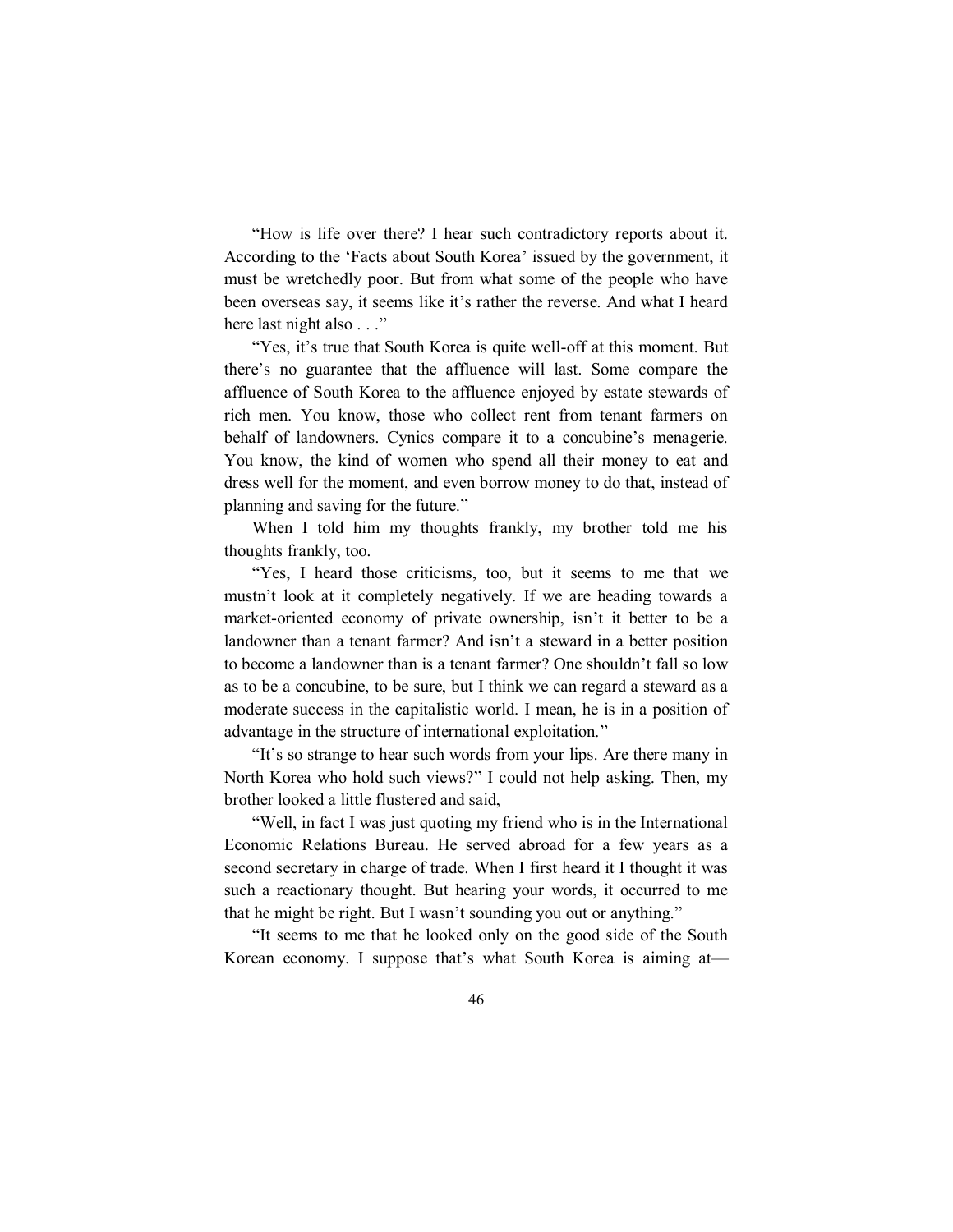joining the circle of advanced countries, globalization, and development through technology. Those are all slogans of those struggling to become a landlord in the structure of international exploitation, aren't they? But attaining those goals aren't as easy as mouthing those slogans."

"But you've been doing well so far, haven't you? Especially if you think only of the economy."

"We've been managing quite successfully, but the stress is becoming evident. The advanced countries are trying to restrain us, and we are becoming more and more dependent the bigger our economy grows."

"You mean on the USA? Do you have to be in such harsh servitude to them?"

That put me on guard, but I was not in a mood to be guarded in talking with my brother. So, I just exaggerated my worries concerning the matter, based on what I heard others say.

"We have a serious problem of political dependence, too, but economic dependence is really serious. The political sanctions are not so terrible compared with the economic threat of the U. S. , backed by the vast U. S. market."

"Then why don't you break with the U. S. and become selfsufficient?"

"That would be like an independent farmer with a few hillside patches of land to just live on the oats and barley of his own growth, in his own hut. That's what you've been doing until recently, isn't it? How did you like it?"

"We can manage. If only we are spiritually armed." But my brother's voice as he said this was not as spirited as that of the announcers on North Korean TV making similar declarations.

"Oh, I'm not sure. Even Japan, whose economy is maybe ten times stronger than ours, took a hard beating when it rebelled against the U. S. some time ago and had to beg for forgiveness on bent knees."

Our taxi driver, who had been pacing the river bank impatiently waiting for us to get back in, coughed loudly to remind us. I made haste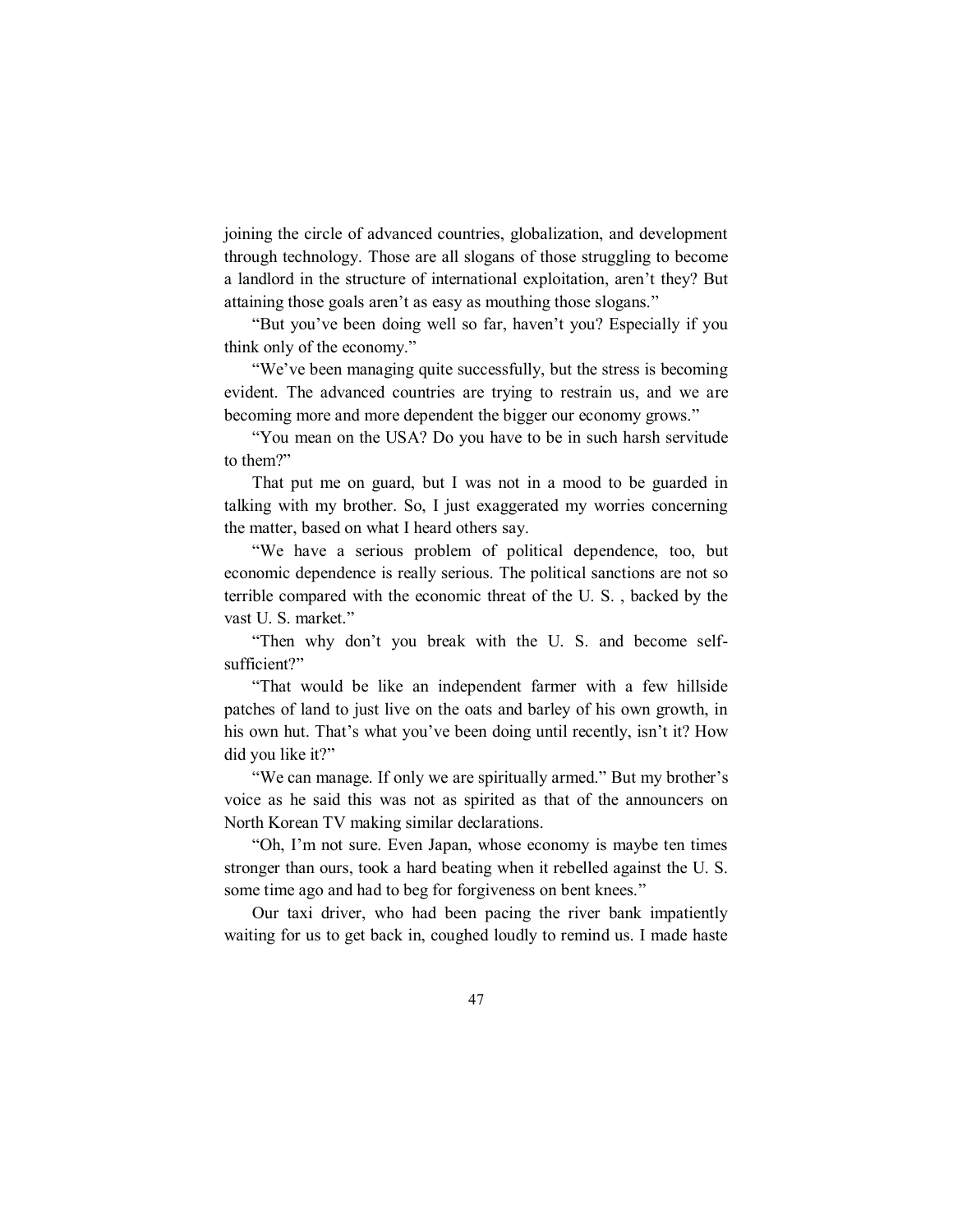to get up, as we had drunk up all the soju and as we were skating on dangerous ice in our conversation, too.

"I hope it's not too late for you?" I asked my brother. He checked his watch and grew tense.

"Oh, I'd better go back. I didn't know it was getting so late." Then he gathered together the remainder of the offerings.

The offerings consisted of only fruit with sliced-off bottom and top, dates and nuts and some dried fish, but somehow the bundle looked bigger than when we'd brought it. My brother's left shoulder sagged as he lifted it.

"Here. Give it to me. I'll carry it."

"No. I ought to carry it," he said, and transferred the bundle to his right hand. Perhaps because of the liquor consumed, I had the momentary illusion that we were coming down from the hill of our ancestral graves in our hometown after making seasonal offerings.

"We're not supposed to take back home what we had offered before ancestral graves. We have to give away what's left of the offerings to the grave keeper or to relatives living near the graves, in the spirit of spreading the blessings of the deceased. Do you have a relative to give them to? If you don't, then just give them to the driver."

e continued our conversation in the taxi on our way back. But, even though considerably drunk, my brother was very cautious in what he said. W

He defended his regime in this fashion: "Why are the South Korean rulers such fools? I mean, about the nuclear weapons. Now, if we develop nuclear weapons, come unification, which is bound to happen someday, South Korea will be a nuclear nation for free. Why do the South Korean politicians have to try to stop us desperately, just like the Americans are doing? Are they afraid we'd attack the South with the missiles?"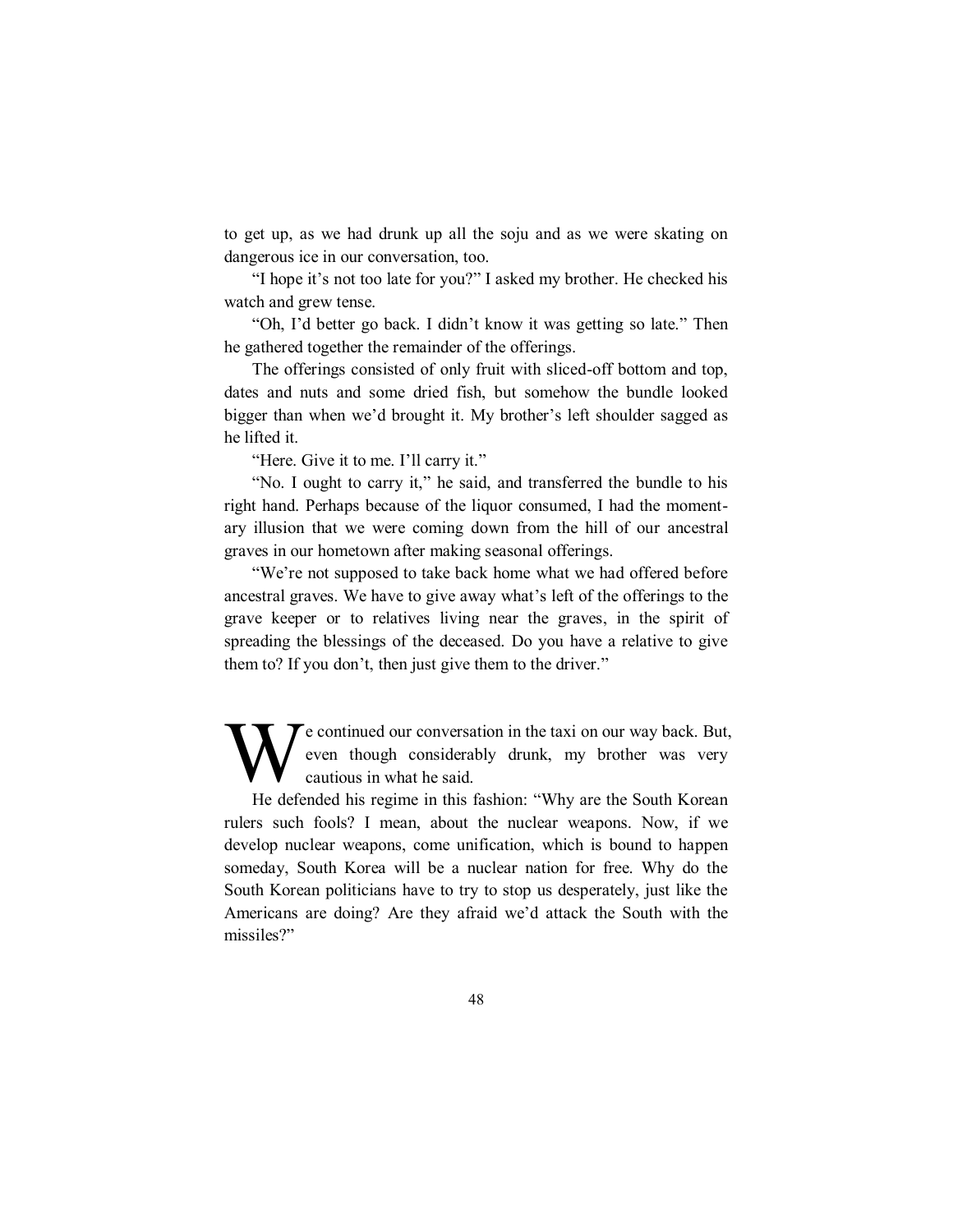And then, when I demurred to his immovable faith in his regime, he resorted to the standard North Korean rhetoric:

"You know, we in the North live in perfect union with the land. In Cheongjin, where I live, everywhere I go there are traces of my labor and devotion. I helped build the Suseong river bank and the bomb shelter in the Camel Mountain as a high school student, and as students we also helped plant seedlings in the Lanam Field, so that I can say I trod on every inch of the field. I can truly boast that every street, dock, and railroad in that city has received my labor and care. The same goes with everyone and their hometowns. They have cared for every blade of grass and every tree growing on their homes."

I was thankful that my brother didn't irritate me by singing praises of the "Great Leader" and the "Dear Leader." I had no wish to shake his firm faith in the virtues of the system he lives under. Whether he believed in them from the heart, or whether it is a faith drilled into him by repetition, I deemed it fortunate that my brother was able to keep his faith in and affection for his regime. And I expressed my sympathy.

When the taxi turned into the city of Yanji I recalled that that may be my last as well as my first meeting with my brother, and grew impatient, like one who had forgotten to perform an obligatory ritual.

"I leave here tomorrow morning. Can we meet again?" I could bring out the question only when my hotel came in sight at the end of the street, when my brother ceased talking for a moment. My brother, who had been engrossed in his talk, suddenly became alert and turned to face me, but said without confidence:

"I don't know. I'll try to come by to your hotel tonight or early tomorrow morning."

"Well, if you can't make it, this is good-bye. And we don't know when we can meet again."

Then I became regretful, feeling that we had wasted our precious time together with inessential talk. My brother seemed to be feeling similar regrets.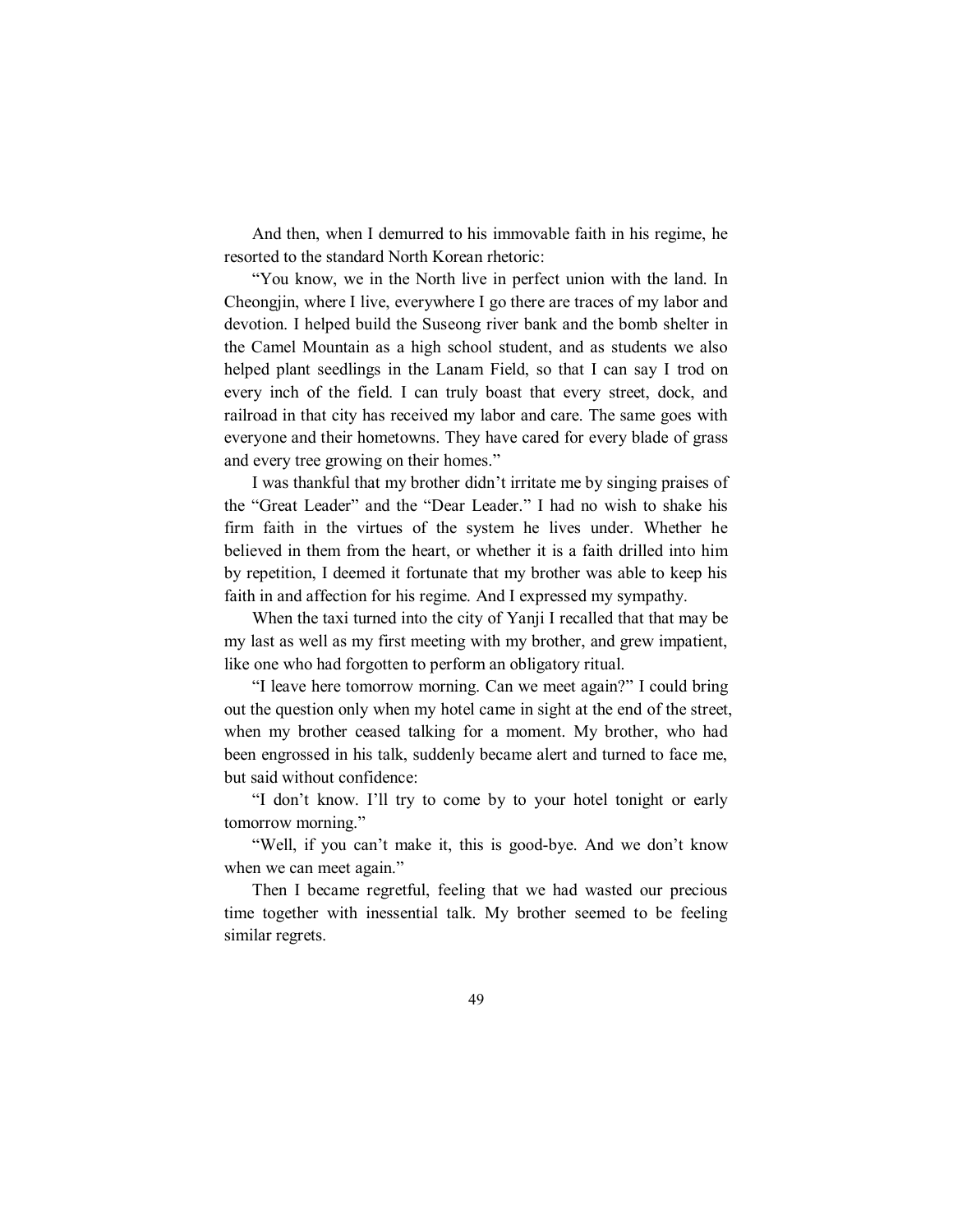"I'm sure it won't be too long. I'm sure we'll be reunited before long." But his voice lacked confidence.

An internal conflict that went on in my mind during the whole time since meeting my brother but was pushed aside for a while by the emotional turmoil following the commemorative offering revived.

I had brought with me from Seoul a little sum in US dollars to give to my brother. I didn't think my brother would be in dire straits, considering his family background and education, even amid the economic stress that North Korea is under, but it was possible that my brother might get into difficulties if his meeting with me became known. But, after I met him, I wasn't sure if I should offer it to him or not. Because he seemed so sensitive about North Korea's poverty in comparison to South Korean prosperity, I had been putting it off. Now, the decision became an urgent necessity. But while I was trying to decide, the car was already entering the hotel driveway. I stole glances at my brother's profile, like one fishing for a clue.

But my brother quickly checked his watch again and hurriedly got off. Nowhere on his face could I find any hint of expecting financial assistance from me. I thought of asking whether he'd accept a gift of money from me, but there was no time for it now.

Getting off the taxi after him, I gave up the thought of thrusting the envelope of dollar bills into his hand and just grasped his hand. My brother, who seemed about to say something, winced and closed his mouth.

"Then, is this going to be the last?"

"I'll try . . . to come again."

"Don't try too hard. As you say, our country will be reunified before long. Then, we can meet whenever we want."

I don't know what he did at the Organization Committee at the Industries Consortium, but my brother's hand was rougher than I expected. I stroked his hand with my other hand and bade him good-bye.

"Good-bye and keep well. I'm sure Father's spirit watches you all. Be careful about everything and take good care of yourself."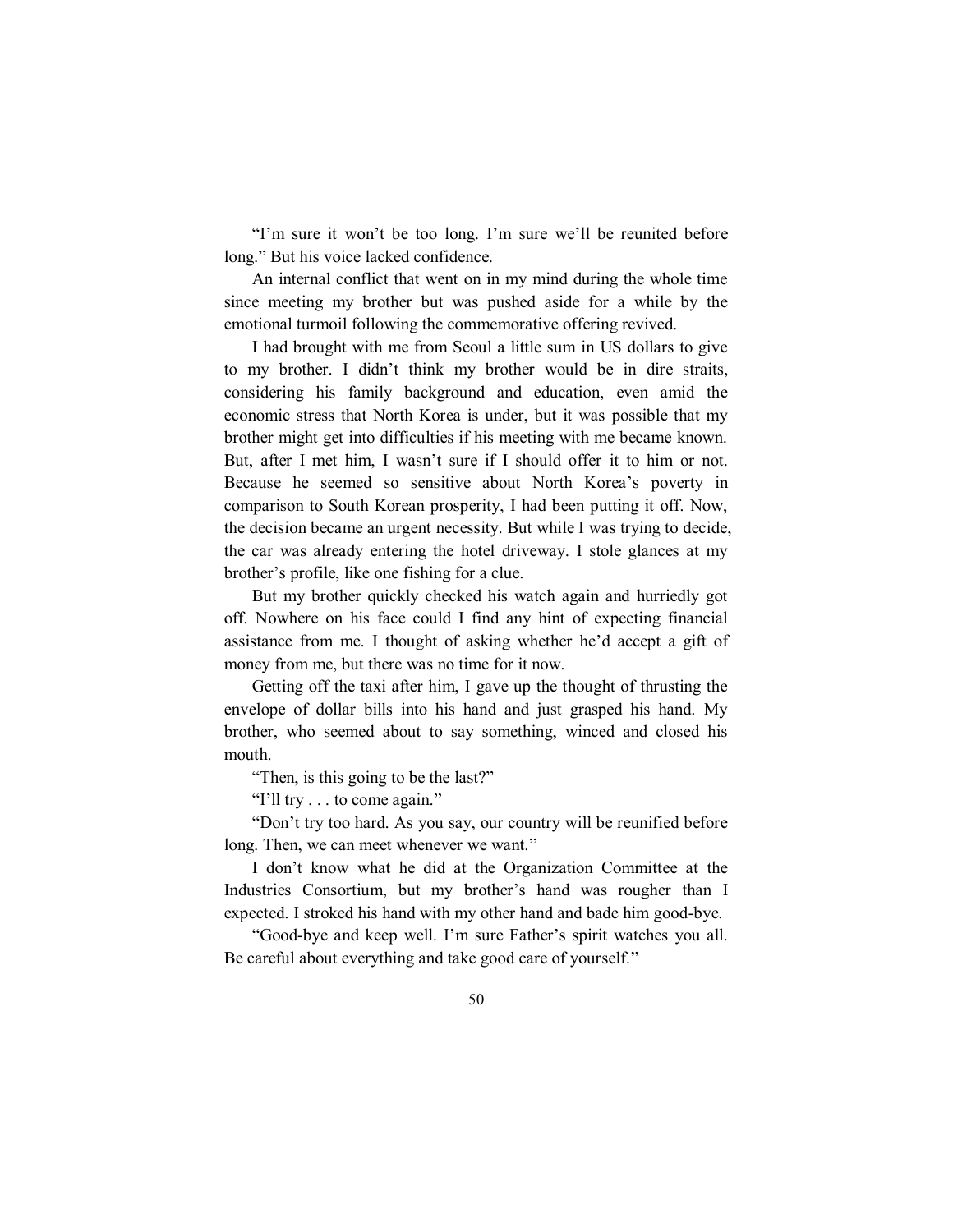I felt really sorry to part with him, like one letting go without any assurance of future reunion a brother he has lived with for a long time. My brother's eyes also seemed to grow moist.

"You take good care of yourself, too, Brother."

"Please give my love to my other brothers and sisters." Then, I added, like one who has made a grave decision. "And to our mother, too."

One of my anxious uncertainties after I decided to meet my brother was how to call my brother's mother. Should I call her "mother in the North?" Or "my stepmother?" But none of them seemed appropriate. So, I had been making do with "your mother." But she became "our mother" in my mind at the moment of parting from my brother.

In ancient Oriental law, there were exceptional cases where a second legal wife was authorized by law. In the modern rational sensibility, too, my brother's mother was fully entitled to be regarded as my mother. But I was surprised that "our mother" rolled out of my mouth so naturally, and winced. My brother was visibly affected, too. His alcohol-clouded face sobering up at once, he gazed at me for a moment and bowed.

"Please give my love to my sister and my nephews and nieces. And to our mother, too."

"Our mother" seemed to roll out of his mouth quite naturally, too.

The hotel lobby was bustling with the arrival of a new tour group. It seemed like a large group, and a score or so of men and women were checking to see that their suitcases had arrived. From the accent of their loud exclamations I could see that they were from the provinces.

There was a time when I was glad to meet Korean tourists while travelling abroad. I used to go up to them, even though they were total strangers, and asked them where they were from, and, if I had been in that city for a few days, offered advice on places worth seeing. But from some time ago I began to feel embarrassment when I met them, felt the meeting awkward, and ended up trying to avoid talking to them altogether.

It was the same that day. I disliked them from the moment I set eyes on them. All the men were wearing safari jackets, as if they were going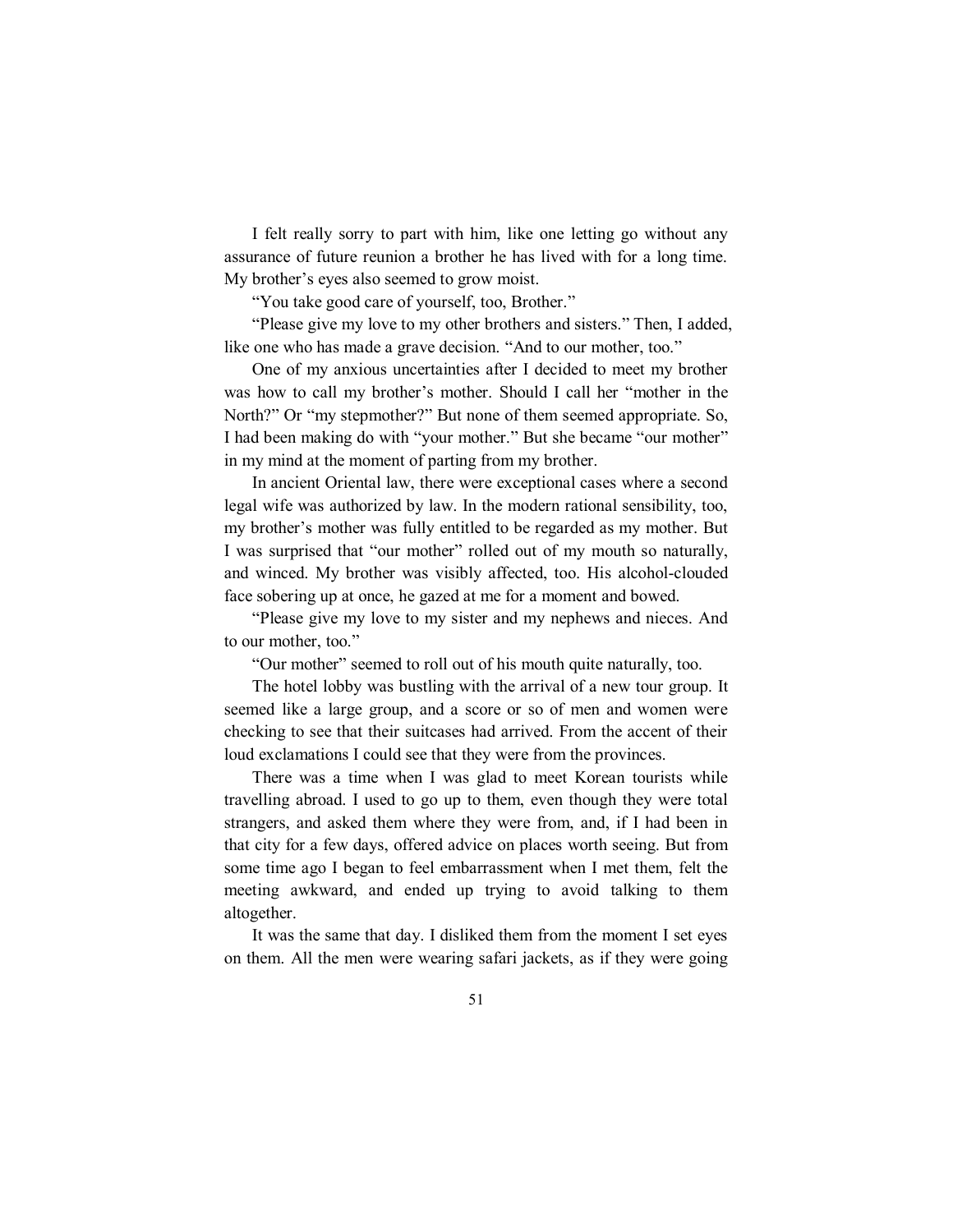to Mt. Baekdu to hunt tigers, and every one of them had cameras hanging from their necks. More than half of the cameras were Japanese-made video cameras. All of them, whether young or old, were wearing denim jeans or shorts, and famous maker tennis shoes. In both color and design their apparels were displaying crude Western leisure and sports fashion, as if they were under the illusion that when you're sightseeing you have to leave behind your dignity at home.

Most of them seemed to be married couples, so most of the women were probably housewives, but none of the women were wearing proper skirts. Young and old, they were wearing either tight-fitting slacks that revealed their less-than-elegant figures, or culottes that didn't even properly cover their knees. Even when dressing for convenience of travelling, it should be possible to dress neatly and soberly.

And they were carrying on as if they had bought the hotel. The men were standing in threes and fours talking excitedly, not caring to see if they were becoming nuisances to other guests of the hotel, and the women seemed to be imitating the postures of loose women in Western movies, sitting cross-legged on the sofas exposing their thighs or with their legs propped on suitcases, just as if they were in their own living rooms. They were no doubt displaying their self-assurance based on national prosperity, but their impudence and lack of manners disgusted me.

But I didn't have to let them know my disgust, so I walked past the lobby with as casual a face as I could feign, and was heading toward the elevator when somebody greeted me with "How are you?"

I looked back, thinking it was a North Korean accent often heard in Yanji, to find that it was our "unification man" who was staying behind in the hotel, like myself, but whom I hadn't seen for the past two days. I suppose he sounded like a North Korean because he pronounced the greeting with extreme courtesy. His attire presented a sharp contrast to that of the tourists', consisting of grey formal suit and brown necktie and black leather shoes. It seemed as if he was underlining his dignity by his choice of colors.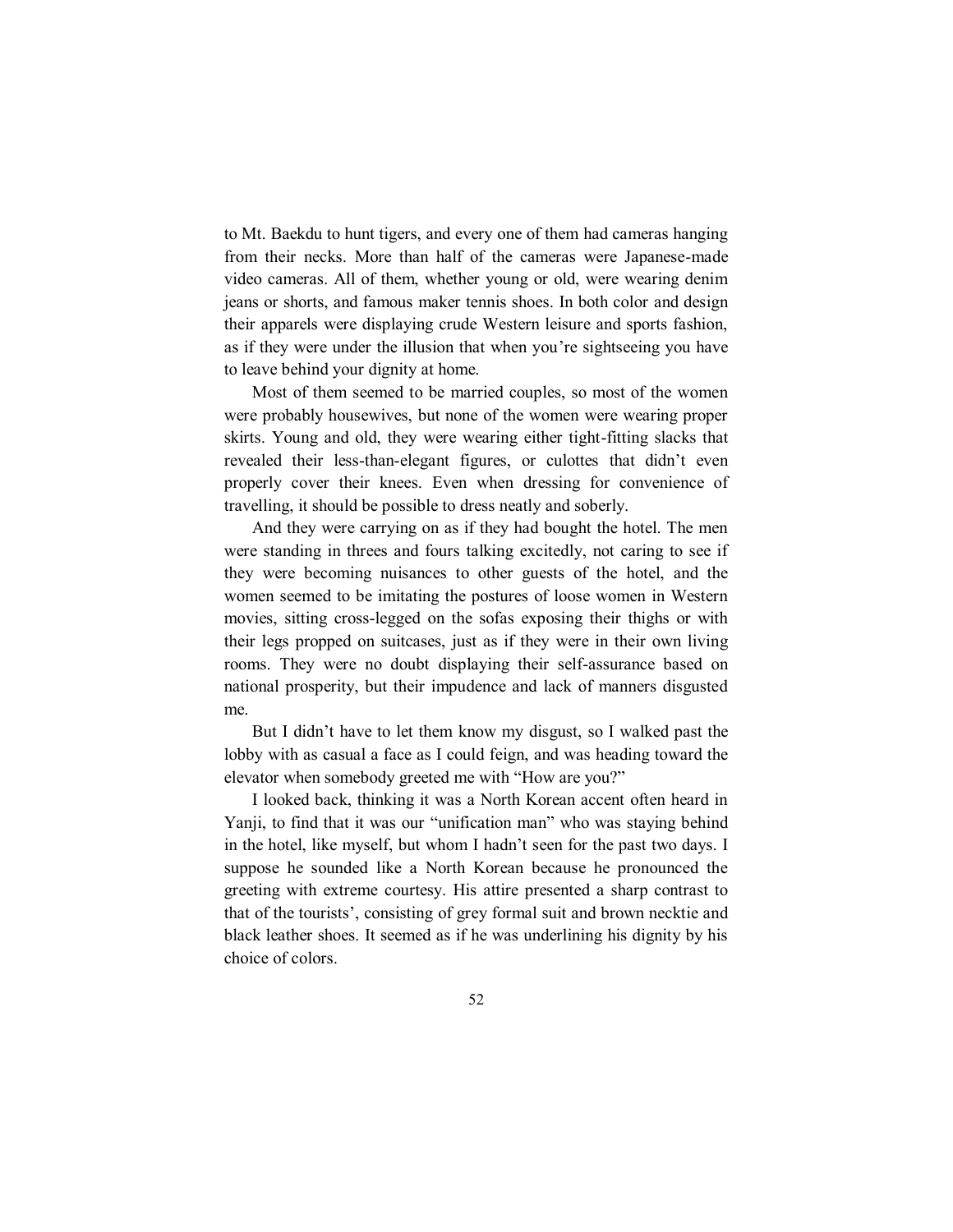"Oh, fine, thank you. I heard you were staying behind. How's your work going?" I replied, and noted something strange as he came closer.

On his suit jacket and shirts were stains of many colors, as if he had food poured over him and hastily toweled off. When he stood beside me I thought I could smell food.

"Oh, these stains? The waiter spilled the dish on me at lunch . . ."

The man explained, noting my expression. But it wasn't very convincing. Why did the waiter hoist the dish up to this man's head? I couldn't help wondering. The stains were on the collar of his shirts, too. But, hiding my thoughts, I said:

"I think you'd better ask the hotel to clean your shirts and suit at once, if you don't have a spare set. I'm sure they can have them ready for you by tomorrow morning. Since we're going to stop over in Beijing for a night, there might be an occasion for dressing formally."

"It's all right. In Beijing I'll go sightseeing to Yihuayuen and the thirteen tombs of the Ming emperors like everyone else, so I'll dress informally."

While the man was saying this with a feigned nonchalant expression, the elevator door opened. I pressed the button for the eighth floor, and he also pressed the number of his floor. Then, he turned toward me and asked, "Are you expecting someone?"

I recalled that Mr. Kim was coming to see me, but as he had said he'll come after dinner, I said, "No, not right now."

"Then, how about going up to the lounge and having a chat, instead of just sitting in your room by yourself? Our group will come back only after dark. You seem to have had several glasses already. I'll buy you some beer. How about it, professor?"

I looked at him in surprise at his identifying me by my profession. He smiled and said, "I knew from the first. I'm a nobody, but my special interest is history, so—You're professor Hyeonu Lee of Daehan University, aren't you?"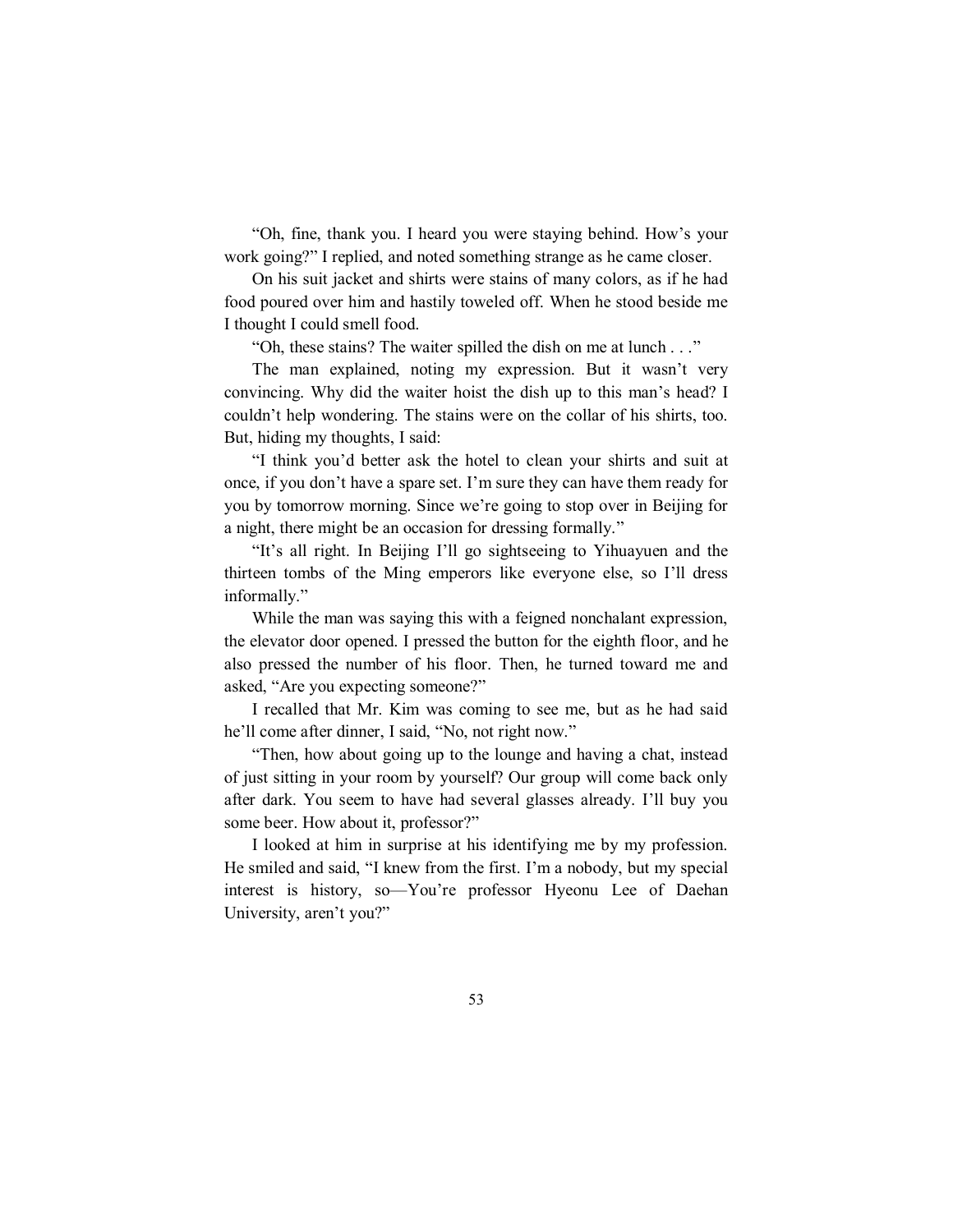Before I recovered from my confusion, the elevator stopped on the eighth floor and the door opened. The man pressed the door close button without consulting me and pressed the button for the sky lounge floor.

The lounge was almost deserted, compared to the coffee shop downstairs. I sat down beside a window with a good view, feeling like the man's prisoner. Of course, it is quite likely that even if I hadn't run into this man I'd have come up to the lounge for a drink, to soothe my desolation after parting from my brother like that.

The unification man ordered three bottles of beer and some dry snacks with barely a glance at me for approval, and then muttered, with a sullen grin,

"The thief must be plotting something big at this moment. I should have gone back to the room and disrupted that."

"How do you mean?"

"That thief who's staying behind with us. He said you and he had a talk in the coffee shop yesterday."

"Oh, you mean that businessman. Yes, I had a talk with him briefly."

"Businessman? He's a thief. Do you know why he's here? He's here to smuggle out cultural treasures. His shop in Insa-dong is a veneer for his tomb digging and treasure smuggling."

Only then did I recover from the shock of the unification man's having known me from the first but having given no hint of it till then. I suppose the historian in me took alarm at the thought of a tomb digger and smuggler of cultural treasures.

"Is that so? But I don't think it will be that easy to smuggle out cultural treasures from here. I mean, Chinese customs officials must be experts at detecting cultural treasures. They've had to fight drainage of cultural assets for a long time, you know."

"Yes, their own treasures. But people like this thief are not dealing in Chinese cultural treasures. So, the Chinese customs don't know them."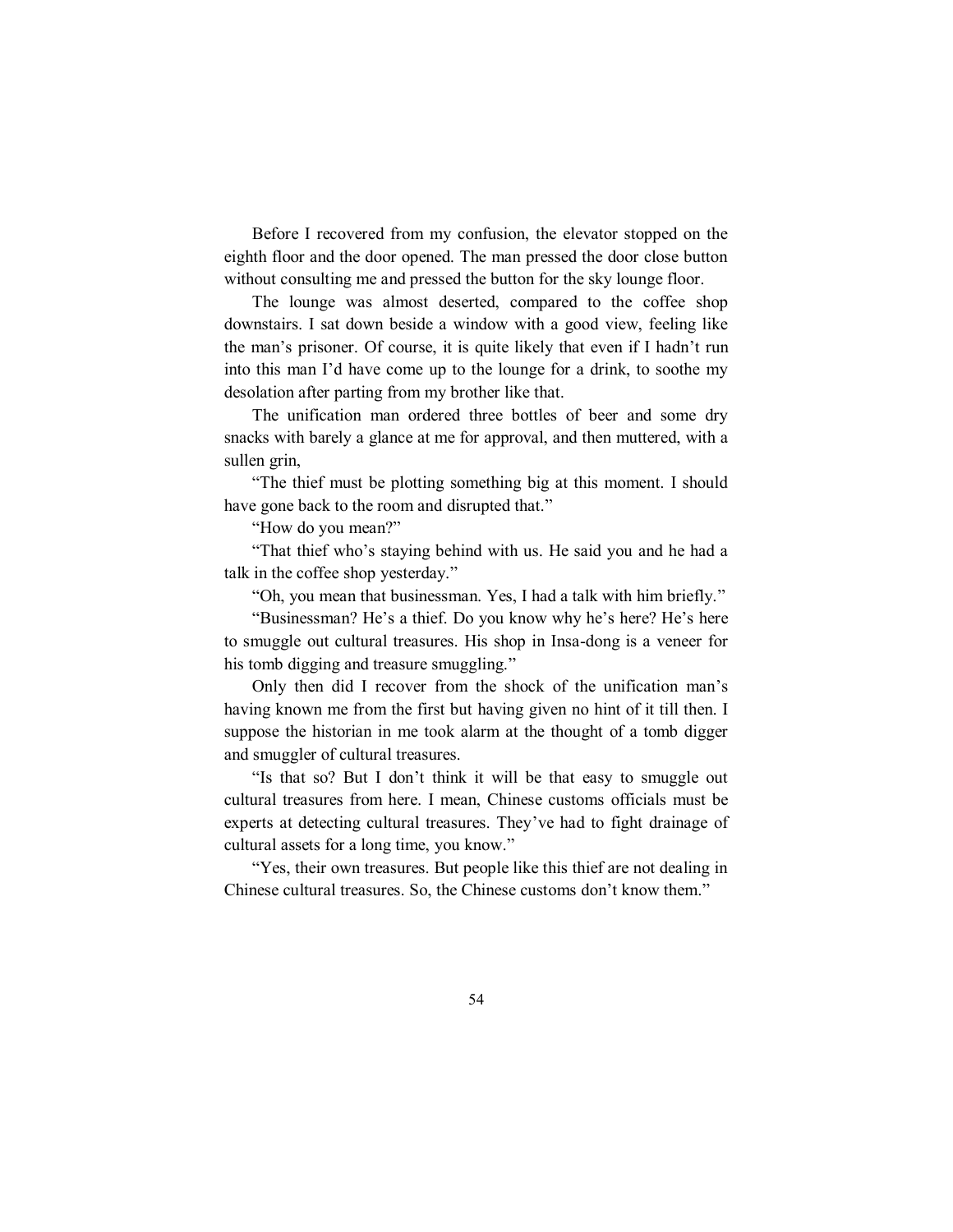"Don't the Chinese regard the remnants of Goguryeo<sup>13</sup> and Balhae<sup>14</sup> as their cultural property?" I said, thinking that the antique dealer must have come there to find the treasures of the ancient Korean kingdoms that had been in the Manchurian region.

"Oh, the thief is collecting Yi Dynasty potteries and paintings and calligraphy."

"Could there be enough such things in Yanji to make his trip worthwhile? I mean, most people here are descendants of those who drifted to this area during the Japanese occupation period because they were absolutely destitute. I don't think those people could have brought valuable potteries and paintings, when they had to walk more than a thousand kilometers, begging."

"He and his kind collect them not from this region, but from North Korea. I was shocked. And apparently he's done it many times already."

Then I understood. Well, since there are ways of sneaking in people from North Korea, like Mr. Kim did my brother, there must be ways of sneaking in things, but I couldn't help being curious about the methods.

"How do they do it?"

 $\overline{a}$ 

"This is what I gathered over the last two days. First, you get hold of someone who has relatives in North Korea or who goes in and out of North Korea on legitimate business, and give him a lot of money. Then, that man buys up anything old he comes across in North Korea, which he can do with just a few dollars. Then he brings them here, disguising them as household items. Like, one could put hot paste in a Yi Dynasty pottery, or sesame oil in a Goryeo celadon. It seems that because of the excellent quality of North Korean mud, there were a number of good kilns in North Korea. Some of them produced celadon of a unique character, like the kiln in Mt. Gyeryong in the South. Let's see . . . I heard there was one somewhere in Hamgyeong Province. And there seems to be a great many

<sup>&</sup>lt;sup>13</sup> One of the great ancient kingdoms of Korea, Goguryeo (37 BCE–668 CE) occupied most of the peninsula and extended into the southern part of Manchuria.

<sup>&</sup>lt;sup>14</sup> Also known as Bohai, this kingdom was established by general Dae Jo-yeong in 698 after the fall of Goguryeo to an alliance of Chinese Tang and Korean Silla. The kingdom lasted until 926 CE.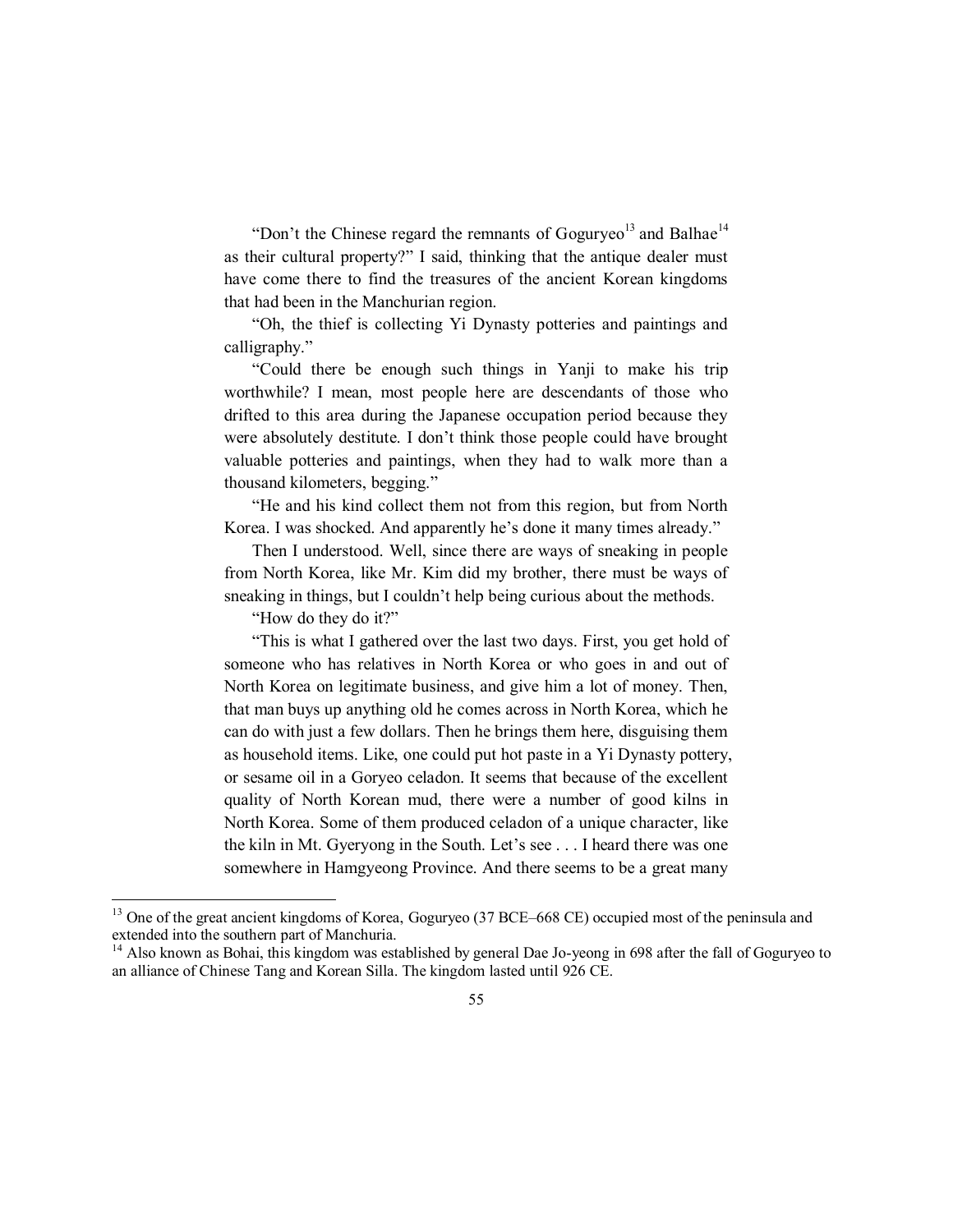paintings, calligraphies and old books owned by ordinary civilians that are not designated as protected cultural properties by the North Korean government but which will fetch a handsome pile of money in the South. The thief said that they can easily get a painting by Gyeomje or Danweon for a thousand dollars and sell it for half a billion won in Seoul, and that he once swapped a scripture printed in gold type with an electric rice cooker and sold it for a quarter billion."

"But how can they sneak them out of North Korea?"

"There doesn't seem to be much customs inspection on the North Korea-China border. They don't seem to care much about antiques other than designated national cultural properties, and the almighty dollar can blindfold customs officials, too."

There was no need to hear any more. I couldn't help but marvel at the spirit of capitalistic enterprise that can open routes for any and every operation that yields big profit. The unification man twisted the corners of his mouth and offered another information as well:

"Well, our friend is not deficient in other talents as well. He even has a local wife."

That seemed to be what the unification man really wanted to talk about.

"A local wife?"

"He has a Korean-Chinese young woman acting as a liaison person. I don't know how much money he gives her, but she doesn't even try to hide the fact that she is his mistress. He said that he had originally hired her on his first trip here as a personal interpreter and secretary. I wouldn't blame him so much if she had been a Chinese girl. But to make a plaything of a young Korean girl like that! He went out with her last night and stayed out, and I saw her in the room again today."

I shuddered at the power of money, which can turn everything under the sun, including human beings, into a commodity. But, since my professorial status was known to my companion, I was reluctant to dwell on sexual gossip. By that time we had emptied three bottles of Qingtao beer between us, and I had drunk a considerable amount of beer and soju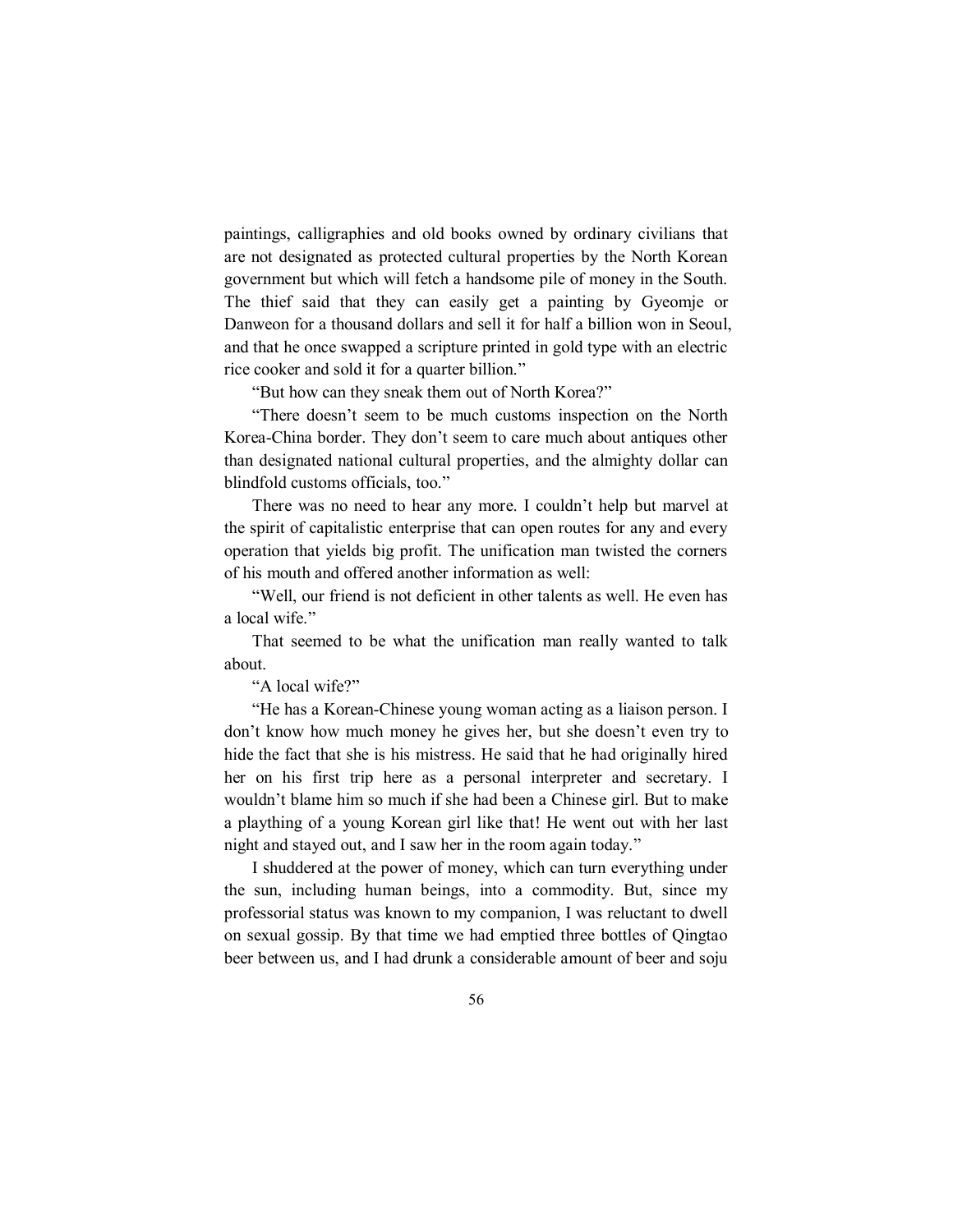previously, but I still had that much discretion. So, even though my companion seemed to be in a mood for some more salacious gossip, I changed the subject by asking, "Well, how is your unification project going?"

I had unthinkingly repeated the term the antique dealer had used concerning my companion's activities, but my companion became defensive at once, suspecting sarcasm.

"Oh, the thief must have given you wrong ideas about me. How can an ignorant and insignificant man like me work on a unification project? What did the thief say exactly?"

"Oh, I'm sorry, I didn't mean to cast a slur on your activities at all. And I just used a word that came handy. But . . . isn't that what you're engaged in?"

My companion didn't take issue with the term any more. It seemed that it was not so much the term I used as something the words reminded him of that made him vehement.

"Oh, you needn't apologize. I'm just meeting this and that person in the hope of helping to bring it along, but I have no tangible results yet. I think it'd have been better to go see the lake."

"But I don't think you had any intention of going to the lake from the first," I observed casually. But he looked startled. Hastily feigning calm, he said:

"I thought you might not notice, being an academic person. But you have sharp eyes. Well, I've got nothing to hide. As a matter of fact, the organization I've been working for many years disbanded, in order to form an international body of people from many countries and all strata of society eager to hasten the day of unification. Because this city is geopolitically so important, I was dispatched here to persuade important people of Korean descent to join the new body. My mission is to meet those important people of this region who have been in close contact with us from before, and also look for new people who could work with us. I joined the tour group to make myself and my mission inconspicuous. Our emissary to the United States went there by himself, but our envoy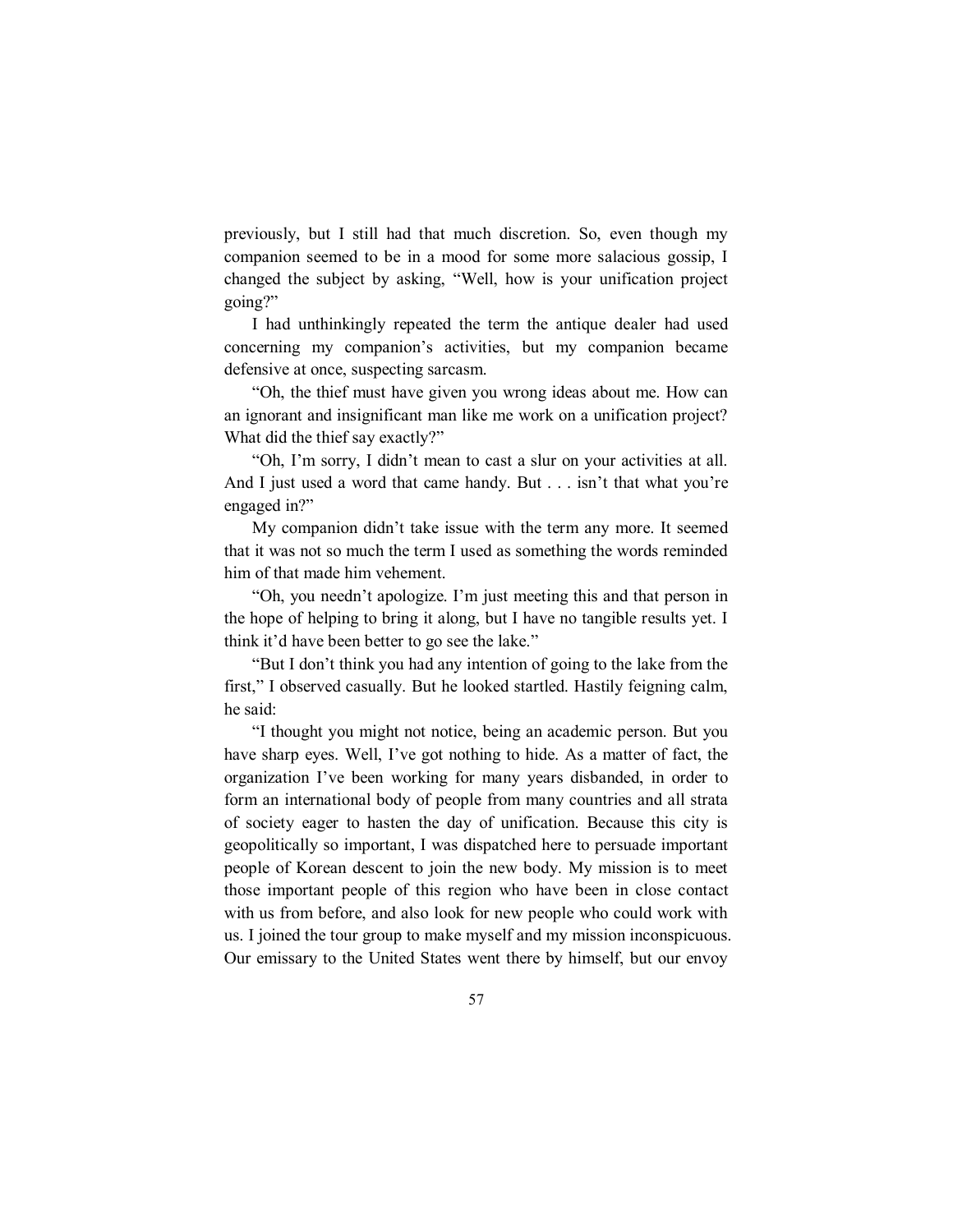to Russia also joined a tour group going to Moscow and the Tashkent area. But, even though I met and talked to a number of people yesterday and today, not many people understand our objectives and approaches."

"Could it possibly be that your approach has its priorities reversed? I mean, could it be you're approaching the problem from a purely political perspective?"

I must have been drunk. The subject was not one that could be discussed in such simple terms, but I recalled what the antique dealer had said the day before and more or less repeated it. My companion must have been quite drunk, too. His reaction was fierce.

"Oh, you mean that economic problems must be considered first in thinking about unification? That talk of unification without serious consideration of the economic implications is nothing but sentimentalism, and so on? Are you of that opinion, too? But you'd better keep this clearly in mind. Every one of those who say that economic considerations should come first is a swindler or a far rightist who insists that South Korea should simply absorb North Korea."

Then, he calmed down a little and became more logically argumentative.

"The unification of the two halves of Korea is a return to Nature and restoration of justice, as our nation was originally one and our lands were originally one. So, those who label the effort to return to our natural original state a political approach and argue that economic preparations and achievement of cultural homogeneity should precede unification are those who really don't want unification. They pretend that they are being rational and prudent, but they have other motives. Those especially who insist that economic preparations must come first are evil-minded imperialists who would like to wait until North Korea gives in to the South, so that they will gain a colony the size of North Korea, which will double the size of their markets and bring them twenty million more consumers. If not, why are the economic conditions in North Korea and our economic capabilities so important? If we regard North Koreans as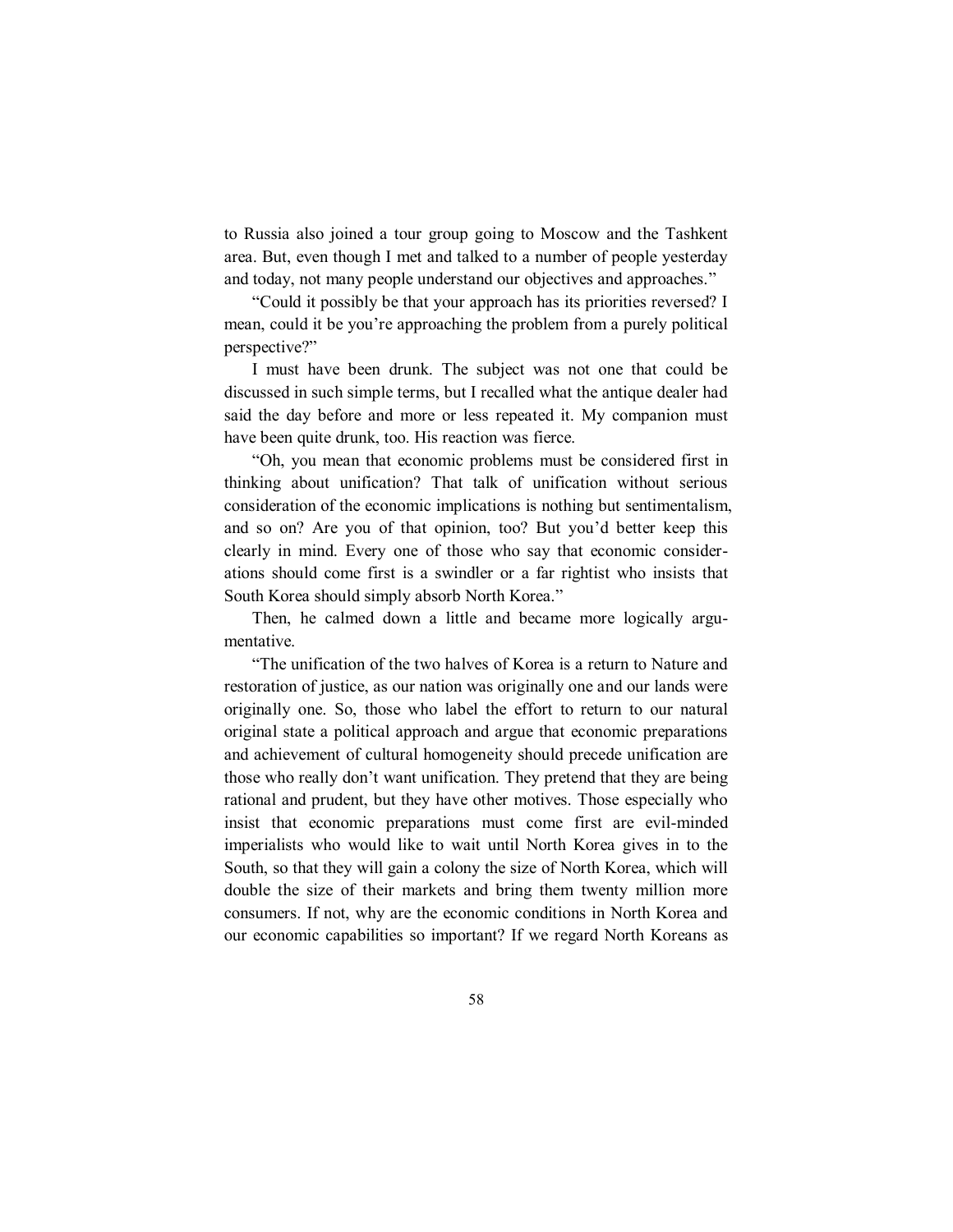our true brethren, then how can we talk about unification expenses and so forth? Isn't it our duty to share everything we have with our brothers?"

"Well, nowadays even siblings of the same parents don't share everything equally. Even Germany, which was much better prepared than us, suffered from so many problems after unification. And Yemen, which united politically first, seems to be having a civil war."

Unlike when I was talking to the businessman the day before, I argued in favor of economic preparedness. I suppose it was easy for me to switch sides and perspectives because I hadn't thought seriously about unification. My companion flared up again.

"That, I say, is nonsense. Look. Do you think the day will ever come when the two sides reach economic parity and cultural homogeneity, so that there will be no problem whatever after unification but profit and pleasure to everybody? Do those who hold economy-first theory really believe such a day will come? They know better than us that such a day will never come. That's exactly why they insist on it. So, isn't it a nobler argument that we must unify first, whatever problems we may have to deal with as a consequence? At least it's more honest, isn't it, Professor?"

But what if a situation like the ideological conflict following our liberation from Japan and the Korean War and its aftermath result? I could have asked, but I felt tired. To tell the truth, I have always felt that I am not qualified to offer opinions concerning unification and join ideological debates. This consciousness, which is something resembling an inferiority complex, may have its root in my self-consciousness as the son of a Communist defector, or the conviction of sin inculcated by the rigorous anti-Communist education we all received as children. Anyway, I always felt tired whenever I had to be present at an ideological debate. So, I tried to change the drift of the talk, but unintentionally aggravated his fury.

"Well, it's not that I'm really opposed to the political approach. I just repeated what I heard from other people. In the hope that it might be worth your consideration."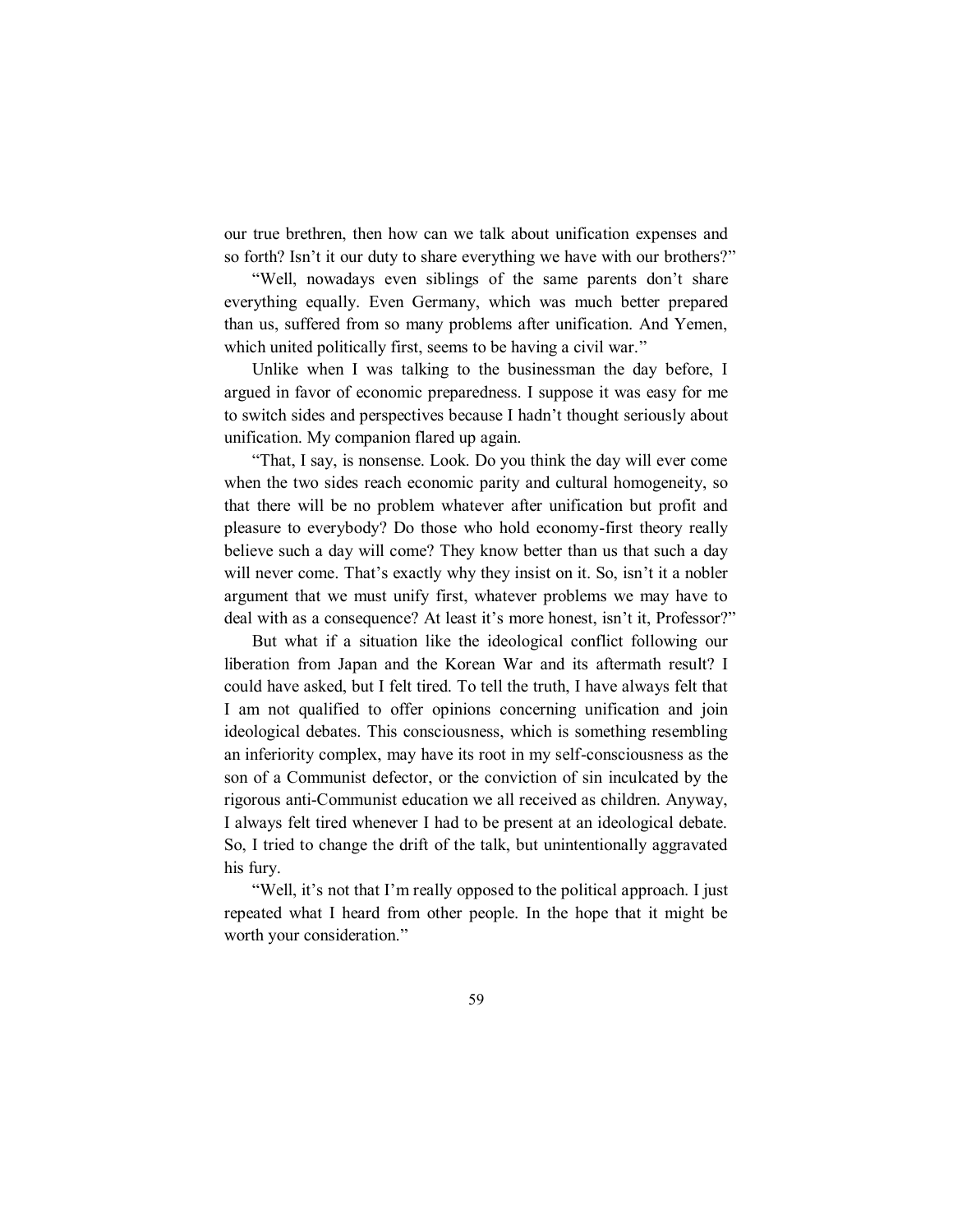I wasn't necessarily thinking of the antique dealer when I said "other people." But my companion immediately decided that I meant the antique dealer. He flushed scarlet, and he raised his voice.

"It's what that thief said, isn't it? He mouthed sarcasm all day yesterday to me, and I guess he badmouthed me to you. Guys like him are exactly the sort I'm talking about. It's his sort that go around with a wise air, confusing good citizens by saying that we have to be careful and prudent about approaching unification. Why is it that the bad guys are always best at taking advantage of any new development? As soon as the South began to have contact with Yanji, the likes of that thief came here and corrupted our innocent brethren. The likes of him gave Korean residents here pocket money in return for robbing and swindling them, so Koreans here are only after money, and don't care about their fatherland and nation. Now, thieves like him are penetrating into North Korea. At the moment, the most they can do is to sneak out antiques, but just imagine what would happen when the North collapses and the South absorbs the North. Within just three months, South Korean thieves like him will buy up all the real estate in North Korea, taking advantage of the imperfect sense of real estate ownership of North Koreans. Not only that, but they will practice usury, traffic in human bodies, and they will lord over their North Korean brethren as if they were their feudal lords. Why, they'll far outdo the Japanese in cruelty and exploitation. We accuse North Koreans with defacing Nature because they carved the names of Kim Il-sung and Kim Jong-Il on boulders, but you just wait and see. As soon as South Koreans are let in North Korea, all the beautiful mountains and scenic places will be covered with tourist hotels and private villas. We must eliminate those thieves before the day of reunification."

It seemed to me that the unification man and the antique smuggler were fated to be antagonists. There are such pairs in the world. Two men who have keen insight into each other's vices and faults and cannot stand them. As far as I can see, these two didn't know each other until they met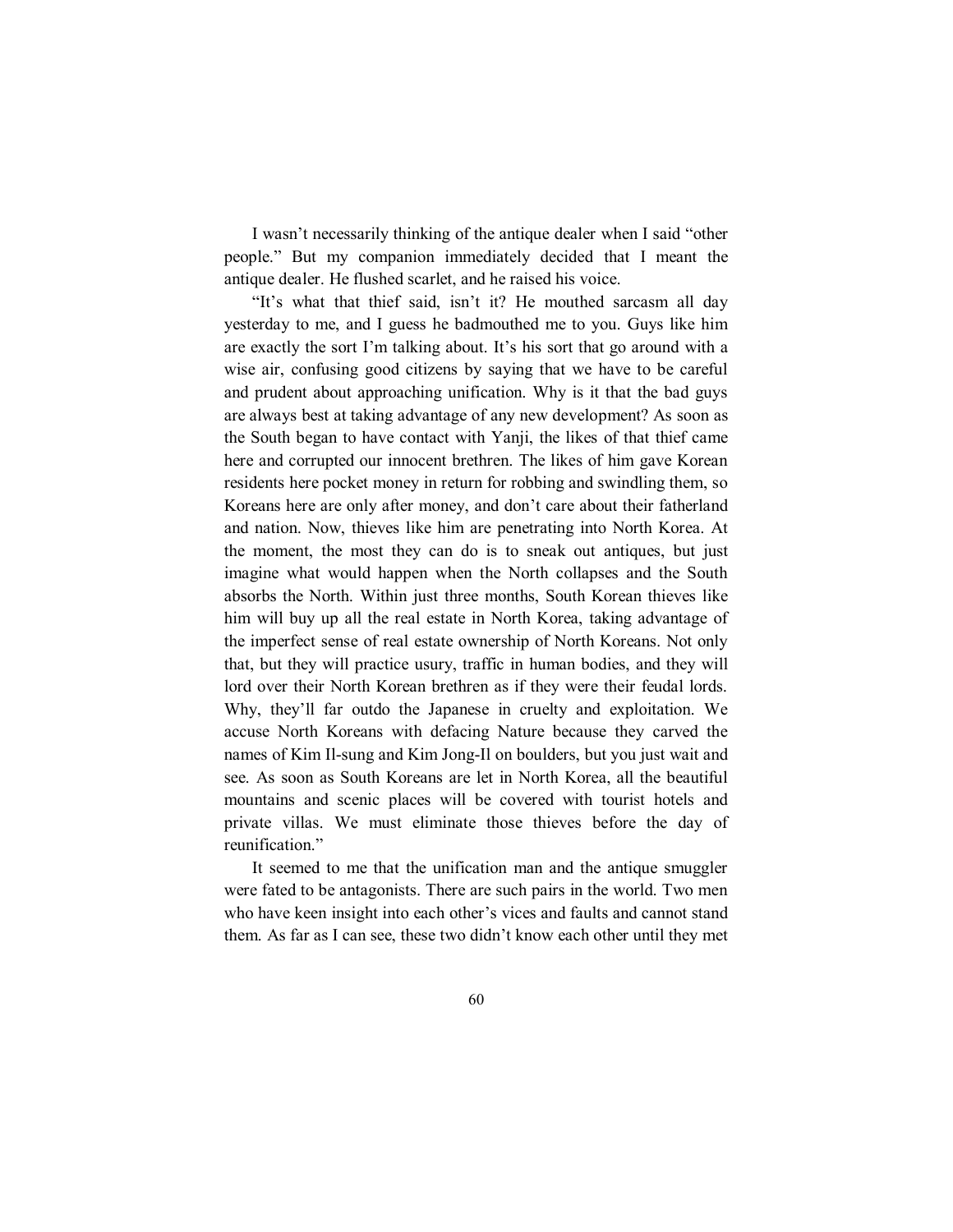on the trip, and they shared a room for just two days, but the unification man seemed to regard the antique smuggler as a mortal enemy.

In any case, it is never very comfortable to hear someone talk about another with so much animosity. I tried my best to invent excuses and apologies for both sides, without speaking my real mind, and I could extricate myself from my companion only when it was almost eight o'clock.

I felt like going to a bar, get dead drunk, and just collapse on the bed, but I suppressed my urge and went back to my room. Mr. Kim would be coming for the final payment, and it was possible that my brother would come again. And a hangover wouldn't be a good thing to have on the flight to Beijing the next day.

It was good that I exercised self-control. Mr. Kim knocked on my door within half an hour of my return to my room. The reckoning was concluded without any difficulty. Mr. Kim, perhaps because he was new to the kind of work, did not inflate expenses or exaggerate the difficulties he had to cope with. I ended up paying him much less than I had expected to.

So, having more US dollars left in my pocket than I had expected, I thought of my brother again. I thought up pretexts that would make my giving the money and my brother's accepting it less embarrassing. You paid Father's funeral expenses that I, the first son, would have had to pay had I been living with him, so please take it as a reimbursement. . . . If by ill luck it becomes known that you met me here, you might need some fund to iron out matters. . . . But Mr. Kim's parting remark disappointed me severely.

"I don't think your brother can come here again. These days Korean residents here watch out for North Koreans and report their activities for rewards. And special North Korean Security agents are vigilant in their surveillance, too. He really took a big risk spending so much time with you today. He should have just met you briefly, spent most of his time with his maternal uncle, and returned home carrying the usual things North Koreans buy here."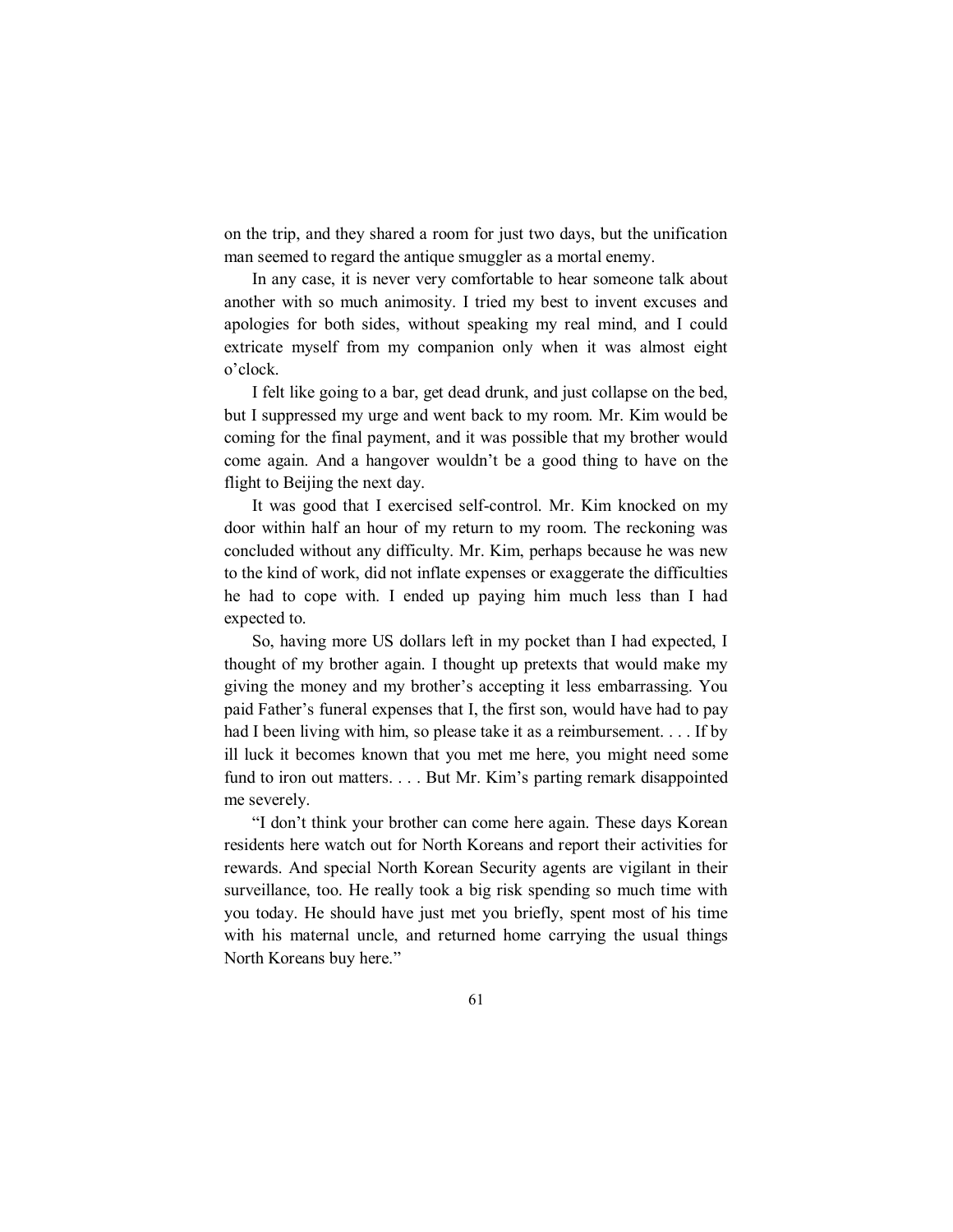ut . . . my brother came again. Our party came back from Mt. Baekdu past eight o'clock, and I returned to my room after having a late dinner with them. About an hour later I was taking a shower trying to wash out the alcohol I drank during the day when someone pounded on my door. I hastily dried myself and opened the door to behold my brother standing outside, noticeably drunk.  $\mathbf{B}$ 

"It's me, brother. There's something I had to tell you."

I let him in hurriedly and closed the window which had been opened for ventilation. Seeing me check the door again to make sure it was properly closed, my brother said, "Don't worry. It's all right. It'll be all right even if a National Security Ministry agent sees me. Won't you give me a drink, if you have some?"

I made him sit down and opened the refrigerator. Unlike in the hotel I had stayed in two years before, there were several kinds of drinks in the refrigerator. Because my brother wanted strong liquor, I took out a small bottle of whisky and a packet of dried beef jerky.

"Well, what is it?" I asked my brother, who was tossing down the whisky without bothering to put in any ice.

"I've got lots to say. How I hated you and envied you and . . ." My brother snuffled and went on.

"Do you know what you were to me all this time? Father talked about you only from shortly before his death, but I was conscious of you all along. I used to have queer feelings in the middle of Father's fond gaze. It was as if Father was looking not at me but at someone behind me. I didn't know who it was when I was a small kid, but I could guess from when I went to middle school. It was you. And I always felt Father was comparing me with someone. Father praised me when I proudly handed him my report card, but Father's eyes went blank for short seconds. Maybe someone else's report card loomed before his eyes. I sensed it even when I was in grade school."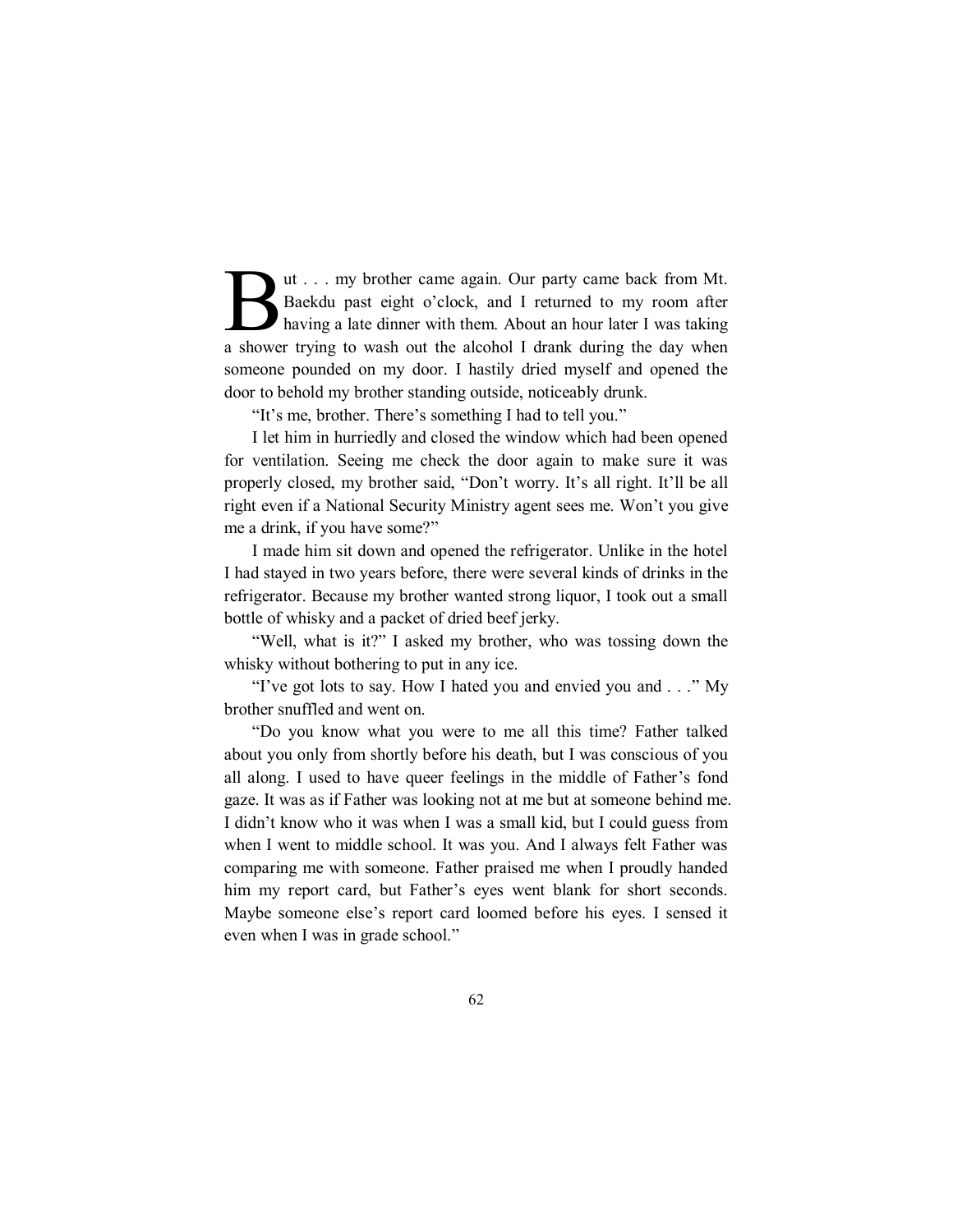I recalled the exam sheets and report cards of my long-ago childhood, which I dimly remembered. Yes. My school record of that year while we lived in a village near Seoul where Father was making himself inconspicuous was splendid. Once, when I handed him my exam paper which earned the perfect score for the tenth time, Father rubbed his stubbly jaw on my cheek and made me scream. The five concentric circles21) that invariably decorated all my assignment sheets. . . . But, afterwards, my school record never recaptured the glory of that year. As the eldest son of a virtual widow with three children moving from place to place eking out a difficult living and changing school every other year with gaps of several months in between, I had great difficulty staying in the top ten per cent.

"And that's not all. I don't know anyone who worked as hard as Father did all his life. Except during his last illness, I don't remember seeing Father in bed. When I was a child, Father was already away at work when I woke up in the morning, and when I went to bed he was always reading something as if he was going to read all night. And I've never seen anyone as knowledgeable as Father. Whatever I asked him about, whether it was science, mathematics, or history, he always told me, right up to my last year in college. Because Father studied and worked so hard, we never went hungry, but I came to wonder as I grew older. Why weren't we living better, even though Father worked so hard? Father was so smart and handsome that my mother chose him for her husband even though he was much older than her and had been married. Mother was a college graduate and had the best background, so she could have married whomever she wanted. But my smart and handsome Father had to defer to the party executives all his life. But I understood early on. I knew the reason why none of us could apply for admission to the political science or foreign relations department in the Kim Il-sung University, could never become an official in the army, and couldn't even dream of becoming a party executive or an official of the National Security Ministry. Why, we couldn't even apply for a post in the Social Security Ministry. I understood, too, why my brother-in-law, who is able and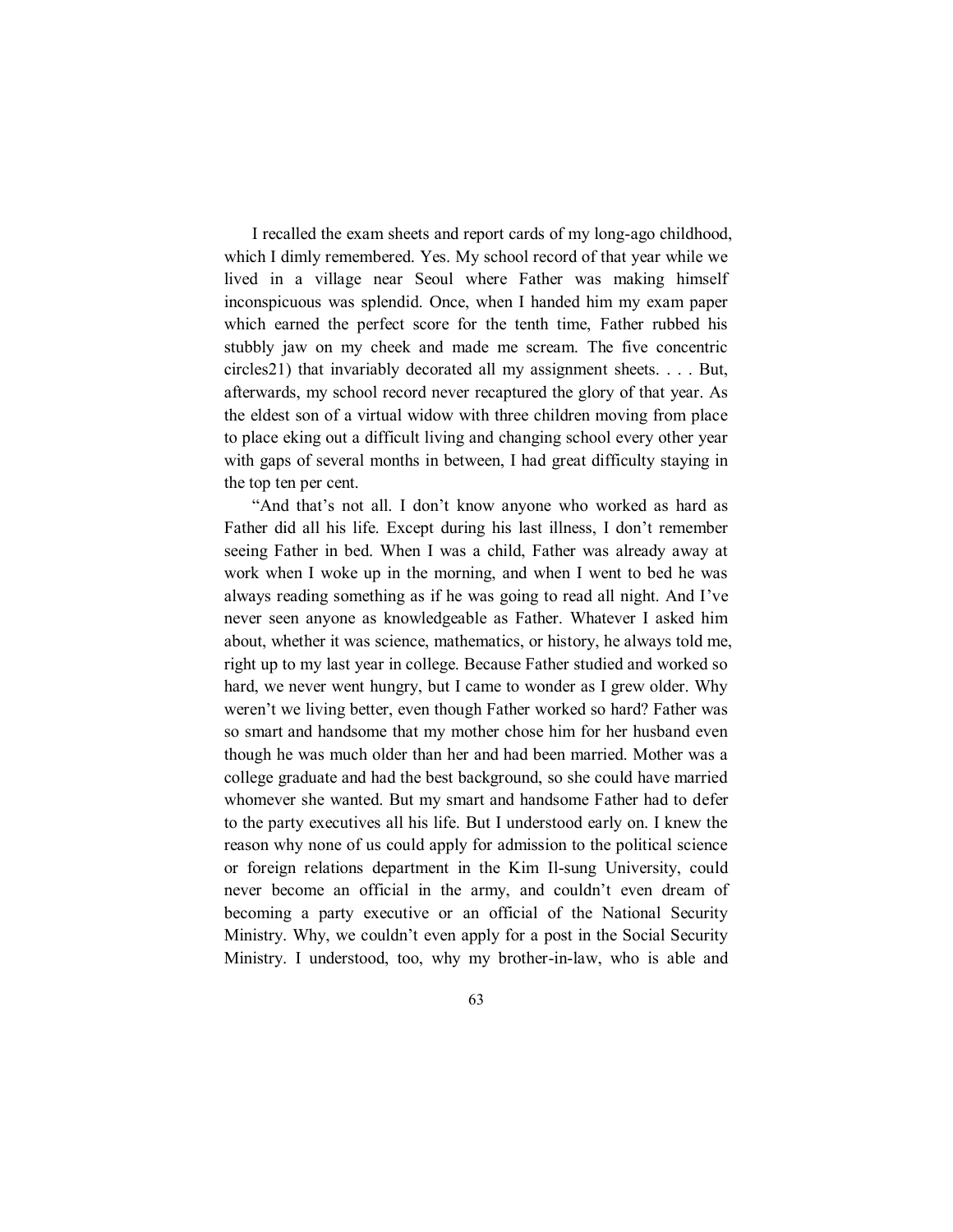comes from a first-rate background, can't get on since he married my sister. It was because of the blood relations Father had in the South. Father could have overcome through hard work and loyalty the Party's distrust of educated defectors from the South. So, you and your family were to us not so much human beings as an invisible curse."

For a moment I felt dazed. It was such a curious reversal. What I stood for to my brother was exactly what my father stood for to me in the days of my unfortunate youth. So I was a curse and a hurdle to them, just as Father was to me. Father had chosen to defect to the North of his own will, but I had to bear the consequences of his defection, which was no choice of mine. Even though I was old enough to know that few people have any choice in the current of history, my brother's words gave me a sense of absurdity. But I could understand his resentments only too well.

"Do you know why I came to see you? Frankly, it wasn't to carry out Father's last wish. His dying wish only inflamed my rivalry. Why should Father want to bequeath on you the most precious reward of his whole life? Then, what are we to him? I came to see what you're like. To see what our old curse and stumbling block looked like. No, to be perfectly frank, I set out for an encounter with a lifelong enemy. But . . . the moment I saw you, I couldn't think of you as an enemy. I can't explain, but you were . . . my brother. I wanted to hug you and cry, not to abuse and curse you. And, as I got to know you, I grew ashamed of my enmity. It even seemed as if I've been longing to meet you all my life. But where does that leave us? Who's going to make up for your hurt? And what solace is there for what we suffered? Isn't this just all wrong? Do you know what's wrong? Do you?"

I don't know either, dear brother. It was because I felt exactly as you're feeling now, that we have innocently been the cause of each other's suffering, that I shed tears on the shore of the Tumen River. All I know is that an era has passed, and that I have to take a radically different view of my life. I feel vaguely that one cannot blame anyone else for one's sufferings, however little one deserved them.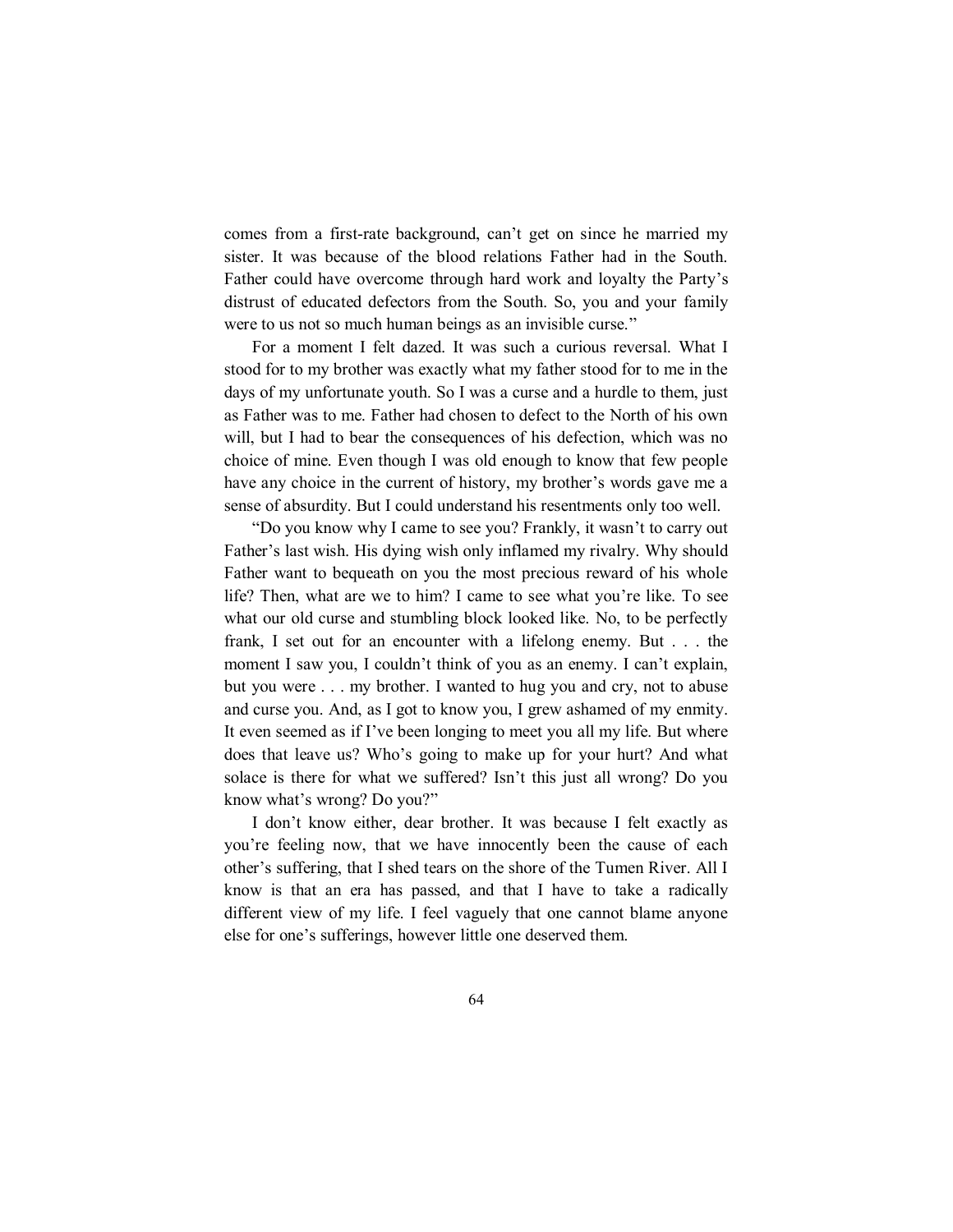"I lied to you. I'm not on the organization committee of the Kimchaek Industries Consortium. The committee's just where I want to be. I'm merely an engineer sorting rocks and minerals there. It's true that my younger sister married the party supervisor of the Light Industries Committee. But he was a widower much older than her, and had two children from his previous marriage, too. She couldn't have married him if he hadn't been a widower, bright and proper maid though she was. And the youngest, who is a student at the Pyongyang College of Foreign Languages. He's a brilliant lad. He wanted to enter the Political Science department of Kim Il-sung University, but couldn't. And Father's life was harsh, doing research or civil engineering work just as the party ordered, without security and comfort. 'A man who received more from the country than he gave to it'—that's just a platitude, not worth more than a popular song lyric. And his last was not so peaceful, either. We spent all our money to buy pain killers for him, but in the last few days we couldn't get any, so we had to watch him writhe with pain."

My dear brother, please stop. You have to live under that system for some time yet. If you can't get shoes that fit you, you have to make your feet fit your shoes. Of course it's best to find shoes that fit your feet, but that is not always possible for everyone. The shoe shops of history are always run by unskilled shoemakers. The progressives of the South criticize such a historical nihilism of mine, but I urge you, with all my heart, because you are my own flesh and blood, that you won't be too impatient about the future, just as you shouldn't regard the present as the ideal made real. You must not be lured into a revolution that has no hope of success. You must wait. There will be a future.

"And I lied about my elder sister, too. My friend who's a second secretary at the International Economic Relations Bureau I told you about. He's not my friend but my brother-in-law. He fell in love with my sister while he was a student and they got married in spite of many obstacles, but my brother-in-law had to suffer many disadvantages on account of his marriage. He's a graduate of the International Relations Department of Kim Il-sung University, but he's only a second secretary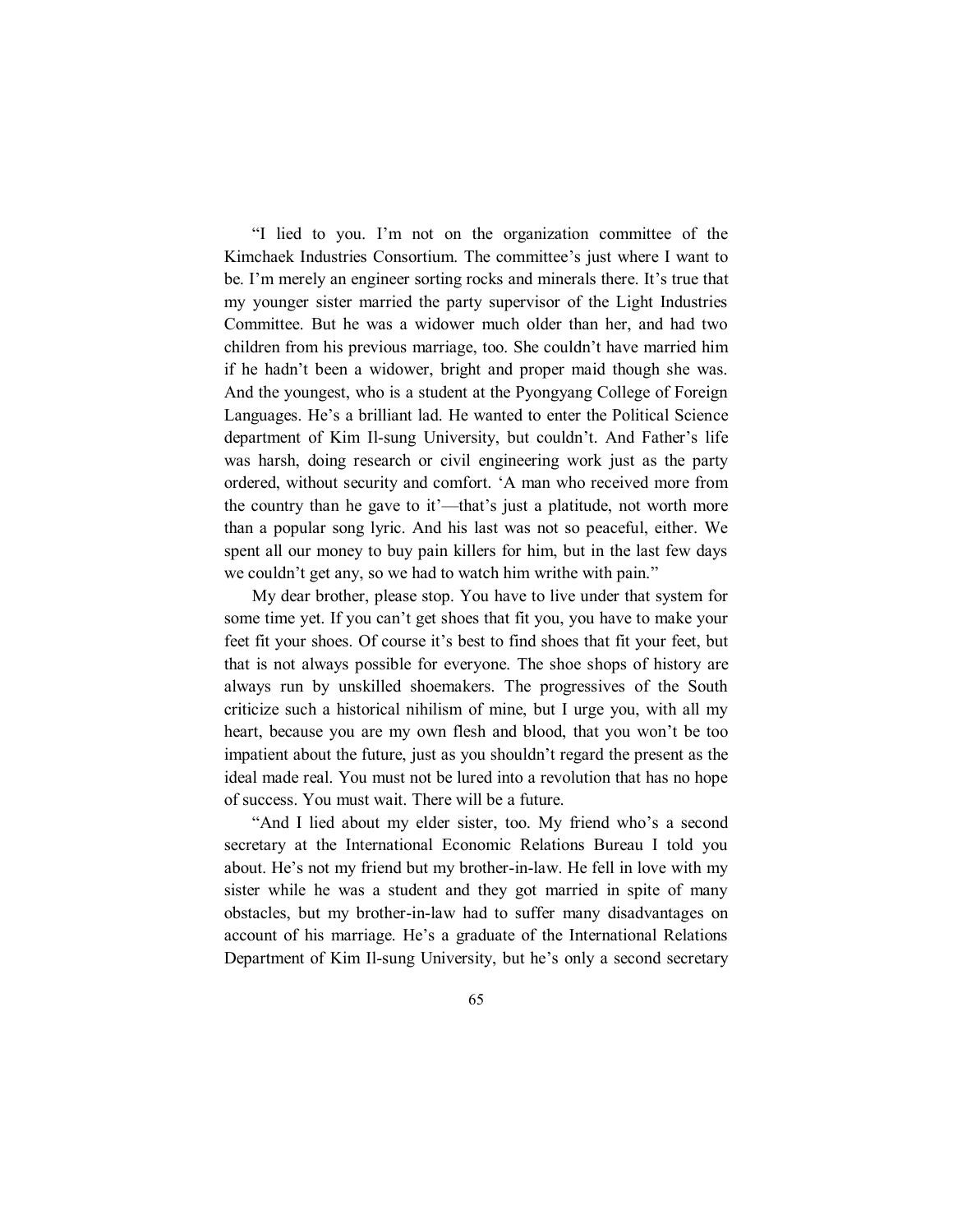in his forties. And that in the economic bureau. My sister's in Beijing now. The family conference decided that I shouldn't tell you about her being in Beijing. If you were to look her up, it might have evil consequences for her and her husband. But here. This is her phone number. Look her up in Beijing, if you can spare the time. How much harm can a meeting between a brother and sister do?"

My brother handed me a piece of paper with a telephone number on it and then fell asleep. I carried him to one of the twin beds in the room. As I was taking off his clothes, his brand-new suit jacket gave me a nameless sorrow.

I had difficulty falling asleep, having so much to think about and sort out, but woke up early the next morning. My brother was sleeping curled up like a fetus, the blanket which I had carefully tucked around him pushed to a corner. I approached silently and covered him again with the blanket. Then I adjusted the pillow for him, but he woke up.

Unlike when he rambled on drunk, my brother acted very shy. He hastily put his clothes back on and prepared to leave. Thinking that maybe it'd be best for him to leave before it was completely light, I did not try to detain him and instead held out the envelope I had prepared during the night.

"Here. Take this. It contains twenty-six hundred dollars. It might be useful to you some day."

I didn't think I had to invent a pretext for offering the money. My brother stopped still and looked at me. Then he seemed about to say something but changed his mind and took the envelope with both hands.

"Thank you, brother. Good-bye," my brother said, bowing to me like a schoolboy, and left the room.

Fell, this may be just a cumbersome addenda, but I feel that before I end this story I have to relate what took place in Beijing. My attempt to meet my sister, which was not in my plan at all, grew out of my meeting with my brother. My becoming a W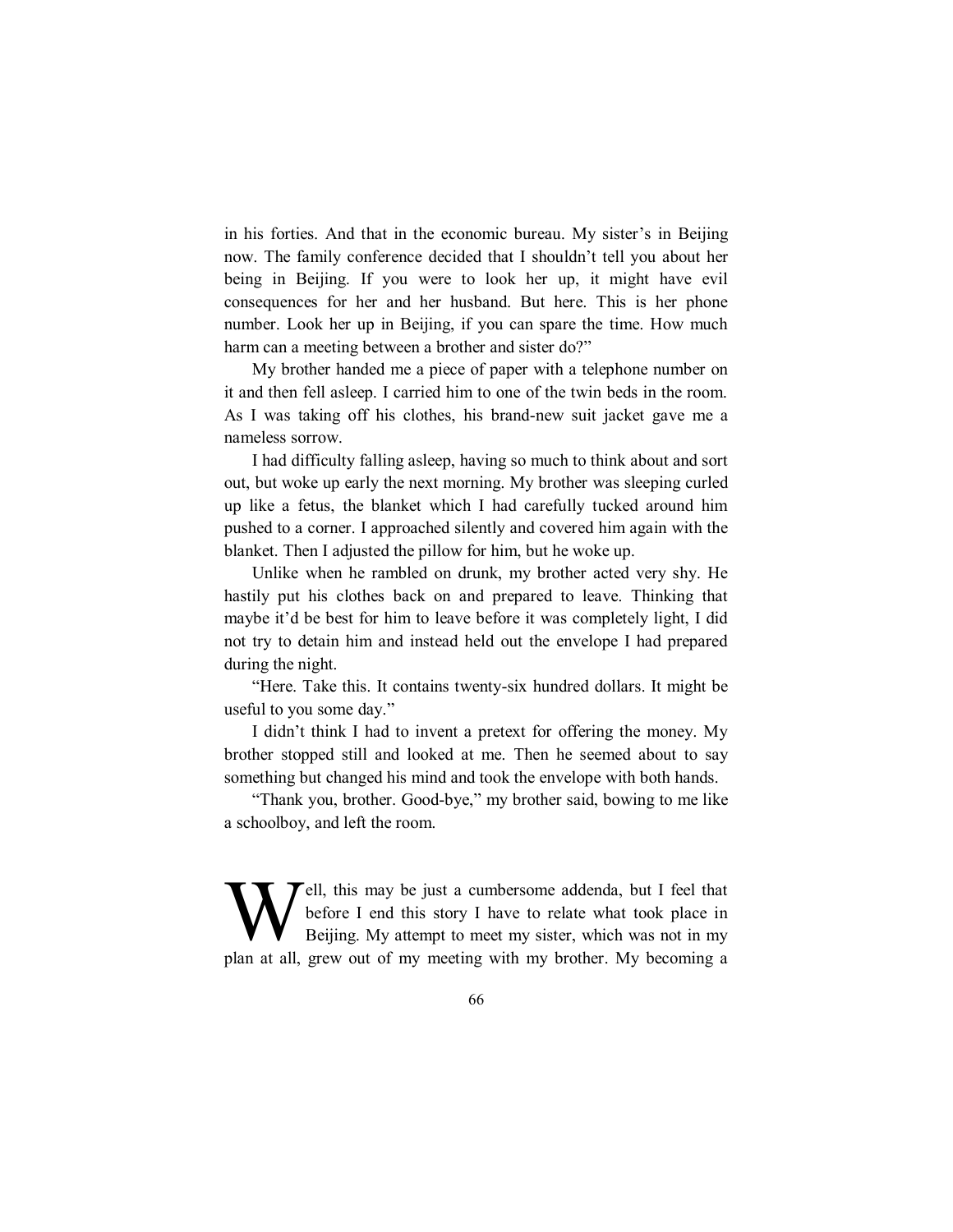witness to the conflict between the unification man and the antique smuggler also grew out of my taking this trip to meet my brother, so it could be that unification is nothing other than reunion of brothers who had been strangers taking place on a massive scale all at once.

It was one o'clock in the afternoon when our tour group landed in Beijing the next day. As soon as we checked into the hotel I called up the number my brother had given me. A young woman answered the phone and, when I asked for my sister, told me succinctly that she was out. She sounded so cold and decisive that I hesitated a little, but I gave her my name and the room number of my hotel and asked her to tell my sister I'd like her to call me.

But, even though I waited beside the phone all afternoon, my sister didn't call. Growing tired of waiting, I dialed the number again towards evening. The same young woman answered again and said the same thing. I repeated the attempt again that night and the next morning, but each time, the young woman picked up the receiver immediately, as if she had been waiting beside the phone, and returned the same response.

It was drawing near check-out time. The rest of the group had already checked out of their rooms before going to see the tombs of Ming emperors. I couldn't linger in the room any more. I hurriedly dialed the number again for the last time. Just then, it flashed through my mind that the young woman's voice had a familiar ring. It resembled the voice of my sister's in her younger days. The young woman's voice came through the receiver. Listened to attentively, her voice really resembled my sister's. Oh, it was you. I had expected a more middle-aged voice, because you were forty years old. That prevented my recognizing your voice as my younger sister's.

But I could also detect in my sister's voice a definite refusal, or evasion. Perhaps my brother had called her and warned her that I'd call. It could be that meeting me was just too risky for her. It could be that that's why she couldn't meet me, and so she anxiously waited beside the phone to cut me off. The thought made me hesitate. If she had reasons to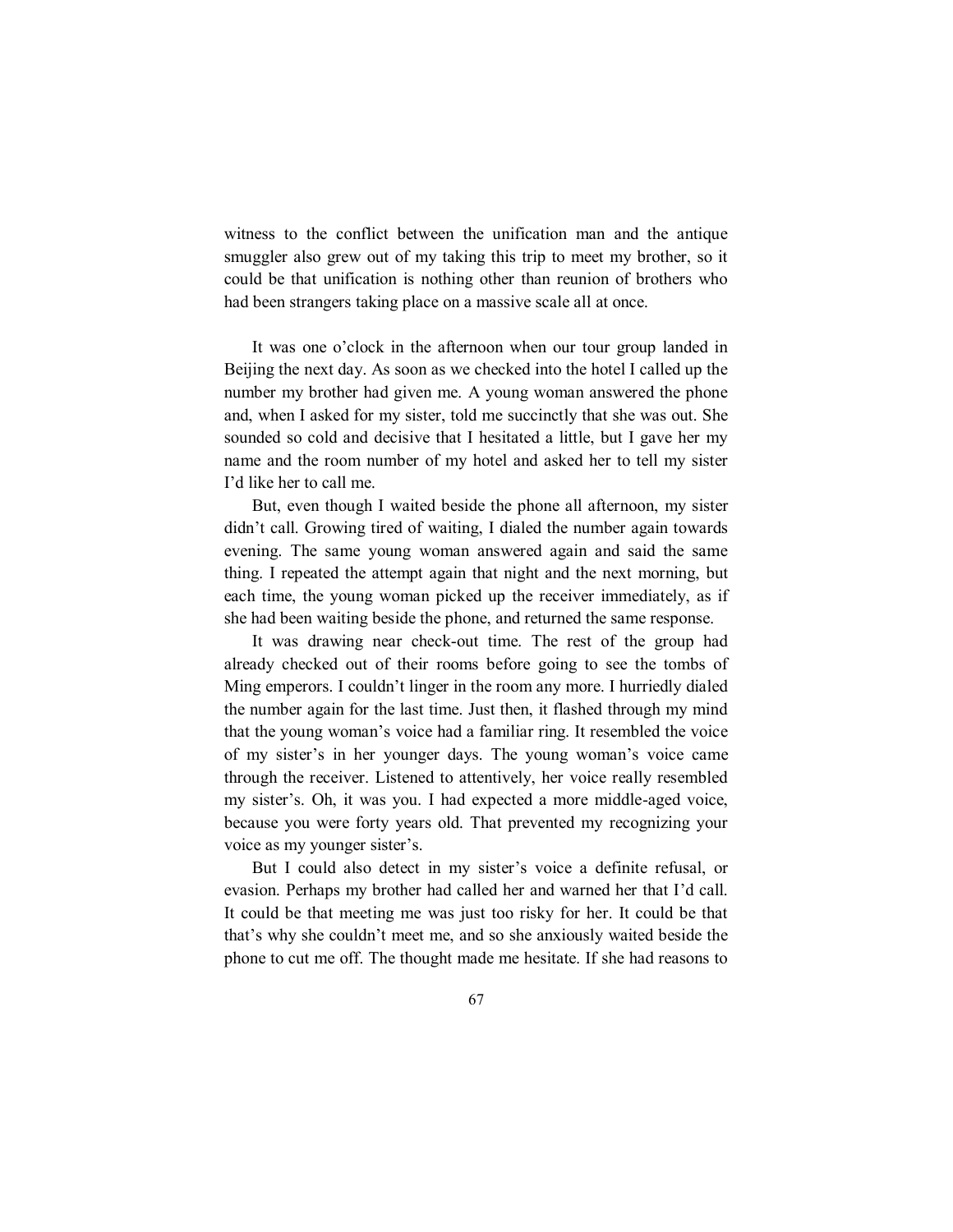avoid me, should I insist on meeting her? After all, I have done nothing for her as her elder brother, so I shouldn't be doing her any harm now. But I just felt so sad to leave without seeing her. So, I compromised.

"Please tell Mrs. Mun-hi Lee when she comes back that her brother from the South called her because he wanted to see her. He is leaving for Seoul by the four o'clock plane, and he is sorry to leave without seeing her because he doesn't know when he can come to Beijing again. And of course there's no telling if Mrs. Lee will be here if and when he can come again. So, would you please tell her that her brother will be in the lobby of this hotel until one o'clock, and will be in the airport from two o'clock?"

Convinced that the woman was my sister Mun-hi, I conveyed my affection and yearning for her in that half direct, half indirect way. There was a short silence, and then the woman's answer came.

"Yes. I will certainly tell her when she comes back. Well, good-bye." I thought I heard a slight tremor in the woman's voice as she said goodbye.

I waited for two hours in the hotel lobby and an hour in the airport, but Mun-hi didn't appear. So, her good-bye over the telephone was a parting greeting.

"Er, could I ask a favor of you?" the antique dealer, who had been hovering around me for quite some time, cautiously approached me and said, just as I was on the point of giving up waiting for my sister and was turning my eyes from the entrance of the airport to my tour group. My mind still in turmoil, I silently turned on him a questioning glance. The antique dealer held out two long cardboard tubes.

"I see you don't have much in the way of luggage. So, won't you please carry these two to Seoul for me?"

They were the kind of cardboard tubes that hold scrolls of Oriental paintings, the kind almost everyone buys one or two of during their trip to China. So, I looked at him, as much as to say why should he ask me to carry such commonplace items? Then he said, with an embarrassed smile,